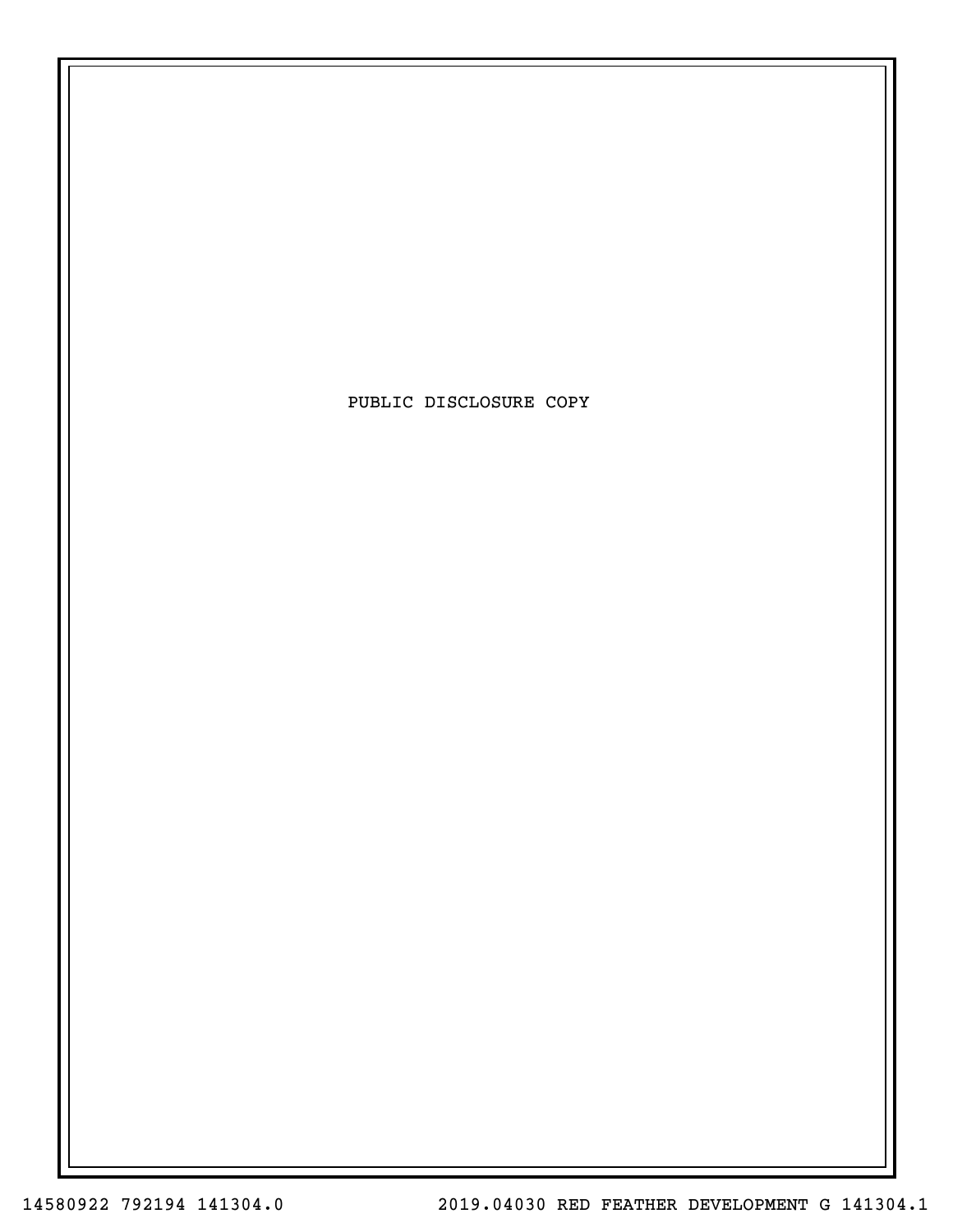| Form                                                          |
|---------------------------------------------------------------|
| (Rev. January 2020)                                           |
| Department of the Treasury<br><b>Internal Revenue Service</b> |

# **Return of Organization Exempt From Income Tax** \*\* PUBLIC DISCLOSURE COPY \*\*

Under section 501(c), 527, or 4947(a)(1) of the Internal Revenue Code (except private foundations) **2019** 

**| Do not enter social security numbers on this form as it may be made public.**

**| Go to www.irs.gov/Form990 for instructions and the latest information. Inspection**



| For the 2019 calendar year, or tax year beginning<br>and ending |                             |                                                                                                                                                                             |                             |                                                     |                                                           |  |  |  |
|-----------------------------------------------------------------|-----------------------------|-----------------------------------------------------------------------------------------------------------------------------------------------------------------------------|-----------------------------|-----------------------------------------------------|-----------------------------------------------------------|--|--|--|
| в                                                               | Check if<br>applicable:     | <b>C</b> Name of organization                                                                                                                                               |                             | D Employer identification number                    |                                                           |  |  |  |
|                                                                 | Address<br>change           | RED FEATHER DEVELOPMENT GROUP                                                                                                                                               |                             |                                                     |                                                           |  |  |  |
|                                                                 | Name<br>change              | Doing business as                                                                                                                                                           | 91-1632134                  |                                                     |                                                           |  |  |  |
|                                                                 | Initial<br>return           | Number and street (or P.O. box if mail is not delivered to street address)<br>Room/suite                                                                                    | E Telephone number          |                                                     |                                                           |  |  |  |
|                                                                 | Final<br>return/            | PO BOX 907                                                                                                                                                                  | 4065857188                  |                                                     |                                                           |  |  |  |
|                                                                 | termin-<br>ated             | City or town, state or province, country, and ZIP or foreign postal code                                                                                                    |                             | G Gross receipts \$                                 | 684,207.                                                  |  |  |  |
|                                                                 | Amended<br>return           | 59771<br>BOZEMAN, MT                                                                                                                                                        | H(a) Is this a group return |                                                     |                                                           |  |  |  |
|                                                                 | Applica-<br>tion<br>pending | F Name and address of principal officer: JOE SEIDENBERG                                                                                                                     |                             | for subordinates?                                   | Yes $\boxed{X}$ No                                        |  |  |  |
|                                                                 |                             | SAME AS C ABOVE                                                                                                                                                             |                             | H(b) Are all subordinates included?                 | Yes<br>No                                                 |  |  |  |
|                                                                 |                             | Tax-exempt status: $\boxed{\mathbf{X}}$ 501(c)(3)<br>$501(c)$ (<br>$\sqrt{\frac{1}{1}}$ (insert no.)<br>$4947(a)(1)$ or                                                     | 527                         |                                                     | If "No," attach a list. (see instructions)                |  |  |  |
|                                                                 |                             | J Website: WWW.REDFEATHER.ORG                                                                                                                                               |                             | $H(c)$ Group exemption number $\blacktriangleright$ |                                                           |  |  |  |
|                                                                 |                             | <b>K</b> Form of organization: $\boxed{\mathbf{X}}$ Corporation<br>Association<br>Other $\blacktriangleright$<br>Trust                                                      |                             |                                                     | L Year of formation: $1994$ M State of legal domicile: MT |  |  |  |
|                                                                 | Part I                      | Summary                                                                                                                                                                     |                             |                                                     |                                                           |  |  |  |
|                                                                 | $\blacksquare$              | Briefly describe the organization's mission or most significant activities: RED FEATHER DEVELOPMENT GROUP<br>PARTNERS WITH AMERICAN INDIAN NATIONS TO DEVELOP AND IMPLEMENT |                             |                                                     |                                                           |  |  |  |
|                                                                 |                             |                                                                                                                                                                             |                             |                                                     |                                                           |  |  |  |
|                                                                 | $\mathbf{2}$                | Check this box $\blacktriangleright$<br>if the organization discontinued its operations or disposed of more than 25% of its net assets.                                     |                             | 3                                                   | 5                                                         |  |  |  |
|                                                                 | з<br>4                      | Number of voting members of the governing body (Part VI, line 1a)                                                                                                           |                             | $\overline{\mathbf{4}}$                             | $\overline{4}$                                            |  |  |  |
|                                                                 | 5                           |                                                                                                                                                                             |                             | 5                                                   | 7                                                         |  |  |  |
| Activities & Governance                                         | 6                           |                                                                                                                                                                             | 6                           | $\overline{22}$                                     |                                                           |  |  |  |
|                                                                 |                             |                                                                                                                                                                             |                             | 7a                                                  | 0.                                                        |  |  |  |
|                                                                 |                             |                                                                                                                                                                             |                             | 7b                                                  | 0.                                                        |  |  |  |
|                                                                 |                             |                                                                                                                                                                             |                             | <b>Prior Year</b>                                   | <b>Current Year</b>                                       |  |  |  |
|                                                                 | 8                           | Contributions and grants (Part VIII, line 1h)                                                                                                                               |                             | 578,726.                                            | 683,014.                                                  |  |  |  |
|                                                                 | 9                           | Program service revenue (Part VIII, line 2g)                                                                                                                                |                             | 0.                                                  | 0.                                                        |  |  |  |
| Revenue                                                         | 10                          |                                                                                                                                                                             |                             | 630.                                                | 717.                                                      |  |  |  |
|                                                                 | 11                          | Other revenue (Part VIII, column (A), lines 5, 6d, 8c, 9c, 10c, and 11e)                                                                                                    |                             | $\overline{0}$ .                                    | 0.                                                        |  |  |  |
|                                                                 | 12                          | Total revenue - add lines 8 through 11 (must equal Part VIII, column (A), line 12)                                                                                          |                             | 579, 356.                                           | 683,731.                                                  |  |  |  |
|                                                                 | 13                          | Grants and similar amounts paid (Part IX, column (A), lines 1-3)                                                                                                            |                             | О.                                                  | 0.                                                        |  |  |  |
|                                                                 | 14                          | Benefits paid to or for members (Part IX, column (A), line 4)                                                                                                               |                             | 0.                                                  | 0.                                                        |  |  |  |
|                                                                 | 15                          | Salaries, other compensation, employee benefits (Part IX, column (A), lines 5-10)                                                                                           |                             | 159,619.                                            | 233,407.                                                  |  |  |  |
| Expenses                                                        |                             |                                                                                                                                                                             |                             | 0.                                                  | 0.                                                        |  |  |  |
|                                                                 |                             | 31,049.<br><b>b</b> Total fundraising expenses (Part IX, column (D), line 25)<br>$\blacktriangleright$ and $\blacktriangleright$                                            |                             |                                                     |                                                           |  |  |  |
|                                                                 |                             |                                                                                                                                                                             |                             | 335,480.                                            | 390,795.                                                  |  |  |  |
|                                                                 | 18                          | Total expenses. Add lines 13-17 (must equal Part IX, column (A), line 25)                                                                                                   |                             | 495,099.                                            | 624,202.                                                  |  |  |  |
|                                                                 | 19                          |                                                                                                                                                                             |                             | 84,257.                                             | 59,529.                                                   |  |  |  |
| ag:                                                             |                             |                                                                                                                                                                             |                             | <b>Beginning of Current Year</b>                    | <b>End of Year</b>                                        |  |  |  |
| Assets<br>1 Balanc                                              |                             | 20 Total assets (Part X, line 16)                                                                                                                                           |                             | 595,610.                                            | 849,167.                                                  |  |  |  |
| $rac{1}{2}$                                                     |                             | 21 Total liabilities (Part X, line 26)                                                                                                                                      |                             | 397,563.                                            | 591,591.                                                  |  |  |  |
|                                                                 |                             | Dart II   Cianature Block                                                                                                                                                   |                             | 198,047.                                            | 257, 576.                                                 |  |  |  |

**Part II Signature Block**

Under penalties of perjury, I declare that I have examined this return, including accompanying schedules and statements, and to the best of my knowledge and belief, it is true, correct, and complete. Declaration of preparer (other than officer) is based on all information of which preparer has any knowledge.

| Sign            | Signature of officer                                                                                          |                      | Date                     |       |                                        |  |  |  |  |  |
|-----------------|---------------------------------------------------------------------------------------------------------------|----------------------|--------------------------|-------|----------------------------------------|--|--|--|--|--|
| Here            | JOE SEIDENBERG, EXECUTIVE DIRECTOR                                                                            |                      |                          |       |                                        |  |  |  |  |  |
|                 | Type or print name and title                                                                                  |                      |                          |       |                                        |  |  |  |  |  |
|                 | Print/Type preparer's name                                                                                    | Preparer's signature | Date                     | Check | PTIN                                   |  |  |  |  |  |
| Paid            | KIELY S.<br>THOEN, CPA                                                                                        |                      | $09/22/20$ self-employed |       | P01257958                              |  |  |  |  |  |
| Preparer        | Firm's name MANDERSON ZURMUEHLEN $\&$ (CO., P.C.                                                              |                      |                          |       | Firm's EIN $\triangleright$ 81-0385940 |  |  |  |  |  |
| Use Only        | Firm's address P.O. BOX 748                                                                                   |                      |                          |       |                                        |  |  |  |  |  |
|                 | <b>BUTTE, MT 59703</b>                                                                                        |                      |                          |       | Phone no. $406 - 782 - 0451$           |  |  |  |  |  |
|                 | $\overline{X}$ Yes<br>No<br>May the IRS discuss this return with the preparer shown above? (see instructions) |                      |                          |       |                                        |  |  |  |  |  |
| 932001 01-20-20 | LHA For Paperwork Reduction Act Notice, see the separate instructions.                                        |                      |                          |       | Form 990 (2019)                        |  |  |  |  |  |
|                 | SEE SCHEDULE O FOR ORGANIZATION MISSION STATEMENT CONTINUATION                                                |                      |                          |       |                                        |  |  |  |  |  |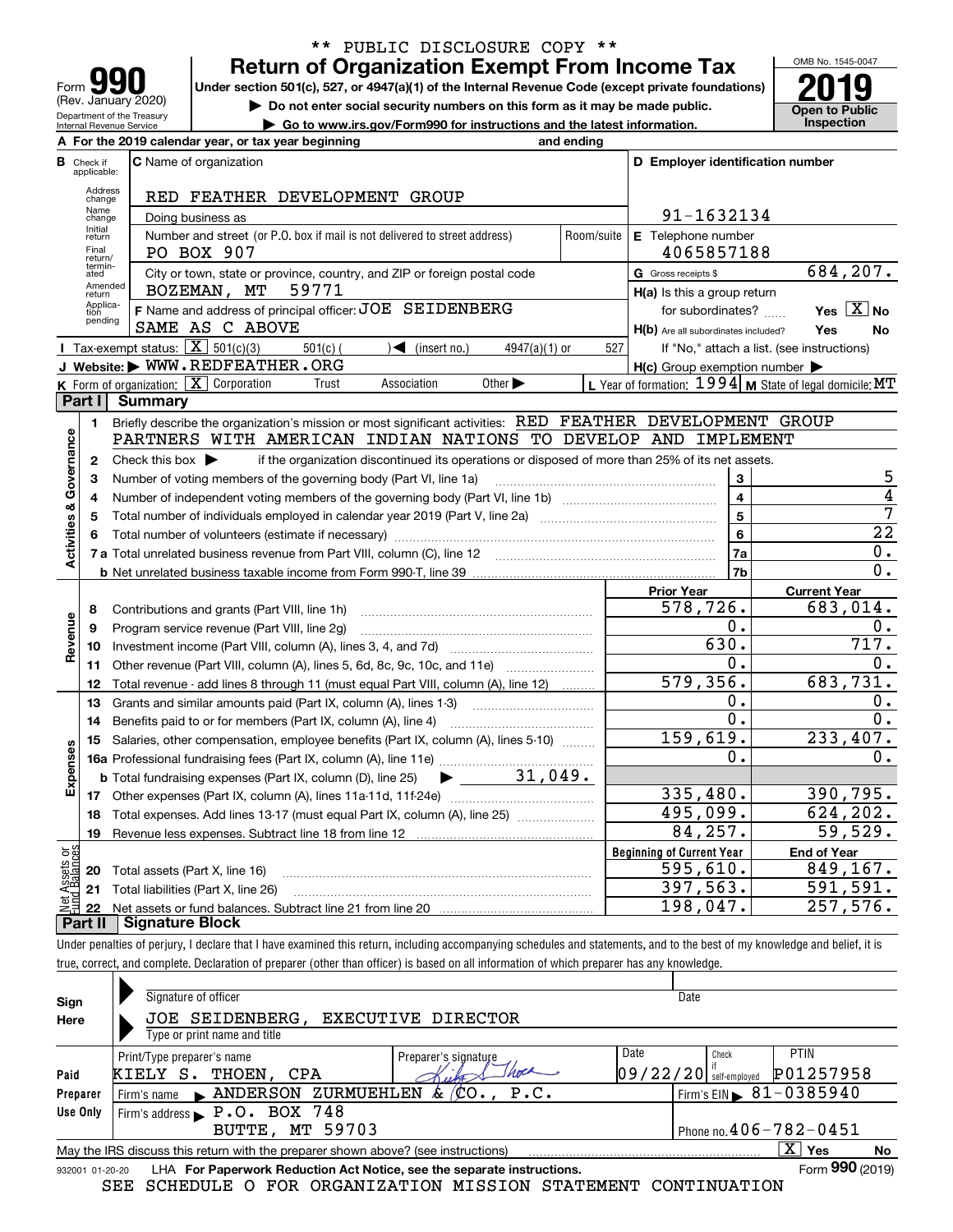|              | RED FEATHER DEVELOPMENT GROUP<br>Form 990 (2019)                                                                                                    | 91-1632134                     | Page 2                                    |
|--------------|-----------------------------------------------------------------------------------------------------------------------------------------------------|--------------------------------|-------------------------------------------|
|              | <b>Statement of Program Service Accomplishments</b><br>Part III                                                                                     |                                |                                           |
|              | Check if Schedule O contains a response or note to any line in this Part III                                                                        |                                |                                           |
| 1            | Briefly describe the organization's mission:                                                                                                        |                                |                                           |
|              | RED FEATHER DEVELOPMENT GROUP PARTNERS WITH AMERICAN INDIAN NATIONS TO<br>DEVELOP AND IMPLEMENT SUSTAINABLE SOLUTIONS TO THE HOUSING NEEDS          |                                |                                           |
|              | WITHIN THEIR COMMUNITIES.                                                                                                                           |                                |                                           |
|              |                                                                                                                                                     |                                |                                           |
| $\mathbf{2}$ | Did the organization undertake any significant program services during the year which were not listed on the                                        |                                |                                           |
|              | prior Form 990 or 990-EZ?                                                                                                                           |                                | $\sqrt{}$ Yes $\sqrt{}$ X $\sqrt{}$ No    |
|              | If "Yes," describe these new services on Schedule O.                                                                                                |                                |                                           |
| 3            | Did the organization cease conducting, or make significant changes in how it conducts, any program services?                                        |                                | $\overline{\ }$ Yes $\overline{\ \ X}$ No |
|              | If "Yes," describe these changes on Schedule O.                                                                                                     |                                |                                           |
| 4            | Describe the organization's program service accomplishments for each of its three largest program services, as measured by expenses.                |                                |                                           |
|              | Section 501(c)(3) and 501(c)(4) organizations are required to report the amount of grants and allocations to others, the total expenses, and        |                                |                                           |
|              | revenue, if any, for each program service reported.                                                                                                 |                                |                                           |
| 4a           | 91,062.<br>including grants of \$<br>) (Revenue \$<br>(Code:<br>CExpenses \$                                                                        |                                |                                           |
|              | COMMUNITY DEVELOPMENT - INCLUDES EDUCATION ON HOME MAINTENANCE AND                                                                                  |                                |                                           |
|              | IMPROVING ENERGY EFFICIENCY, GRASS ROOTS COMMUNITY INVOLVEMENT AND                                                                                  |                                |                                           |
|              | PARTNERING WITH NATIVE AMERICAN NATIONS TO HELP SOLVE HOUSING ISSUES.                                                                               |                                |                                           |
|              |                                                                                                                                                     |                                |                                           |
|              |                                                                                                                                                     |                                |                                           |
|              |                                                                                                                                                     |                                |                                           |
|              |                                                                                                                                                     |                                |                                           |
|              |                                                                                                                                                     |                                |                                           |
|              |                                                                                                                                                     |                                |                                           |
|              |                                                                                                                                                     |                                |                                           |
|              |                                                                                                                                                     |                                |                                           |
|              |                                                                                                                                                     |                                |                                           |
| 4b.          | $410,858$ . including grants of \$<br>(Expenses \$<br>) (Revenue \$<br>(Code:<br>HOME CONSTRUCTION AND RENOVATION - PARTNERING WITH NATIVE AMERICAN |                                |                                           |
|              | NATIONS AND HOMEOWNERS TO IMPLEMENT HOME HEALTH AND SAFETY RENOVATIONS                                                                              |                                |                                           |
|              | ON NATIVE AMERICAN RESERVATIONS.                                                                                                                    |                                |                                           |
|              |                                                                                                                                                     |                                |                                           |
|              |                                                                                                                                                     |                                |                                           |
|              |                                                                                                                                                     |                                |                                           |
|              |                                                                                                                                                     |                                |                                           |
|              |                                                                                                                                                     |                                |                                           |
|              |                                                                                                                                                     |                                |                                           |
|              |                                                                                                                                                     |                                |                                           |
|              |                                                                                                                                                     |                                |                                           |
|              |                                                                                                                                                     |                                |                                           |
| 4c           | (Code: ) (Expenses \$<br>including grants of \$ \eta-1\eta-2\eta-2\eta-2\eta-2\eta-2\eta-2\eta-2\eta-2\eta-2\eta-2\eta-2\eta-2\eta-2\eta-           | $($ Revenue \$ $\qquad \qquad$ |                                           |
|              |                                                                                                                                                     |                                |                                           |
|              |                                                                                                                                                     |                                |                                           |
|              |                                                                                                                                                     |                                |                                           |
|              |                                                                                                                                                     |                                |                                           |
|              |                                                                                                                                                     |                                |                                           |
|              |                                                                                                                                                     |                                |                                           |
|              |                                                                                                                                                     |                                |                                           |
|              |                                                                                                                                                     |                                |                                           |
|              |                                                                                                                                                     |                                |                                           |
|              |                                                                                                                                                     |                                |                                           |
|              |                                                                                                                                                     |                                |                                           |
|              |                                                                                                                                                     |                                |                                           |
| 4d           | Other program services (Describe on Schedule O.)                                                                                                    |                                |                                           |
|              | (Expenses \$<br>(Revenue \$<br>including grants of \$<br>501,920.                                                                                   |                                |                                           |
| 4е           | Total program service expenses ▶                                                                                                                    |                                | Form 990 (2019)                           |
|              |                                                                                                                                                     |                                |                                           |
|              | 932002 01-20-20                                                                                                                                     |                                |                                           |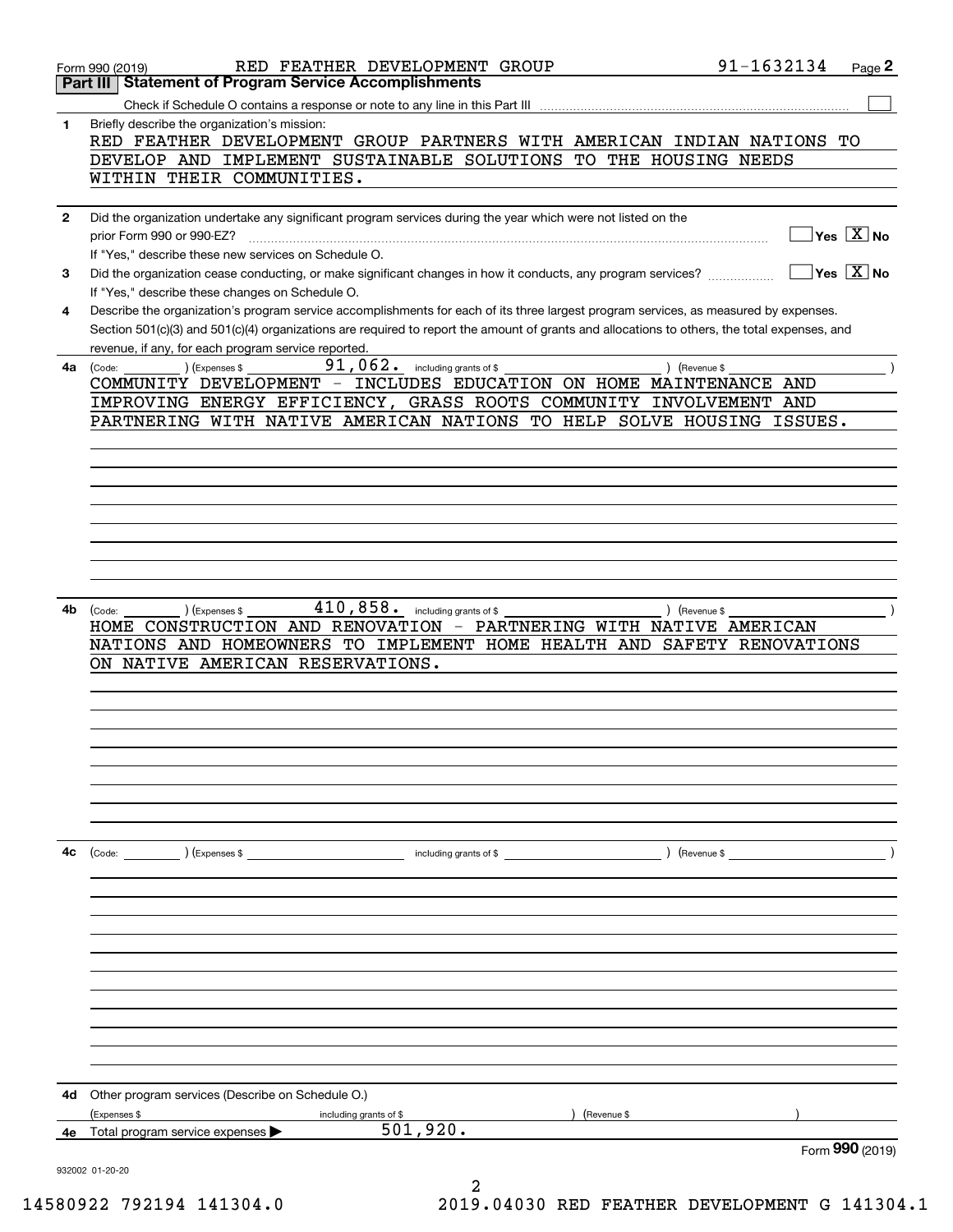| Form 990 (2019) |  |  |
|-----------------|--|--|

Form 990 (2019) RED FEATHER DEVELOPMENT GROUP 91-1632134 <sub>Page</sub> 3<br>**Part IV | Checklist of Required Schedules** 

|     |                                                                                                                                   |                 | Yes                     | No              |
|-----|-----------------------------------------------------------------------------------------------------------------------------------|-----------------|-------------------------|-----------------|
| 1.  | Is the organization described in section $501(c)(3)$ or $4947(a)(1)$ (other than a private foundation)?                           |                 |                         |                 |
|     |                                                                                                                                   | 1.              | X                       |                 |
| 2   |                                                                                                                                   | $\overline{2}$  | $\overline{\mathbf{x}}$ |                 |
| 3   | Did the organization engage in direct or indirect political campaign activities on behalf of or in opposition to candidates for   |                 |                         |                 |
|     |                                                                                                                                   | 3               |                         | x               |
| 4   | Section 501(c)(3) organizations. Did the organization engage in lobbying activities, or have a section 501(h) election in effect  |                 |                         |                 |
|     |                                                                                                                                   | 4               |                         | x               |
| 5   | Is the organization a section 501(c)(4), 501(c)(5), or 501(c)(6) organization that receives membership dues, assessments, or      |                 |                         |                 |
|     |                                                                                                                                   | 5               |                         | x               |
| 6   | Did the organization maintain any donor advised funds or any similar funds or accounts for which donors have the right to         |                 |                         |                 |
|     | provide advice on the distribution or investment of amounts in such funds or accounts? If "Yes," complete Schedule D, Part I      | 6               |                         | x               |
| 7   | Did the organization receive or hold a conservation easement, including easements to preserve open space,                         | $\overline{7}$  |                         | x               |
|     |                                                                                                                                   |                 |                         |                 |
| 8   | Did the organization maintain collections of works of art, historical treasures, or other similar assets? If "Yes," complete      | 8               |                         | x               |
| 9   | Did the organization report an amount in Part X, line 21, for escrow or custodial account liability, serve as a custodian for     |                 |                         |                 |
|     | amounts not listed in Part X; or provide credit counseling, debt management, credit repair, or debt negotiation services?         |                 |                         |                 |
|     |                                                                                                                                   | 9               |                         | x               |
| 10  | Did the organization, directly or through a related organization, hold assets in donor-restricted endowments                      |                 |                         |                 |
|     |                                                                                                                                   | 10              |                         | x               |
| 11  | If the organization's answer to any of the following questions is "Yes," then complete Schedule D, Parts VI, VIII, VIII, IX, or X |                 |                         |                 |
|     | as applicable.                                                                                                                    |                 |                         |                 |
|     | a Did the organization report an amount for land, buildings, and equipment in Part X, line 10? If "Yes," complete Schedule D,     |                 |                         |                 |
|     |                                                                                                                                   | 11a             | X                       |                 |
|     | b Did the organization report an amount for investments - other securities in Part X, line 12, that is 5% or more of its total    |                 |                         |                 |
|     |                                                                                                                                   | 11 <sub>b</sub> |                         | x               |
|     | c Did the organization report an amount for investments - program related in Part X, line 13, that is 5% or more of its total     |                 |                         |                 |
|     |                                                                                                                                   | 11c             |                         | x               |
|     | d Did the organization report an amount for other assets in Part X, line 15, that is 5% or more of its total assets reported in   |                 |                         |                 |
|     |                                                                                                                                   | 11d             |                         | x               |
|     | e Did the organization report an amount for other liabilities in Part X, line 25? If "Yes," complete Schedule D, Part X           | 11e             | $\mathbf X$             |                 |
|     | Did the organization's separate or consolidated financial statements for the tax year include a footnote that addresses           |                 |                         |                 |
|     | the organization's liability for uncertain tax positions under FIN 48 (ASC 740)? If "Yes," complete Schedule D, Part X            | 11f             |                         | x               |
|     | 12a Did the organization obtain separate, independent audited financial statements for the tax year? If "Yes," complete           |                 |                         |                 |
|     |                                                                                                                                   | 12a             |                         | x               |
|     | b Was the organization included in consolidated, independent audited financial statements for the tax year?                       |                 |                         |                 |
|     | If "Yes," and if the organization answered "No" to line 12a, then completing Schedule D, Parts XI and XII is optional             | 12b             |                         | X               |
| 13  |                                                                                                                                   | 13              |                         | X               |
| 14a | Did the organization maintain an office, employees, or agents outside of the United States?                                       | 14a             |                         | X               |
|     | <b>b</b> Did the organization have aggregate revenues or expenses of more than \$10,000 from grantmaking, fundraising, business,  |                 |                         |                 |
|     | investment, and program service activities outside the United States, or aggregate foreign investments valued at \$100,000        |                 |                         |                 |
|     | Did the organization report on Part IX, column (A), line 3, more than \$5,000 of grants or other assistance to or for any         | 14b             |                         | x               |
| 15  |                                                                                                                                   |                 |                         | x               |
| 16  | Did the organization report on Part IX, column (A), line 3, more than \$5,000 of aggregate grants or other assistance to          | 15              |                         |                 |
|     |                                                                                                                                   | 16              |                         | x               |
| 17  | Did the organization report a total of more than \$15,000 of expenses for professional fundraising services on Part IX,           |                 |                         |                 |
|     |                                                                                                                                   | 17              |                         | x               |
| 18  | Did the organization report more than \$15,000 total of fundraising event gross income and contributions on Part VIII, lines      |                 |                         |                 |
|     |                                                                                                                                   | 18              |                         | x               |
| 19  | Did the organization report more than \$15,000 of gross income from gaming activities on Part VIII, line 9a? If "Yes."            |                 |                         |                 |
|     |                                                                                                                                   | 19              |                         | x               |
|     |                                                                                                                                   | 20a             |                         | X               |
|     | b If "Yes" to line 20a, did the organization attach a copy of its audited financial statements to this return?                    | 20 <sub>b</sub> |                         |                 |
| 21  | Did the organization report more than \$5,000 of grants or other assistance to any domestic organization or                       |                 |                         |                 |
|     |                                                                                                                                   | 21              |                         | x               |
|     | 932003 01-20-20                                                                                                                   |                 |                         | Form 990 (2019) |
|     | ર                                                                                                                                 |                 |                         |                 |

932003 01-20-20

3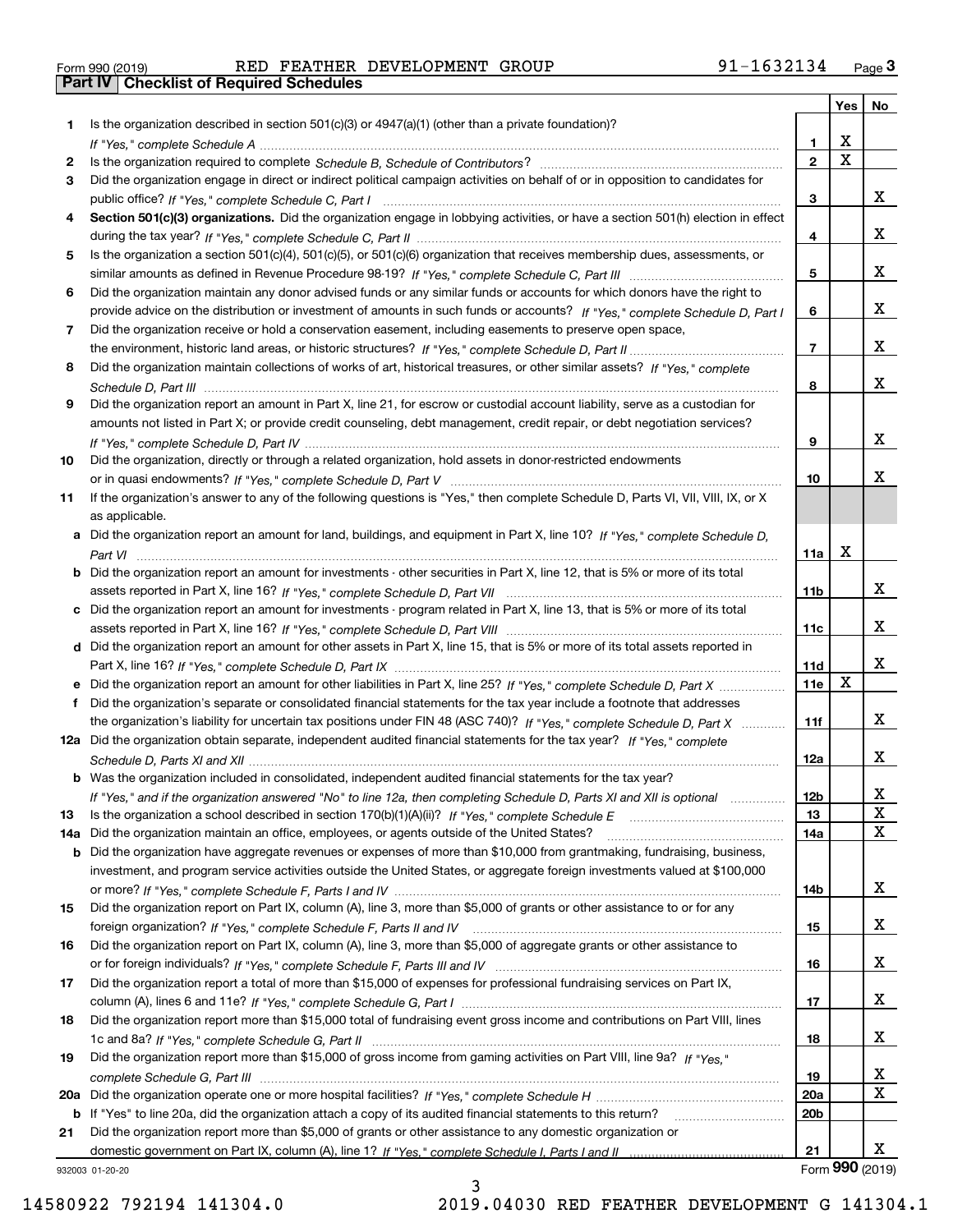Form 990 (2019) RED FEATHER DEVELOPMENT GROUP 91-1632134 <sub>Page</sub> 4<br>**Part IV | Checklist of Required Schedules** <sub>(continued)</sub>

*(continued)*

| Did the organization report more than \$5,000 of grants or other assistance to or for domestic individuals on<br>22<br>x<br>22<br>Did the organization answer "Yes" to Part VII, Section A, line 3, 4, or 5 about compensation of the organization's current<br>23<br>and former officers, directors, trustees, key employees, and highest compensated employees? If "Yes," complete<br>x<br>23<br>24a Did the organization have a tax-exempt bond issue with an outstanding principal amount of more than \$100,000 as of the<br>last day of the year, that was issued after December 31, 2002? If "Yes," answer lines 24b through 24d and complete<br>x<br>24a<br>b Did the organization invest any proceeds of tax-exempt bonds beyond a temporary period exception?<br>24b<br>c Did the organization maintain an escrow account other than a refunding escrow at any time during the year to defease<br>24c<br>any tax-exempt bonds?<br>24d<br>25a Section 501(c)(3), 501(c)(4), and 501(c)(29) organizations. Did the organization engage in an excess benefit<br>x<br>25a<br>b Is the organization aware that it engaged in an excess benefit transaction with a disqualified person in a prior year, and<br>that the transaction has not been reported on any of the organization's prior Forms 990 or 990-EZ? If "Yes," complete<br>x<br>25b<br>Schedule L, Part I<br>Did the organization report any amount on Part X, line 5 or 22, for receivables from or payables to any current<br>26<br>or former officer, director, trustee, key employee, creator or founder, substantial contributor, or 35%<br>x<br>26<br>Did the organization provide a grant or other assistance to any current or former officer, director, trustee, key employee,<br>27<br>creator or founder, substantial contributor or employee thereof, a grant selection committee member, or to a 35% controlled<br>x<br>entity (including an employee thereof) or family member of any of these persons? If "Yes," complete Schedule L, Part III<br>27<br>Was the organization a party to a business transaction with one of the following parties (see Schedule L, Part IV<br>28<br>instructions, for applicable filing thresholds, conditions, and exceptions):<br>a A current or former officer, director, trustee, key employee, creator or founder, or substantial contributor? If<br>x<br>28a<br>$\mathbf X$<br>28 <sub>b</sub><br>c A 35% controlled entity of one or more individuals and/or organizations described in lines 28a or 28b? If<br>x<br>28c<br>$\mathbf X$<br>29<br>29<br>Did the organization receive contributions of art, historical treasures, or other similar assets, or qualified conservation<br>30<br>x<br>30<br>$\mathbf x$<br>31<br>Did the organization liquidate, terminate, or dissolve and cease operations? If "Yes," complete Schedule N, Part I<br>31<br>Did the organization sell, exchange, dispose of, or transfer more than 25% of its net assets? If "Yes," complete<br>32<br>х<br>32<br>Did the organization own 100% of an entity disregarded as separate from the organization under Regulations<br>33<br>х<br>33<br>Was the organization related to any tax-exempt or taxable entity? If "Yes," complete Schedule R, Part II, III, or IV, and<br>34<br>X<br>34<br>х<br>35a Did the organization have a controlled entity within the meaning of section 512(b)(13)?<br>35a<br>b If "Yes" to line 35a, did the organization receive any payment from or engage in any transaction with a controlled entity<br>35 <sub>b</sub><br>Section 501(c)(3) organizations. Did the organization make any transfers to an exempt non-charitable related organization?<br>36<br>x<br>36<br>Did the organization conduct more than 5% of its activities through an entity that is not a related organization<br>37<br>x<br>37<br>and that is treated as a partnership for federal income tax purposes? If "Yes," complete Schedule R, Part VI<br>Did the organization complete Schedule O and provide explanations in Schedule O for Part VI, lines 11b and 19?<br>38<br>X<br>Note: All Form 990 filers are required to complete Schedule O<br>38<br>∣ Part V<br><b>Statements Regarding Other IRS Filings and Tax Compliance</b><br>Check if Schedule O contains a response or note to any line in this Part V<br>Yes<br>No<br>1a<br>0<br><b>b</b> Enter the number of Forms W-2G included in line 1a. Enter -0- if not applicable <i>manumeraness</i><br>1b<br>Did the organization comply with backup withholding rules for reportable payments to vendors and reportable gaming<br>c<br>х<br>(gambling) winnings to prize winners?<br>1c<br>Form 990 (2019)<br>932004 01-20-20 |   | Yes | No |
|----------------------------------------------------------------------------------------------------------------------------------------------------------------------------------------------------------------------------------------------------------------------------------------------------------------------------------------------------------------------------------------------------------------------------------------------------------------------------------------------------------------------------------------------------------------------------------------------------------------------------------------------------------------------------------------------------------------------------------------------------------------------------------------------------------------------------------------------------------------------------------------------------------------------------------------------------------------------------------------------------------------------------------------------------------------------------------------------------------------------------------------------------------------------------------------------------------------------------------------------------------------------------------------------------------------------------------------------------------------------------------------------------------------------------------------------------------------------------------------------------------------------------------------------------------------------------------------------------------------------------------------------------------------------------------------------------------------------------------------------------------------------------------------------------------------------------------------------------------------------------------------------------------------------------------------------------------------------------------------------------------------------------------------------------------------------------------------------------------------------------------------------------------------------------------------------------------------------------------------------------------------------------------------------------------------------------------------------------------------------------------------------------------------------------------------------------------------------------------------------------------------------------------------------------------------------------------------------------------------------------------------------------------------------------------------------------------------------------------------------------------------------------------------------------------------------------------------------------------------------------------------------------------------------------------------------------------------------------------------------------------------------------------------------------------------------------------------------------------------------------------------------------------------------------------------------------------------------------------------------------------------------------------------------------------------------------------------------------------------------------------------------------------------------------------------------------------------------------------------------------------------------------------------------------------------------------------------------------------------------------------------------------------------------------------------------------------------------------------------------------------------------------------------------------------------------------------------------------------------------------------------------------------------------------------------------------------------------------------------------------------------------------------------------------------------------------------------------------------------------------------------------------------------------------------------------------------------------------------------------------------------------------------------------------------------------------------------------------------------------------------------------------------------------------------------------------------------------------------------------------------------------------------------------------------------------------------------------------------------------------------------------------------------------------------------------------|---|-----|----|
|                                                                                                                                                                                                                                                                                                                                                                                                                                                                                                                                                                                                                                                                                                                                                                                                                                                                                                                                                                                                                                                                                                                                                                                                                                                                                                                                                                                                                                                                                                                                                                                                                                                                                                                                                                                                                                                                                                                                                                                                                                                                                                                                                                                                                                                                                                                                                                                                                                                                                                                                                                                                                                                                                                                                                                                                                                                                                                                                                                                                                                                                                                                                                                                                                                                                                                                                                                                                                                                                                                                                                                                                                                                                                                                                                                                                                                                                                                                                                                                                                                                                                                                                                                                                                                                                                                                                                                                                                                                                                                                                                                                                                                                                                                    |   |     |    |
|                                                                                                                                                                                                                                                                                                                                                                                                                                                                                                                                                                                                                                                                                                                                                                                                                                                                                                                                                                                                                                                                                                                                                                                                                                                                                                                                                                                                                                                                                                                                                                                                                                                                                                                                                                                                                                                                                                                                                                                                                                                                                                                                                                                                                                                                                                                                                                                                                                                                                                                                                                                                                                                                                                                                                                                                                                                                                                                                                                                                                                                                                                                                                                                                                                                                                                                                                                                                                                                                                                                                                                                                                                                                                                                                                                                                                                                                                                                                                                                                                                                                                                                                                                                                                                                                                                                                                                                                                                                                                                                                                                                                                                                                                                    |   |     |    |
|                                                                                                                                                                                                                                                                                                                                                                                                                                                                                                                                                                                                                                                                                                                                                                                                                                                                                                                                                                                                                                                                                                                                                                                                                                                                                                                                                                                                                                                                                                                                                                                                                                                                                                                                                                                                                                                                                                                                                                                                                                                                                                                                                                                                                                                                                                                                                                                                                                                                                                                                                                                                                                                                                                                                                                                                                                                                                                                                                                                                                                                                                                                                                                                                                                                                                                                                                                                                                                                                                                                                                                                                                                                                                                                                                                                                                                                                                                                                                                                                                                                                                                                                                                                                                                                                                                                                                                                                                                                                                                                                                                                                                                                                                                    |   |     |    |
|                                                                                                                                                                                                                                                                                                                                                                                                                                                                                                                                                                                                                                                                                                                                                                                                                                                                                                                                                                                                                                                                                                                                                                                                                                                                                                                                                                                                                                                                                                                                                                                                                                                                                                                                                                                                                                                                                                                                                                                                                                                                                                                                                                                                                                                                                                                                                                                                                                                                                                                                                                                                                                                                                                                                                                                                                                                                                                                                                                                                                                                                                                                                                                                                                                                                                                                                                                                                                                                                                                                                                                                                                                                                                                                                                                                                                                                                                                                                                                                                                                                                                                                                                                                                                                                                                                                                                                                                                                                                                                                                                                                                                                                                                                    |   |     |    |
|                                                                                                                                                                                                                                                                                                                                                                                                                                                                                                                                                                                                                                                                                                                                                                                                                                                                                                                                                                                                                                                                                                                                                                                                                                                                                                                                                                                                                                                                                                                                                                                                                                                                                                                                                                                                                                                                                                                                                                                                                                                                                                                                                                                                                                                                                                                                                                                                                                                                                                                                                                                                                                                                                                                                                                                                                                                                                                                                                                                                                                                                                                                                                                                                                                                                                                                                                                                                                                                                                                                                                                                                                                                                                                                                                                                                                                                                                                                                                                                                                                                                                                                                                                                                                                                                                                                                                                                                                                                                                                                                                                                                                                                                                                    |   |     |    |
|                                                                                                                                                                                                                                                                                                                                                                                                                                                                                                                                                                                                                                                                                                                                                                                                                                                                                                                                                                                                                                                                                                                                                                                                                                                                                                                                                                                                                                                                                                                                                                                                                                                                                                                                                                                                                                                                                                                                                                                                                                                                                                                                                                                                                                                                                                                                                                                                                                                                                                                                                                                                                                                                                                                                                                                                                                                                                                                                                                                                                                                                                                                                                                                                                                                                                                                                                                                                                                                                                                                                                                                                                                                                                                                                                                                                                                                                                                                                                                                                                                                                                                                                                                                                                                                                                                                                                                                                                                                                                                                                                                                                                                                                                                    |   |     |    |
|                                                                                                                                                                                                                                                                                                                                                                                                                                                                                                                                                                                                                                                                                                                                                                                                                                                                                                                                                                                                                                                                                                                                                                                                                                                                                                                                                                                                                                                                                                                                                                                                                                                                                                                                                                                                                                                                                                                                                                                                                                                                                                                                                                                                                                                                                                                                                                                                                                                                                                                                                                                                                                                                                                                                                                                                                                                                                                                                                                                                                                                                                                                                                                                                                                                                                                                                                                                                                                                                                                                                                                                                                                                                                                                                                                                                                                                                                                                                                                                                                                                                                                                                                                                                                                                                                                                                                                                                                                                                                                                                                                                                                                                                                                    |   |     |    |
|                                                                                                                                                                                                                                                                                                                                                                                                                                                                                                                                                                                                                                                                                                                                                                                                                                                                                                                                                                                                                                                                                                                                                                                                                                                                                                                                                                                                                                                                                                                                                                                                                                                                                                                                                                                                                                                                                                                                                                                                                                                                                                                                                                                                                                                                                                                                                                                                                                                                                                                                                                                                                                                                                                                                                                                                                                                                                                                                                                                                                                                                                                                                                                                                                                                                                                                                                                                                                                                                                                                                                                                                                                                                                                                                                                                                                                                                                                                                                                                                                                                                                                                                                                                                                                                                                                                                                                                                                                                                                                                                                                                                                                                                                                    |   |     |    |
|                                                                                                                                                                                                                                                                                                                                                                                                                                                                                                                                                                                                                                                                                                                                                                                                                                                                                                                                                                                                                                                                                                                                                                                                                                                                                                                                                                                                                                                                                                                                                                                                                                                                                                                                                                                                                                                                                                                                                                                                                                                                                                                                                                                                                                                                                                                                                                                                                                                                                                                                                                                                                                                                                                                                                                                                                                                                                                                                                                                                                                                                                                                                                                                                                                                                                                                                                                                                                                                                                                                                                                                                                                                                                                                                                                                                                                                                                                                                                                                                                                                                                                                                                                                                                                                                                                                                                                                                                                                                                                                                                                                                                                                                                                    |   |     |    |
|                                                                                                                                                                                                                                                                                                                                                                                                                                                                                                                                                                                                                                                                                                                                                                                                                                                                                                                                                                                                                                                                                                                                                                                                                                                                                                                                                                                                                                                                                                                                                                                                                                                                                                                                                                                                                                                                                                                                                                                                                                                                                                                                                                                                                                                                                                                                                                                                                                                                                                                                                                                                                                                                                                                                                                                                                                                                                                                                                                                                                                                                                                                                                                                                                                                                                                                                                                                                                                                                                                                                                                                                                                                                                                                                                                                                                                                                                                                                                                                                                                                                                                                                                                                                                                                                                                                                                                                                                                                                                                                                                                                                                                                                                                    |   |     |    |
|                                                                                                                                                                                                                                                                                                                                                                                                                                                                                                                                                                                                                                                                                                                                                                                                                                                                                                                                                                                                                                                                                                                                                                                                                                                                                                                                                                                                                                                                                                                                                                                                                                                                                                                                                                                                                                                                                                                                                                                                                                                                                                                                                                                                                                                                                                                                                                                                                                                                                                                                                                                                                                                                                                                                                                                                                                                                                                                                                                                                                                                                                                                                                                                                                                                                                                                                                                                                                                                                                                                                                                                                                                                                                                                                                                                                                                                                                                                                                                                                                                                                                                                                                                                                                                                                                                                                                                                                                                                                                                                                                                                                                                                                                                    |   |     |    |
|                                                                                                                                                                                                                                                                                                                                                                                                                                                                                                                                                                                                                                                                                                                                                                                                                                                                                                                                                                                                                                                                                                                                                                                                                                                                                                                                                                                                                                                                                                                                                                                                                                                                                                                                                                                                                                                                                                                                                                                                                                                                                                                                                                                                                                                                                                                                                                                                                                                                                                                                                                                                                                                                                                                                                                                                                                                                                                                                                                                                                                                                                                                                                                                                                                                                                                                                                                                                                                                                                                                                                                                                                                                                                                                                                                                                                                                                                                                                                                                                                                                                                                                                                                                                                                                                                                                                                                                                                                                                                                                                                                                                                                                                                                    |   |     |    |
|                                                                                                                                                                                                                                                                                                                                                                                                                                                                                                                                                                                                                                                                                                                                                                                                                                                                                                                                                                                                                                                                                                                                                                                                                                                                                                                                                                                                                                                                                                                                                                                                                                                                                                                                                                                                                                                                                                                                                                                                                                                                                                                                                                                                                                                                                                                                                                                                                                                                                                                                                                                                                                                                                                                                                                                                                                                                                                                                                                                                                                                                                                                                                                                                                                                                                                                                                                                                                                                                                                                                                                                                                                                                                                                                                                                                                                                                                                                                                                                                                                                                                                                                                                                                                                                                                                                                                                                                                                                                                                                                                                                                                                                                                                    |   |     |    |
|                                                                                                                                                                                                                                                                                                                                                                                                                                                                                                                                                                                                                                                                                                                                                                                                                                                                                                                                                                                                                                                                                                                                                                                                                                                                                                                                                                                                                                                                                                                                                                                                                                                                                                                                                                                                                                                                                                                                                                                                                                                                                                                                                                                                                                                                                                                                                                                                                                                                                                                                                                                                                                                                                                                                                                                                                                                                                                                                                                                                                                                                                                                                                                                                                                                                                                                                                                                                                                                                                                                                                                                                                                                                                                                                                                                                                                                                                                                                                                                                                                                                                                                                                                                                                                                                                                                                                                                                                                                                                                                                                                                                                                                                                                    |   |     |    |
|                                                                                                                                                                                                                                                                                                                                                                                                                                                                                                                                                                                                                                                                                                                                                                                                                                                                                                                                                                                                                                                                                                                                                                                                                                                                                                                                                                                                                                                                                                                                                                                                                                                                                                                                                                                                                                                                                                                                                                                                                                                                                                                                                                                                                                                                                                                                                                                                                                                                                                                                                                                                                                                                                                                                                                                                                                                                                                                                                                                                                                                                                                                                                                                                                                                                                                                                                                                                                                                                                                                                                                                                                                                                                                                                                                                                                                                                                                                                                                                                                                                                                                                                                                                                                                                                                                                                                                                                                                                                                                                                                                                                                                                                                                    |   |     |    |
|                                                                                                                                                                                                                                                                                                                                                                                                                                                                                                                                                                                                                                                                                                                                                                                                                                                                                                                                                                                                                                                                                                                                                                                                                                                                                                                                                                                                                                                                                                                                                                                                                                                                                                                                                                                                                                                                                                                                                                                                                                                                                                                                                                                                                                                                                                                                                                                                                                                                                                                                                                                                                                                                                                                                                                                                                                                                                                                                                                                                                                                                                                                                                                                                                                                                                                                                                                                                                                                                                                                                                                                                                                                                                                                                                                                                                                                                                                                                                                                                                                                                                                                                                                                                                                                                                                                                                                                                                                                                                                                                                                                                                                                                                                    |   |     |    |
|                                                                                                                                                                                                                                                                                                                                                                                                                                                                                                                                                                                                                                                                                                                                                                                                                                                                                                                                                                                                                                                                                                                                                                                                                                                                                                                                                                                                                                                                                                                                                                                                                                                                                                                                                                                                                                                                                                                                                                                                                                                                                                                                                                                                                                                                                                                                                                                                                                                                                                                                                                                                                                                                                                                                                                                                                                                                                                                                                                                                                                                                                                                                                                                                                                                                                                                                                                                                                                                                                                                                                                                                                                                                                                                                                                                                                                                                                                                                                                                                                                                                                                                                                                                                                                                                                                                                                                                                                                                                                                                                                                                                                                                                                                    |   |     |    |
|                                                                                                                                                                                                                                                                                                                                                                                                                                                                                                                                                                                                                                                                                                                                                                                                                                                                                                                                                                                                                                                                                                                                                                                                                                                                                                                                                                                                                                                                                                                                                                                                                                                                                                                                                                                                                                                                                                                                                                                                                                                                                                                                                                                                                                                                                                                                                                                                                                                                                                                                                                                                                                                                                                                                                                                                                                                                                                                                                                                                                                                                                                                                                                                                                                                                                                                                                                                                                                                                                                                                                                                                                                                                                                                                                                                                                                                                                                                                                                                                                                                                                                                                                                                                                                                                                                                                                                                                                                                                                                                                                                                                                                                                                                    |   |     |    |
|                                                                                                                                                                                                                                                                                                                                                                                                                                                                                                                                                                                                                                                                                                                                                                                                                                                                                                                                                                                                                                                                                                                                                                                                                                                                                                                                                                                                                                                                                                                                                                                                                                                                                                                                                                                                                                                                                                                                                                                                                                                                                                                                                                                                                                                                                                                                                                                                                                                                                                                                                                                                                                                                                                                                                                                                                                                                                                                                                                                                                                                                                                                                                                                                                                                                                                                                                                                                                                                                                                                                                                                                                                                                                                                                                                                                                                                                                                                                                                                                                                                                                                                                                                                                                                                                                                                                                                                                                                                                                                                                                                                                                                                                                                    |   |     |    |
|                                                                                                                                                                                                                                                                                                                                                                                                                                                                                                                                                                                                                                                                                                                                                                                                                                                                                                                                                                                                                                                                                                                                                                                                                                                                                                                                                                                                                                                                                                                                                                                                                                                                                                                                                                                                                                                                                                                                                                                                                                                                                                                                                                                                                                                                                                                                                                                                                                                                                                                                                                                                                                                                                                                                                                                                                                                                                                                                                                                                                                                                                                                                                                                                                                                                                                                                                                                                                                                                                                                                                                                                                                                                                                                                                                                                                                                                                                                                                                                                                                                                                                                                                                                                                                                                                                                                                                                                                                                                                                                                                                                                                                                                                                    |   |     |    |
|                                                                                                                                                                                                                                                                                                                                                                                                                                                                                                                                                                                                                                                                                                                                                                                                                                                                                                                                                                                                                                                                                                                                                                                                                                                                                                                                                                                                                                                                                                                                                                                                                                                                                                                                                                                                                                                                                                                                                                                                                                                                                                                                                                                                                                                                                                                                                                                                                                                                                                                                                                                                                                                                                                                                                                                                                                                                                                                                                                                                                                                                                                                                                                                                                                                                                                                                                                                                                                                                                                                                                                                                                                                                                                                                                                                                                                                                                                                                                                                                                                                                                                                                                                                                                                                                                                                                                                                                                                                                                                                                                                                                                                                                                                    |   |     |    |
|                                                                                                                                                                                                                                                                                                                                                                                                                                                                                                                                                                                                                                                                                                                                                                                                                                                                                                                                                                                                                                                                                                                                                                                                                                                                                                                                                                                                                                                                                                                                                                                                                                                                                                                                                                                                                                                                                                                                                                                                                                                                                                                                                                                                                                                                                                                                                                                                                                                                                                                                                                                                                                                                                                                                                                                                                                                                                                                                                                                                                                                                                                                                                                                                                                                                                                                                                                                                                                                                                                                                                                                                                                                                                                                                                                                                                                                                                                                                                                                                                                                                                                                                                                                                                                                                                                                                                                                                                                                                                                                                                                                                                                                                                                    |   |     |    |
|                                                                                                                                                                                                                                                                                                                                                                                                                                                                                                                                                                                                                                                                                                                                                                                                                                                                                                                                                                                                                                                                                                                                                                                                                                                                                                                                                                                                                                                                                                                                                                                                                                                                                                                                                                                                                                                                                                                                                                                                                                                                                                                                                                                                                                                                                                                                                                                                                                                                                                                                                                                                                                                                                                                                                                                                                                                                                                                                                                                                                                                                                                                                                                                                                                                                                                                                                                                                                                                                                                                                                                                                                                                                                                                                                                                                                                                                                                                                                                                                                                                                                                                                                                                                                                                                                                                                                                                                                                                                                                                                                                                                                                                                                                    |   |     |    |
|                                                                                                                                                                                                                                                                                                                                                                                                                                                                                                                                                                                                                                                                                                                                                                                                                                                                                                                                                                                                                                                                                                                                                                                                                                                                                                                                                                                                                                                                                                                                                                                                                                                                                                                                                                                                                                                                                                                                                                                                                                                                                                                                                                                                                                                                                                                                                                                                                                                                                                                                                                                                                                                                                                                                                                                                                                                                                                                                                                                                                                                                                                                                                                                                                                                                                                                                                                                                                                                                                                                                                                                                                                                                                                                                                                                                                                                                                                                                                                                                                                                                                                                                                                                                                                                                                                                                                                                                                                                                                                                                                                                                                                                                                                    |   |     |    |
|                                                                                                                                                                                                                                                                                                                                                                                                                                                                                                                                                                                                                                                                                                                                                                                                                                                                                                                                                                                                                                                                                                                                                                                                                                                                                                                                                                                                                                                                                                                                                                                                                                                                                                                                                                                                                                                                                                                                                                                                                                                                                                                                                                                                                                                                                                                                                                                                                                                                                                                                                                                                                                                                                                                                                                                                                                                                                                                                                                                                                                                                                                                                                                                                                                                                                                                                                                                                                                                                                                                                                                                                                                                                                                                                                                                                                                                                                                                                                                                                                                                                                                                                                                                                                                                                                                                                                                                                                                                                                                                                                                                                                                                                                                    |   |     |    |
|                                                                                                                                                                                                                                                                                                                                                                                                                                                                                                                                                                                                                                                                                                                                                                                                                                                                                                                                                                                                                                                                                                                                                                                                                                                                                                                                                                                                                                                                                                                                                                                                                                                                                                                                                                                                                                                                                                                                                                                                                                                                                                                                                                                                                                                                                                                                                                                                                                                                                                                                                                                                                                                                                                                                                                                                                                                                                                                                                                                                                                                                                                                                                                                                                                                                                                                                                                                                                                                                                                                                                                                                                                                                                                                                                                                                                                                                                                                                                                                                                                                                                                                                                                                                                                                                                                                                                                                                                                                                                                                                                                                                                                                                                                    |   |     |    |
|                                                                                                                                                                                                                                                                                                                                                                                                                                                                                                                                                                                                                                                                                                                                                                                                                                                                                                                                                                                                                                                                                                                                                                                                                                                                                                                                                                                                                                                                                                                                                                                                                                                                                                                                                                                                                                                                                                                                                                                                                                                                                                                                                                                                                                                                                                                                                                                                                                                                                                                                                                                                                                                                                                                                                                                                                                                                                                                                                                                                                                                                                                                                                                                                                                                                                                                                                                                                                                                                                                                                                                                                                                                                                                                                                                                                                                                                                                                                                                                                                                                                                                                                                                                                                                                                                                                                                                                                                                                                                                                                                                                                                                                                                                    |   |     |    |
|                                                                                                                                                                                                                                                                                                                                                                                                                                                                                                                                                                                                                                                                                                                                                                                                                                                                                                                                                                                                                                                                                                                                                                                                                                                                                                                                                                                                                                                                                                                                                                                                                                                                                                                                                                                                                                                                                                                                                                                                                                                                                                                                                                                                                                                                                                                                                                                                                                                                                                                                                                                                                                                                                                                                                                                                                                                                                                                                                                                                                                                                                                                                                                                                                                                                                                                                                                                                                                                                                                                                                                                                                                                                                                                                                                                                                                                                                                                                                                                                                                                                                                                                                                                                                                                                                                                                                                                                                                                                                                                                                                                                                                                                                                    |   |     |    |
|                                                                                                                                                                                                                                                                                                                                                                                                                                                                                                                                                                                                                                                                                                                                                                                                                                                                                                                                                                                                                                                                                                                                                                                                                                                                                                                                                                                                                                                                                                                                                                                                                                                                                                                                                                                                                                                                                                                                                                                                                                                                                                                                                                                                                                                                                                                                                                                                                                                                                                                                                                                                                                                                                                                                                                                                                                                                                                                                                                                                                                                                                                                                                                                                                                                                                                                                                                                                                                                                                                                                                                                                                                                                                                                                                                                                                                                                                                                                                                                                                                                                                                                                                                                                                                                                                                                                                                                                                                                                                                                                                                                                                                                                                                    |   |     |    |
|                                                                                                                                                                                                                                                                                                                                                                                                                                                                                                                                                                                                                                                                                                                                                                                                                                                                                                                                                                                                                                                                                                                                                                                                                                                                                                                                                                                                                                                                                                                                                                                                                                                                                                                                                                                                                                                                                                                                                                                                                                                                                                                                                                                                                                                                                                                                                                                                                                                                                                                                                                                                                                                                                                                                                                                                                                                                                                                                                                                                                                                                                                                                                                                                                                                                                                                                                                                                                                                                                                                                                                                                                                                                                                                                                                                                                                                                                                                                                                                                                                                                                                                                                                                                                                                                                                                                                                                                                                                                                                                                                                                                                                                                                                    |   |     |    |
|                                                                                                                                                                                                                                                                                                                                                                                                                                                                                                                                                                                                                                                                                                                                                                                                                                                                                                                                                                                                                                                                                                                                                                                                                                                                                                                                                                                                                                                                                                                                                                                                                                                                                                                                                                                                                                                                                                                                                                                                                                                                                                                                                                                                                                                                                                                                                                                                                                                                                                                                                                                                                                                                                                                                                                                                                                                                                                                                                                                                                                                                                                                                                                                                                                                                                                                                                                                                                                                                                                                                                                                                                                                                                                                                                                                                                                                                                                                                                                                                                                                                                                                                                                                                                                                                                                                                                                                                                                                                                                                                                                                                                                                                                                    |   |     |    |
|                                                                                                                                                                                                                                                                                                                                                                                                                                                                                                                                                                                                                                                                                                                                                                                                                                                                                                                                                                                                                                                                                                                                                                                                                                                                                                                                                                                                                                                                                                                                                                                                                                                                                                                                                                                                                                                                                                                                                                                                                                                                                                                                                                                                                                                                                                                                                                                                                                                                                                                                                                                                                                                                                                                                                                                                                                                                                                                                                                                                                                                                                                                                                                                                                                                                                                                                                                                                                                                                                                                                                                                                                                                                                                                                                                                                                                                                                                                                                                                                                                                                                                                                                                                                                                                                                                                                                                                                                                                                                                                                                                                                                                                                                                    |   |     |    |
|                                                                                                                                                                                                                                                                                                                                                                                                                                                                                                                                                                                                                                                                                                                                                                                                                                                                                                                                                                                                                                                                                                                                                                                                                                                                                                                                                                                                                                                                                                                                                                                                                                                                                                                                                                                                                                                                                                                                                                                                                                                                                                                                                                                                                                                                                                                                                                                                                                                                                                                                                                                                                                                                                                                                                                                                                                                                                                                                                                                                                                                                                                                                                                                                                                                                                                                                                                                                                                                                                                                                                                                                                                                                                                                                                                                                                                                                                                                                                                                                                                                                                                                                                                                                                                                                                                                                                                                                                                                                                                                                                                                                                                                                                                    |   |     |    |
|                                                                                                                                                                                                                                                                                                                                                                                                                                                                                                                                                                                                                                                                                                                                                                                                                                                                                                                                                                                                                                                                                                                                                                                                                                                                                                                                                                                                                                                                                                                                                                                                                                                                                                                                                                                                                                                                                                                                                                                                                                                                                                                                                                                                                                                                                                                                                                                                                                                                                                                                                                                                                                                                                                                                                                                                                                                                                                                                                                                                                                                                                                                                                                                                                                                                                                                                                                                                                                                                                                                                                                                                                                                                                                                                                                                                                                                                                                                                                                                                                                                                                                                                                                                                                                                                                                                                                                                                                                                                                                                                                                                                                                                                                                    |   |     |    |
|                                                                                                                                                                                                                                                                                                                                                                                                                                                                                                                                                                                                                                                                                                                                                                                                                                                                                                                                                                                                                                                                                                                                                                                                                                                                                                                                                                                                                                                                                                                                                                                                                                                                                                                                                                                                                                                                                                                                                                                                                                                                                                                                                                                                                                                                                                                                                                                                                                                                                                                                                                                                                                                                                                                                                                                                                                                                                                                                                                                                                                                                                                                                                                                                                                                                                                                                                                                                                                                                                                                                                                                                                                                                                                                                                                                                                                                                                                                                                                                                                                                                                                                                                                                                                                                                                                                                                                                                                                                                                                                                                                                                                                                                                                    |   |     |    |
|                                                                                                                                                                                                                                                                                                                                                                                                                                                                                                                                                                                                                                                                                                                                                                                                                                                                                                                                                                                                                                                                                                                                                                                                                                                                                                                                                                                                                                                                                                                                                                                                                                                                                                                                                                                                                                                                                                                                                                                                                                                                                                                                                                                                                                                                                                                                                                                                                                                                                                                                                                                                                                                                                                                                                                                                                                                                                                                                                                                                                                                                                                                                                                                                                                                                                                                                                                                                                                                                                                                                                                                                                                                                                                                                                                                                                                                                                                                                                                                                                                                                                                                                                                                                                                                                                                                                                                                                                                                                                                                                                                                                                                                                                                    |   |     |    |
|                                                                                                                                                                                                                                                                                                                                                                                                                                                                                                                                                                                                                                                                                                                                                                                                                                                                                                                                                                                                                                                                                                                                                                                                                                                                                                                                                                                                                                                                                                                                                                                                                                                                                                                                                                                                                                                                                                                                                                                                                                                                                                                                                                                                                                                                                                                                                                                                                                                                                                                                                                                                                                                                                                                                                                                                                                                                                                                                                                                                                                                                                                                                                                                                                                                                                                                                                                                                                                                                                                                                                                                                                                                                                                                                                                                                                                                                                                                                                                                                                                                                                                                                                                                                                                                                                                                                                                                                                                                                                                                                                                                                                                                                                                    |   |     |    |
|                                                                                                                                                                                                                                                                                                                                                                                                                                                                                                                                                                                                                                                                                                                                                                                                                                                                                                                                                                                                                                                                                                                                                                                                                                                                                                                                                                                                                                                                                                                                                                                                                                                                                                                                                                                                                                                                                                                                                                                                                                                                                                                                                                                                                                                                                                                                                                                                                                                                                                                                                                                                                                                                                                                                                                                                                                                                                                                                                                                                                                                                                                                                                                                                                                                                                                                                                                                                                                                                                                                                                                                                                                                                                                                                                                                                                                                                                                                                                                                                                                                                                                                                                                                                                                                                                                                                                                                                                                                                                                                                                                                                                                                                                                    |   |     |    |
|                                                                                                                                                                                                                                                                                                                                                                                                                                                                                                                                                                                                                                                                                                                                                                                                                                                                                                                                                                                                                                                                                                                                                                                                                                                                                                                                                                                                                                                                                                                                                                                                                                                                                                                                                                                                                                                                                                                                                                                                                                                                                                                                                                                                                                                                                                                                                                                                                                                                                                                                                                                                                                                                                                                                                                                                                                                                                                                                                                                                                                                                                                                                                                                                                                                                                                                                                                                                                                                                                                                                                                                                                                                                                                                                                                                                                                                                                                                                                                                                                                                                                                                                                                                                                                                                                                                                                                                                                                                                                                                                                                                                                                                                                                    |   |     |    |
|                                                                                                                                                                                                                                                                                                                                                                                                                                                                                                                                                                                                                                                                                                                                                                                                                                                                                                                                                                                                                                                                                                                                                                                                                                                                                                                                                                                                                                                                                                                                                                                                                                                                                                                                                                                                                                                                                                                                                                                                                                                                                                                                                                                                                                                                                                                                                                                                                                                                                                                                                                                                                                                                                                                                                                                                                                                                                                                                                                                                                                                                                                                                                                                                                                                                                                                                                                                                                                                                                                                                                                                                                                                                                                                                                                                                                                                                                                                                                                                                                                                                                                                                                                                                                                                                                                                                                                                                                                                                                                                                                                                                                                                                                                    |   |     |    |
|                                                                                                                                                                                                                                                                                                                                                                                                                                                                                                                                                                                                                                                                                                                                                                                                                                                                                                                                                                                                                                                                                                                                                                                                                                                                                                                                                                                                                                                                                                                                                                                                                                                                                                                                                                                                                                                                                                                                                                                                                                                                                                                                                                                                                                                                                                                                                                                                                                                                                                                                                                                                                                                                                                                                                                                                                                                                                                                                                                                                                                                                                                                                                                                                                                                                                                                                                                                                                                                                                                                                                                                                                                                                                                                                                                                                                                                                                                                                                                                                                                                                                                                                                                                                                                                                                                                                                                                                                                                                                                                                                                                                                                                                                                    |   |     |    |
|                                                                                                                                                                                                                                                                                                                                                                                                                                                                                                                                                                                                                                                                                                                                                                                                                                                                                                                                                                                                                                                                                                                                                                                                                                                                                                                                                                                                                                                                                                                                                                                                                                                                                                                                                                                                                                                                                                                                                                                                                                                                                                                                                                                                                                                                                                                                                                                                                                                                                                                                                                                                                                                                                                                                                                                                                                                                                                                                                                                                                                                                                                                                                                                                                                                                                                                                                                                                                                                                                                                                                                                                                                                                                                                                                                                                                                                                                                                                                                                                                                                                                                                                                                                                                                                                                                                                                                                                                                                                                                                                                                                                                                                                                                    |   |     |    |
|                                                                                                                                                                                                                                                                                                                                                                                                                                                                                                                                                                                                                                                                                                                                                                                                                                                                                                                                                                                                                                                                                                                                                                                                                                                                                                                                                                                                                                                                                                                                                                                                                                                                                                                                                                                                                                                                                                                                                                                                                                                                                                                                                                                                                                                                                                                                                                                                                                                                                                                                                                                                                                                                                                                                                                                                                                                                                                                                                                                                                                                                                                                                                                                                                                                                                                                                                                                                                                                                                                                                                                                                                                                                                                                                                                                                                                                                                                                                                                                                                                                                                                                                                                                                                                                                                                                                                                                                                                                                                                                                                                                                                                                                                                    |   |     |    |
|                                                                                                                                                                                                                                                                                                                                                                                                                                                                                                                                                                                                                                                                                                                                                                                                                                                                                                                                                                                                                                                                                                                                                                                                                                                                                                                                                                                                                                                                                                                                                                                                                                                                                                                                                                                                                                                                                                                                                                                                                                                                                                                                                                                                                                                                                                                                                                                                                                                                                                                                                                                                                                                                                                                                                                                                                                                                                                                                                                                                                                                                                                                                                                                                                                                                                                                                                                                                                                                                                                                                                                                                                                                                                                                                                                                                                                                                                                                                                                                                                                                                                                                                                                                                                                                                                                                                                                                                                                                                                                                                                                                                                                                                                                    |   |     |    |
|                                                                                                                                                                                                                                                                                                                                                                                                                                                                                                                                                                                                                                                                                                                                                                                                                                                                                                                                                                                                                                                                                                                                                                                                                                                                                                                                                                                                                                                                                                                                                                                                                                                                                                                                                                                                                                                                                                                                                                                                                                                                                                                                                                                                                                                                                                                                                                                                                                                                                                                                                                                                                                                                                                                                                                                                                                                                                                                                                                                                                                                                                                                                                                                                                                                                                                                                                                                                                                                                                                                                                                                                                                                                                                                                                                                                                                                                                                                                                                                                                                                                                                                                                                                                                                                                                                                                                                                                                                                                                                                                                                                                                                                                                                    |   |     |    |
|                                                                                                                                                                                                                                                                                                                                                                                                                                                                                                                                                                                                                                                                                                                                                                                                                                                                                                                                                                                                                                                                                                                                                                                                                                                                                                                                                                                                                                                                                                                                                                                                                                                                                                                                                                                                                                                                                                                                                                                                                                                                                                                                                                                                                                                                                                                                                                                                                                                                                                                                                                                                                                                                                                                                                                                                                                                                                                                                                                                                                                                                                                                                                                                                                                                                                                                                                                                                                                                                                                                                                                                                                                                                                                                                                                                                                                                                                                                                                                                                                                                                                                                                                                                                                                                                                                                                                                                                                                                                                                                                                                                                                                                                                                    |   |     |    |
|                                                                                                                                                                                                                                                                                                                                                                                                                                                                                                                                                                                                                                                                                                                                                                                                                                                                                                                                                                                                                                                                                                                                                                                                                                                                                                                                                                                                                                                                                                                                                                                                                                                                                                                                                                                                                                                                                                                                                                                                                                                                                                                                                                                                                                                                                                                                                                                                                                                                                                                                                                                                                                                                                                                                                                                                                                                                                                                                                                                                                                                                                                                                                                                                                                                                                                                                                                                                                                                                                                                                                                                                                                                                                                                                                                                                                                                                                                                                                                                                                                                                                                                                                                                                                                                                                                                                                                                                                                                                                                                                                                                                                                                                                                    |   |     |    |
|                                                                                                                                                                                                                                                                                                                                                                                                                                                                                                                                                                                                                                                                                                                                                                                                                                                                                                                                                                                                                                                                                                                                                                                                                                                                                                                                                                                                                                                                                                                                                                                                                                                                                                                                                                                                                                                                                                                                                                                                                                                                                                                                                                                                                                                                                                                                                                                                                                                                                                                                                                                                                                                                                                                                                                                                                                                                                                                                                                                                                                                                                                                                                                                                                                                                                                                                                                                                                                                                                                                                                                                                                                                                                                                                                                                                                                                                                                                                                                                                                                                                                                                                                                                                                                                                                                                                                                                                                                                                                                                                                                                                                                                                                                    |   |     |    |
|                                                                                                                                                                                                                                                                                                                                                                                                                                                                                                                                                                                                                                                                                                                                                                                                                                                                                                                                                                                                                                                                                                                                                                                                                                                                                                                                                                                                                                                                                                                                                                                                                                                                                                                                                                                                                                                                                                                                                                                                                                                                                                                                                                                                                                                                                                                                                                                                                                                                                                                                                                                                                                                                                                                                                                                                                                                                                                                                                                                                                                                                                                                                                                                                                                                                                                                                                                                                                                                                                                                                                                                                                                                                                                                                                                                                                                                                                                                                                                                                                                                                                                                                                                                                                                                                                                                                                                                                                                                                                                                                                                                                                                                                                                    |   |     |    |
|                                                                                                                                                                                                                                                                                                                                                                                                                                                                                                                                                                                                                                                                                                                                                                                                                                                                                                                                                                                                                                                                                                                                                                                                                                                                                                                                                                                                                                                                                                                                                                                                                                                                                                                                                                                                                                                                                                                                                                                                                                                                                                                                                                                                                                                                                                                                                                                                                                                                                                                                                                                                                                                                                                                                                                                                                                                                                                                                                                                                                                                                                                                                                                                                                                                                                                                                                                                                                                                                                                                                                                                                                                                                                                                                                                                                                                                                                                                                                                                                                                                                                                                                                                                                                                                                                                                                                                                                                                                                                                                                                                                                                                                                                                    |   |     |    |
|                                                                                                                                                                                                                                                                                                                                                                                                                                                                                                                                                                                                                                                                                                                                                                                                                                                                                                                                                                                                                                                                                                                                                                                                                                                                                                                                                                                                                                                                                                                                                                                                                                                                                                                                                                                                                                                                                                                                                                                                                                                                                                                                                                                                                                                                                                                                                                                                                                                                                                                                                                                                                                                                                                                                                                                                                                                                                                                                                                                                                                                                                                                                                                                                                                                                                                                                                                                                                                                                                                                                                                                                                                                                                                                                                                                                                                                                                                                                                                                                                                                                                                                                                                                                                                                                                                                                                                                                                                                                                                                                                                                                                                                                                                    |   |     |    |
|                                                                                                                                                                                                                                                                                                                                                                                                                                                                                                                                                                                                                                                                                                                                                                                                                                                                                                                                                                                                                                                                                                                                                                                                                                                                                                                                                                                                                                                                                                                                                                                                                                                                                                                                                                                                                                                                                                                                                                                                                                                                                                                                                                                                                                                                                                                                                                                                                                                                                                                                                                                                                                                                                                                                                                                                                                                                                                                                                                                                                                                                                                                                                                                                                                                                                                                                                                                                                                                                                                                                                                                                                                                                                                                                                                                                                                                                                                                                                                                                                                                                                                                                                                                                                                                                                                                                                                                                                                                                                                                                                                                                                                                                                                    |   |     |    |
|                                                                                                                                                                                                                                                                                                                                                                                                                                                                                                                                                                                                                                                                                                                                                                                                                                                                                                                                                                                                                                                                                                                                                                                                                                                                                                                                                                                                                                                                                                                                                                                                                                                                                                                                                                                                                                                                                                                                                                                                                                                                                                                                                                                                                                                                                                                                                                                                                                                                                                                                                                                                                                                                                                                                                                                                                                                                                                                                                                                                                                                                                                                                                                                                                                                                                                                                                                                                                                                                                                                                                                                                                                                                                                                                                                                                                                                                                                                                                                                                                                                                                                                                                                                                                                                                                                                                                                                                                                                                                                                                                                                                                                                                                                    |   |     |    |
|                                                                                                                                                                                                                                                                                                                                                                                                                                                                                                                                                                                                                                                                                                                                                                                                                                                                                                                                                                                                                                                                                                                                                                                                                                                                                                                                                                                                                                                                                                                                                                                                                                                                                                                                                                                                                                                                                                                                                                                                                                                                                                                                                                                                                                                                                                                                                                                                                                                                                                                                                                                                                                                                                                                                                                                                                                                                                                                                                                                                                                                                                                                                                                                                                                                                                                                                                                                                                                                                                                                                                                                                                                                                                                                                                                                                                                                                                                                                                                                                                                                                                                                                                                                                                                                                                                                                                                                                                                                                                                                                                                                                                                                                                                    |   |     |    |
|                                                                                                                                                                                                                                                                                                                                                                                                                                                                                                                                                                                                                                                                                                                                                                                                                                                                                                                                                                                                                                                                                                                                                                                                                                                                                                                                                                                                                                                                                                                                                                                                                                                                                                                                                                                                                                                                                                                                                                                                                                                                                                                                                                                                                                                                                                                                                                                                                                                                                                                                                                                                                                                                                                                                                                                                                                                                                                                                                                                                                                                                                                                                                                                                                                                                                                                                                                                                                                                                                                                                                                                                                                                                                                                                                                                                                                                                                                                                                                                                                                                                                                                                                                                                                                                                                                                                                                                                                                                                                                                                                                                                                                                                                                    |   |     |    |
|                                                                                                                                                                                                                                                                                                                                                                                                                                                                                                                                                                                                                                                                                                                                                                                                                                                                                                                                                                                                                                                                                                                                                                                                                                                                                                                                                                                                                                                                                                                                                                                                                                                                                                                                                                                                                                                                                                                                                                                                                                                                                                                                                                                                                                                                                                                                                                                                                                                                                                                                                                                                                                                                                                                                                                                                                                                                                                                                                                                                                                                                                                                                                                                                                                                                                                                                                                                                                                                                                                                                                                                                                                                                                                                                                                                                                                                                                                                                                                                                                                                                                                                                                                                                                                                                                                                                                                                                                                                                                                                                                                                                                                                                                                    |   |     |    |
|                                                                                                                                                                                                                                                                                                                                                                                                                                                                                                                                                                                                                                                                                                                                                                                                                                                                                                                                                                                                                                                                                                                                                                                                                                                                                                                                                                                                                                                                                                                                                                                                                                                                                                                                                                                                                                                                                                                                                                                                                                                                                                                                                                                                                                                                                                                                                                                                                                                                                                                                                                                                                                                                                                                                                                                                                                                                                                                                                                                                                                                                                                                                                                                                                                                                                                                                                                                                                                                                                                                                                                                                                                                                                                                                                                                                                                                                                                                                                                                                                                                                                                                                                                                                                                                                                                                                                                                                                                                                                                                                                                                                                                                                                                    |   |     |    |
|                                                                                                                                                                                                                                                                                                                                                                                                                                                                                                                                                                                                                                                                                                                                                                                                                                                                                                                                                                                                                                                                                                                                                                                                                                                                                                                                                                                                                                                                                                                                                                                                                                                                                                                                                                                                                                                                                                                                                                                                                                                                                                                                                                                                                                                                                                                                                                                                                                                                                                                                                                                                                                                                                                                                                                                                                                                                                                                                                                                                                                                                                                                                                                                                                                                                                                                                                                                                                                                                                                                                                                                                                                                                                                                                                                                                                                                                                                                                                                                                                                                                                                                                                                                                                                                                                                                                                                                                                                                                                                                                                                                                                                                                                                    | 4 |     |    |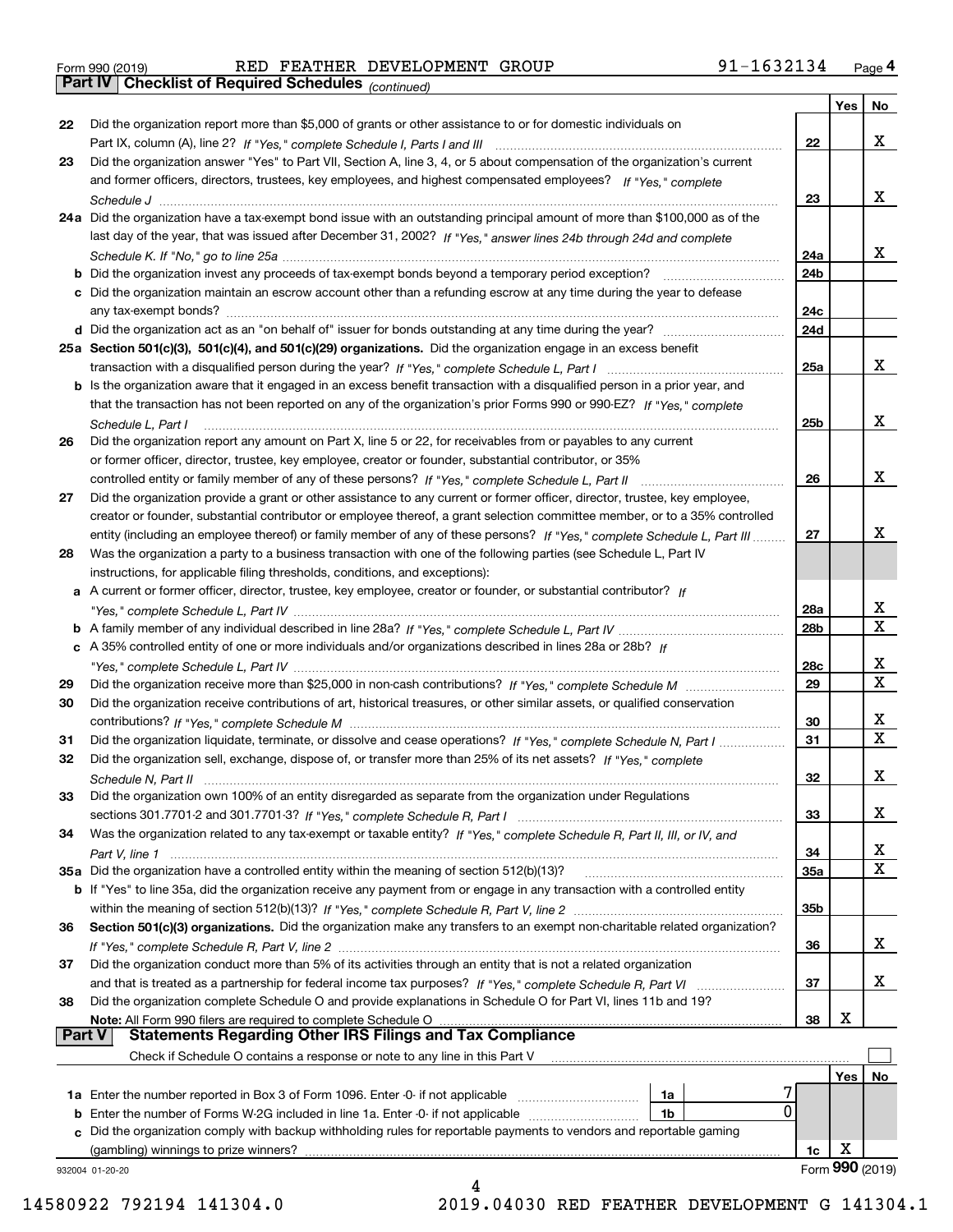|               | 91-1632134<br>RED FEATHER DEVELOPMENT GROUP<br>Form 990 (2019)                                                                                                                                                                       |                |     | $_{\text{Page}}$ 5          |
|---------------|--------------------------------------------------------------------------------------------------------------------------------------------------------------------------------------------------------------------------------------|----------------|-----|-----------------------------|
| <b>Part V</b> | Statements Regarding Other IRS Filings and Tax Compliance (continued)                                                                                                                                                                |                |     |                             |
|               |                                                                                                                                                                                                                                      |                | Yes | No                          |
|               | 2a Enter the number of employees reported on Form W-3, Transmittal of Wage and Tax Statements,                                                                                                                                       |                |     |                             |
|               | filed for the calendar year ending with or within the year covered by this return<br>2a                                                                                                                                              | 7              |     |                             |
|               |                                                                                                                                                                                                                                      | 2 <sub>b</sub> | X   |                             |
|               |                                                                                                                                                                                                                                      |                |     |                             |
| За            | Did the organization have unrelated business gross income of \$1,000 or more during the year?                                                                                                                                        | 3a             |     | x                           |
|               |                                                                                                                                                                                                                                      | 3 <sub>b</sub> |     |                             |
|               | 4a At any time during the calendar year, did the organization have an interest in, or a signature or other authority over, a                                                                                                         |                |     |                             |
|               |                                                                                                                                                                                                                                      | 4a             |     | х                           |
|               | <b>b</b> If "Yes," enter the name of the foreign country $\blacktriangleright$                                                                                                                                                       |                |     |                             |
|               | See instructions for filing requirements for FinCEN Form 114, Report of Foreign Bank and Financial Accounts (FBAR).                                                                                                                  |                |     |                             |
| 5a            | Was the organization a party to a prohibited tax shelter transaction at any time during the tax year?                                                                                                                                | 5а             |     | х                           |
| b             |                                                                                                                                                                                                                                      | 5 <sub>b</sub> |     | X                           |
| с             |                                                                                                                                                                                                                                      | 5c             |     |                             |
|               | 6a Does the organization have annual gross receipts that are normally greater than \$100,000, and did the organization solicit                                                                                                       |                |     |                             |
|               | any contributions that were not tax deductible as charitable contributions?                                                                                                                                                          | 6a             |     | x                           |
|               | <b>b</b> If "Yes," did the organization include with every solicitation an express statement that such contributions or gifts                                                                                                        |                |     |                             |
|               | were not tax deductible?                                                                                                                                                                                                             |                |     |                             |
|               |                                                                                                                                                                                                                                      | 6b             |     |                             |
| 7             | Organizations that may receive deductible contributions under section 170(c).                                                                                                                                                        |                |     | x                           |
| а             | Did the organization receive a payment in excess of \$75 made partly as a contribution and partly for goods and services provided to the payor?                                                                                      | 7a             |     |                             |
| b             | If "Yes," did the organization notify the donor of the value of the goods or services provided?                                                                                                                                      | 7b             |     |                             |
| с             | Did the organization sell, exchange, or otherwise dispose of tangible personal property for which it was required                                                                                                                    |                |     | х                           |
|               |                                                                                                                                                                                                                                      | 7c             |     |                             |
|               | 7d<br>d If "Yes," indicate the number of Forms 8282 filed during the year [11] [11] The System manuscription of Forms 8282 filed during the year [11] [11] The System manuscription of the Wales of the Wales of the Wales of the Wa |                |     |                             |
| е             |                                                                                                                                                                                                                                      | 7e             |     | х<br>X                      |
| f             | Did the organization, during the year, pay premiums, directly or indirectly, on a personal benefit contract?                                                                                                                         | 7f             |     |                             |
| g             | If the organization received a contribution of qualified intellectual property, did the organization file Form 8899 as required?                                                                                                     | 7g             |     |                             |
| h             | If the organization received a contribution of cars, boats, airplanes, or other vehicles, did the organization file a Form 1098-C?                                                                                                   | 7h             |     |                             |
| 8             | Sponsoring organizations maintaining donor advised funds. Did a donor advised fund maintained by the                                                                                                                                 |                |     |                             |
|               | sponsoring organization have excess business holdings at any time during the year?                                                                                                                                                   | 8              |     |                             |
| 9             | Sponsoring organizations maintaining donor advised funds.                                                                                                                                                                            |                |     |                             |
| а             | Did the sponsoring organization make any taxable distributions under section 4966?                                                                                                                                                   | 9а             |     |                             |
| b             | Did the sponsoring organization make a distribution to a donor, donor advisor, or related person?                                                                                                                                    | 9b             |     |                             |
| 10            | Section 501(c)(7) organizations. Enter:                                                                                                                                                                                              |                |     |                             |
|               | 10a<br>a Initiation fees and capital contributions included on Part VIII, line 12 [111] [11] [11] Initiation fees and capital contributions included on Part VIII, line 12                                                           |                |     |                             |
|               | 10 <sub>b</sub><br>Gross receipts, included on Form 990, Part VIII, line 12, for public use of club facilities                                                                                                                       |                |     |                             |
| 11            | Section 501(c)(12) organizations. Enter:                                                                                                                                                                                             |                |     |                             |
| a             | Gross income from members or shareholders<br>11a                                                                                                                                                                                     |                |     |                             |
| b             | Gross income from other sources (Do not net amounts due or paid to other sources against                                                                                                                                             |                |     |                             |
|               | 11b                                                                                                                                                                                                                                  |                |     |                             |
|               | 12a Section 4947(a)(1) non-exempt charitable trusts. Is the organization filing Form 990 in lieu of Form 1041?                                                                                                                       | 12a            |     |                             |
|               | 12 <sub>b</sub><br><b>b</b> If "Yes," enter the amount of tax-exempt interest received or accrued during the year                                                                                                                    |                |     |                             |
| 13            | Section 501(c)(29) qualified nonprofit health insurance issuers.                                                                                                                                                                     |                |     |                             |
| a             | Is the organization licensed to issue qualified health plans in more than one state?                                                                                                                                                 | 13a            |     |                             |
|               | Note: See the instructions for additional information the organization must report on Schedule O.                                                                                                                                    |                |     |                             |
| b             | Enter the amount of reserves the organization is required to maintain by the states in which the                                                                                                                                     |                |     |                             |
|               | 13 <sub>b</sub>                                                                                                                                                                                                                      |                |     |                             |
|               | 13 <sub>c</sub>                                                                                                                                                                                                                      |                |     |                             |
| 14a           | Did the organization receive any payments for indoor tanning services during the tax year?                                                                                                                                           | 14a            |     | x                           |
|               | <b>b</b> If "Yes," has it filed a Form 720 to report these payments? If "No," provide an explanation on Schedule O                                                                                                                   | 14b            |     |                             |
| 15            | Is the organization subject to the section 4960 tax on payment(s) of more than \$1,000,000 in remuneration or                                                                                                                        |                |     |                             |
|               |                                                                                                                                                                                                                                      | 15             |     | х                           |
|               | If "Yes," see instructions and file Form 4720, Schedule N.                                                                                                                                                                           |                |     |                             |
| 16            | Is the organization an educational institution subject to the section 4968 excise tax on net investment income?                                                                                                                      | 16             |     | х                           |
|               | If "Yes," complete Form 4720, Schedule O.                                                                                                                                                                                            |                |     |                             |
|               |                                                                                                                                                                                                                                      |                |     | $F_{\text{arm}}$ 990 (2010) |

5

Form (2019) **990**

932005 01-20-20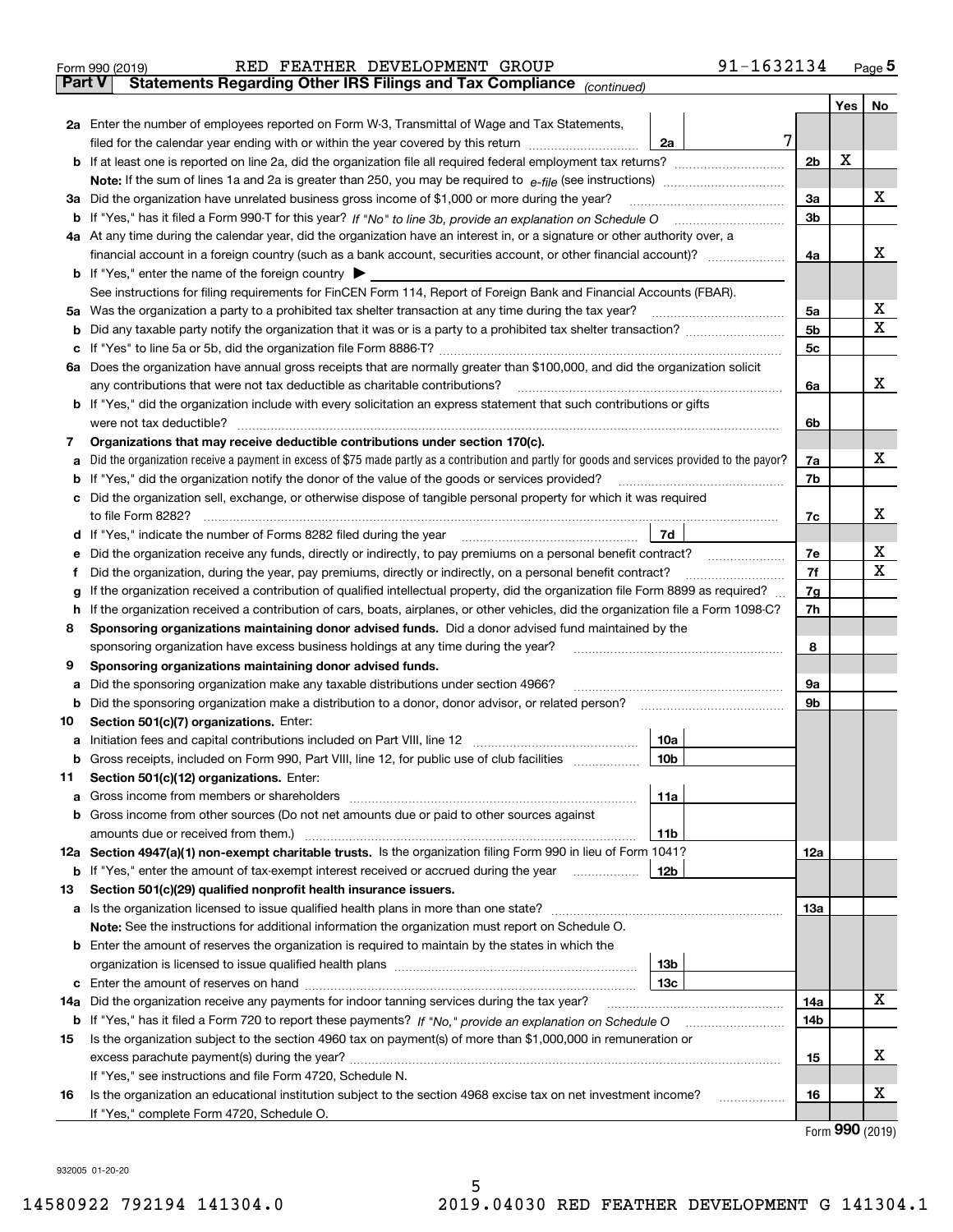|  | Form 990 (2019) |
|--|-----------------|
|  |                 |

| Form 990 (2019) |  | RED FEATHER DEVELOPMENT GROUP |                                                                                                                  | 91-1632134                                                                                                                    | Page $\boldsymbol{6}$ |
|-----------------|--|-------------------------------|------------------------------------------------------------------------------------------------------------------|-------------------------------------------------------------------------------------------------------------------------------|-----------------------|
|                 |  |                               |                                                                                                                  | Part VI   Governance, Management, and Disclosure For each "Yes" response to lines 2 through 7b below, and for a "No" response |                       |
|                 |  |                               | to line 8a, 8b, or 10b below, describe the circumstances, processes, or changes on Schedule O. See instructions. |                                                                                                                               |                       |

|    |                                                                                                                                                                               |    |    |              | Yes             | No                      |
|----|-------------------------------------------------------------------------------------------------------------------------------------------------------------------------------|----|----|--------------|-----------------|-------------------------|
|    | <b>1a</b> Enter the number of voting members of the governing body at the end of the tax year <i>manumum</i>                                                                  | 1a | 5. |              |                 |                         |
|    | If there are material differences in voting rights among members of the governing body, or if the governing                                                                   |    |    |              |                 |                         |
|    | body delegated broad authority to an executive committee or similar committee, explain on Schedule O.                                                                         |    |    |              |                 |                         |
| b  | Enter the number of voting members included on line 1a, above, who are independent                                                                                            | 1b | 4  |              |                 |                         |
| 2  | Did any officer, director, trustee, or key employee have a family relationship or a business relationship with any other                                                      |    |    |              |                 |                         |
|    | officer, director, trustee, or key employee?                                                                                                                                  |    |    | $\mathbf{2}$ |                 | X                       |
| 3  | Did the organization delegate control over management duties customarily performed by or under the direct supervision                                                         |    |    |              |                 |                         |
|    |                                                                                                                                                                               |    |    | 3            |                 | X                       |
| 4  | Did the organization make any significant changes to its governing documents since the prior Form 990 was filed?                                                              |    |    | 4            |                 | $\overline{\mathbf{x}}$ |
| 5  |                                                                                                                                                                               |    |    | 5            |                 | $\mathbf X$             |
| 6  | Did the organization have members or stockholders?                                                                                                                            |    |    | 6            |                 | $\mathbf X$             |
| 7а | Did the organization have members, stockholders, or other persons who had the power to elect or appoint one or                                                                |    |    |              |                 |                         |
|    |                                                                                                                                                                               |    |    | 7a           |                 | X                       |
|    | <b>b</b> Are any governance decisions of the organization reserved to (or subject to approval by) members, stockholders, or                                                   |    |    |              |                 |                         |
|    | persons other than the governing body?                                                                                                                                        |    |    | 7b           |                 | X                       |
| 8  | Did the organization contemporaneously document the meetings held or written actions undertaken during the year by the following:                                             |    |    |              |                 |                         |
| a  |                                                                                                                                                                               |    |    | 8a           | X               |                         |
| b  |                                                                                                                                                                               |    |    | 8b           | X               |                         |
| 9  | Is there any officer, director, trustee, or key employee listed in Part VII, Section A, who cannot be reached at the                                                          |    |    |              |                 |                         |
|    |                                                                                                                                                                               |    |    | 9            |                 | х                       |
|    | Section B. Policies (This Section B requests information about policies not required by the Internal Revenue Code.)                                                           |    |    |              |                 |                         |
|    |                                                                                                                                                                               |    |    |              | Yes             | No                      |
|    |                                                                                                                                                                               |    |    | 10a          |                 | X                       |
|    | <b>b</b> If "Yes," did the organization have written policies and procedures governing the activities of such chapters, affiliates,                                           |    |    |              |                 |                         |
|    |                                                                                                                                                                               |    |    | 10b          |                 |                         |
|    | 11a Has the organization provided a complete copy of this Form 990 to all members of its governing body before filing the form?                                               |    |    | 11a          | X               |                         |
|    | <b>b</b> Describe in Schedule O the process, if any, used by the organization to review this Form 990.                                                                        |    |    |              |                 |                         |
|    |                                                                                                                                                                               |    |    | 12a          | X               |                         |
|    |                                                                                                                                                                               |    |    | 12b          | X               |                         |
| b  | Did the organization regularly and consistently monitor and enforce compliance with the policy? If "Yes," describe                                                            |    |    |              |                 |                         |
| c  |                                                                                                                                                                               |    |    |              | X               |                         |
|    | in Schedule O how this was done manufactured and contact the state of the state of the state of the state of t                                                                |    |    | 12c<br>13    |                 | X                       |
| 13 |                                                                                                                                                                               |    |    |              | X               |                         |
| 14 | Did the organization have a written document retention and destruction policy? manufactured and the organization have a written document retention and destruction policy?    |    |    | 14           |                 |                         |
| 15 | Did the process for determining compensation of the following persons include a review and approval by independent                                                            |    |    |              |                 |                         |
|    | persons, comparability data, and contemporaneous substantiation of the deliberation and decision?                                                                             |    |    |              | X               |                         |
| a  | The organization's CEO, Executive Director, or top management official manufactured content content of the organization's CEO, Executive Director, or top management official |    |    | 15a          |                 |                         |
|    | <b>b</b> Other officers or key employees of the organization                                                                                                                  |    |    | 15b          | X               |                         |
|    | If "Yes" to line 15a or 15b, describe the process in Schedule O (see instructions).                                                                                           |    |    |              |                 |                         |
|    | 16a Did the organization invest in, contribute assets to, or participate in a joint venture or similar arrangement with a                                                     |    |    |              |                 |                         |
|    | taxable entity during the year?                                                                                                                                               |    |    | 16a          |                 | X                       |
|    | b If "Yes," did the organization follow a written policy or procedure requiring the organization to evaluate its participation                                                |    |    |              |                 |                         |
|    | in joint venture arrangements under applicable federal tax law, and take steps to safeguard the organization's                                                                |    |    |              |                 |                         |
|    | exempt status with respect to such arrangements?                                                                                                                              |    |    | 16b          |                 |                         |
|    | <b>Section C. Disclosure</b>                                                                                                                                                  |    |    |              |                 |                         |
| 17 | <b>NONE</b><br>List the states with which a copy of this Form 990 is required to be filed $\blacktriangleright$                                                               |    |    |              |                 |                         |
| 18 | Section 6104 requires an organization to make its Forms 1023 (1024 or 1024-A, if applicable), 990, and 990-T (Section 501(c)(3)s only) available                              |    |    |              |                 |                         |
|    | for public inspection. Indicate how you made these available. Check all that apply.                                                                                           |    |    |              |                 |                         |
|    | $\boxed{\text{X}}$ Upon request<br>$X$ Another's website<br>Own website<br>Other (explain on Schedule O)                                                                      |    |    |              |                 |                         |
| 19 | Describe on Schedule O whether (and if so, how) the organization made its governing documents, conflict of interest policy, and financial                                     |    |    |              |                 |                         |
|    | statements available to the public during the tax year.                                                                                                                       |    |    |              |                 |                         |
| 20 | State the name, address, and telephone number of the person who possesses the organization's books and records                                                                |    |    |              |                 |                         |
|    | DELISA DEVARGAS - 4065857188                                                                                                                                                  |    |    |              |                 |                         |
|    | PO BOX 907, BOZEMAN, MT<br>59771                                                                                                                                              |    |    |              |                 |                         |
|    | 932006 01-20-20                                                                                                                                                               |    |    |              | Form 990 (2019) |                         |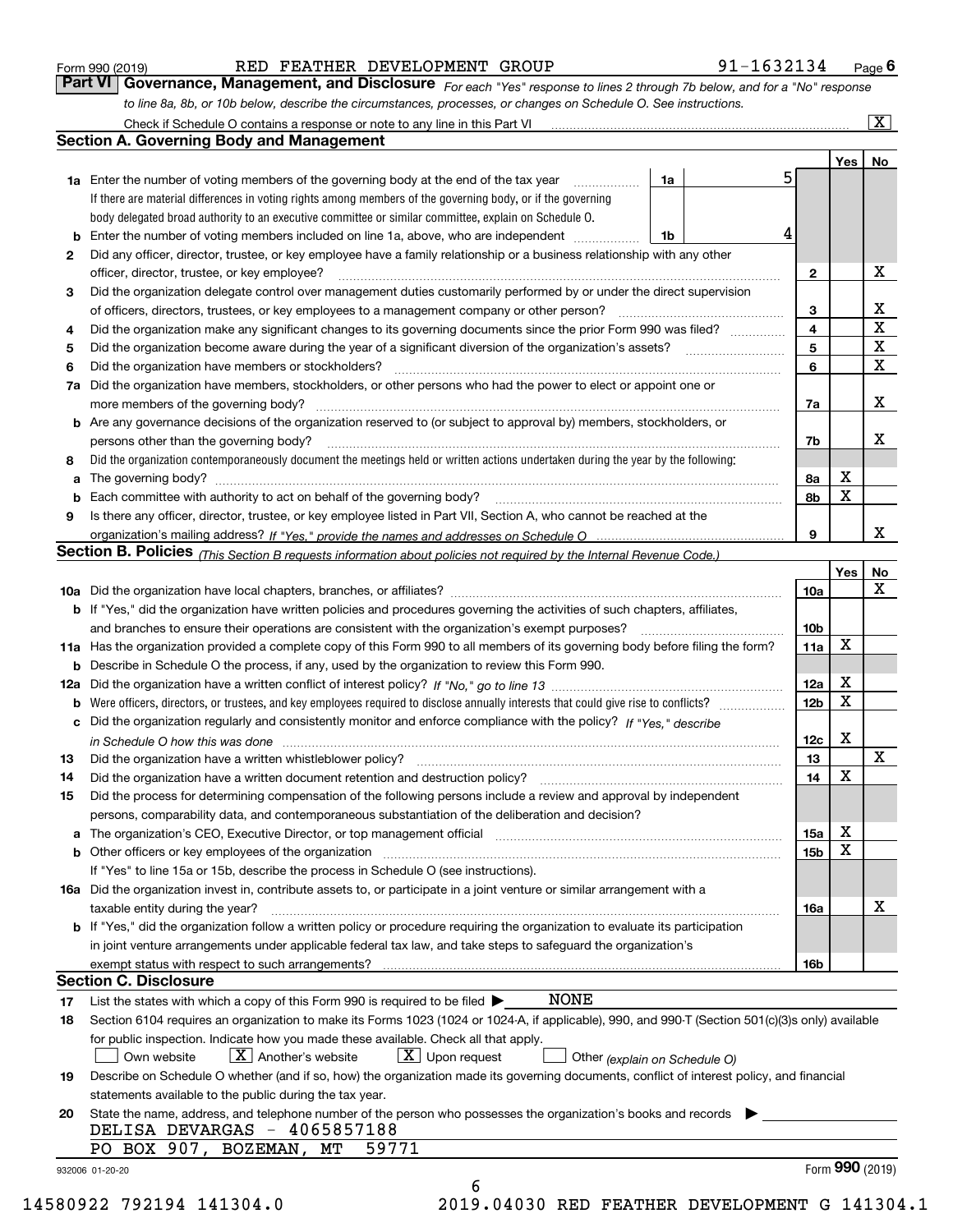$\mathcal{L}^{\text{max}}$ 

| Form 990 (2019) |                                               | RED FEATHER DEVELOPMENT GROUP | 91-1632134                                                                                 | Page 7 |
|-----------------|-----------------------------------------------|-------------------------------|--------------------------------------------------------------------------------------------|--------|
|                 |                                               |                               | Part VII Compensation of Officers, Directors, Trustees, Key Employees, Highest Compensated |        |
|                 | <b>Employees, and Independent Contractors</b> |                               |                                                                                            |        |

Check if Schedule O contains a response or note to any line in this Part VII

**Section A. Officers, Directors, Trustees, Key Employees, and Highest Compensated Employees**

**1a**  Complete this table for all persons required to be listed. Report compensation for the calendar year ending with or within the organization's tax year. **•** List all of the organization's current officers, directors, trustees (whether individuals or organizations), regardless of amount of compensation.

Enter -0- in columns (D), (E), and (F) if no compensation was paid.

 $\bullet$  List all of the organization's  $\,$ current key employees, if any. See instructions for definition of "key employee."

• List the organization's five current highest compensated employees (other than an officer, director, trustee, or key employee) who received report-■ List the organization's five current highest compensated employees (other than an officer, director, trustee, or key employee) who received report-<br>able compensation (Box 5 of Form W-2 and/or Box 7 of Form 1099-MISC) of

**•** List all of the organization's former officers, key employees, and highest compensated employees who received more than \$100,000 of reportable compensation from the organization and any related organizations.

**former directors or trustees**  ¥ List all of the organization's that received, in the capacity as a former director or trustee of the organization, more than \$10,000 of reportable compensation from the organization and any related organizations.

See instructions for the order in which to list the persons above.

Check this box if neither the organization nor any related organization compensated any current officer, director, or trustee.  $\mathcal{L}^{\text{max}}$ 

| (A)                                  | (B)                                                                          |                                |                       |                         | (C)          |                                                                                                 |        | (D)                                            | (E)                                              | (F)                                                                               |
|--------------------------------------|------------------------------------------------------------------------------|--------------------------------|-----------------------|-------------------------|--------------|-------------------------------------------------------------------------------------------------|--------|------------------------------------------------|--------------------------------------------------|-----------------------------------------------------------------------------------|
| Name and title                       | Average<br>hours per                                                         |                                |                       | Position                |              | (do not check more than one<br>box, unless person is both an<br>officer and a director/trustee) |        | Reportable<br>compensation                     | Reportable<br>compensation                       | Estimated<br>amount of                                                            |
|                                      | week<br>(list any<br>hours for<br>related<br>organizations<br>below<br>line) | Individual trustee or director | Institutional trustee | Officer                 | Key employee | Highest compensated<br> employee                                                                | Former | from<br>the<br>organization<br>(W-2/1099-MISC) | from related<br>organizations<br>(W-2/1099-MISC) | other<br>compensation<br>from the<br>organization<br>and related<br>organizations |
| (1) SARAH ECHOHAWK                   | 2.00                                                                         |                                |                       |                         |              |                                                                                                 |        |                                                |                                                  |                                                                                   |
| <b>BOARD PRESIDENT</b>               |                                                                              | $\mathbf X$                    |                       | $\overline{\textbf{X}}$ |              |                                                                                                 |        | 0.                                             | 0.                                               | 0.                                                                                |
| (2) CHRYSTEL CORNELIUS               | 1.00                                                                         |                                |                       |                         |              |                                                                                                 |        |                                                |                                                  |                                                                                   |
| <b>BOARD TREASURER</b>               |                                                                              | $\rm X$                        |                       | $\overline{\textbf{X}}$ |              |                                                                                                 |        | 0.                                             | 0.                                               | 0.                                                                                |
| (3) MEGHAN RAFTERY                   | 1.00                                                                         |                                |                       |                         |              |                                                                                                 |        |                                                |                                                  |                                                                                   |
| <b>BOARD SECRETARY</b>               |                                                                              | $\mathbf X$                    |                       | $\overline{\textbf{X}}$ |              |                                                                                                 |        | 0.                                             | 0.                                               | 0.                                                                                |
| (4) MAYFA NATONI                     | 0.50                                                                         |                                |                       |                         |              |                                                                                                 |        |                                                |                                                  |                                                                                   |
| BOARD MEMBER                         |                                                                              | $\rm X$                        |                       |                         |              |                                                                                                 |        | 0.                                             | 0.                                               | 0.                                                                                |
| (5) MARK HALL                        | 40.00                                                                        |                                |                       |                         |              |                                                                                                 |        |                                                |                                                  |                                                                                   |
| BOARD MEMBER-FORMER EXECUTIVE DIRECT |                                                                              | $\mathbf X$                    |                       | X                       |              |                                                                                                 |        | 32,545.                                        | 0.                                               | 0.                                                                                |
| (6) JOSEPH SEIDENBERG                | 40.00                                                                        |                                |                       |                         |              |                                                                                                 |        |                                                |                                                  |                                                                                   |
| CURRENT EXECUTIVE DIRECTOR           |                                                                              |                                |                       | $\mathbf X$             |              |                                                                                                 |        | 30,000.                                        | $\mathbf 0$ .                                    | 0.                                                                                |
|                                      |                                                                              |                                |                       |                         |              |                                                                                                 |        |                                                |                                                  |                                                                                   |
|                                      |                                                                              |                                |                       |                         |              |                                                                                                 |        |                                                |                                                  |                                                                                   |
|                                      |                                                                              |                                |                       |                         |              |                                                                                                 |        |                                                |                                                  |                                                                                   |
|                                      |                                                                              |                                |                       |                         |              |                                                                                                 |        |                                                |                                                  |                                                                                   |
|                                      |                                                                              |                                |                       |                         |              |                                                                                                 |        |                                                |                                                  |                                                                                   |
|                                      |                                                                              |                                |                       |                         |              |                                                                                                 |        |                                                |                                                  |                                                                                   |
|                                      |                                                                              |                                |                       |                         |              |                                                                                                 |        |                                                |                                                  |                                                                                   |
|                                      |                                                                              |                                |                       |                         |              |                                                                                                 |        |                                                |                                                  |                                                                                   |
|                                      |                                                                              |                                |                       |                         |              |                                                                                                 |        |                                                |                                                  |                                                                                   |
|                                      |                                                                              |                                |                       |                         |              |                                                                                                 |        |                                                |                                                  |                                                                                   |
|                                      |                                                                              |                                |                       |                         |              |                                                                                                 |        |                                                |                                                  |                                                                                   |
|                                      |                                                                              |                                |                       |                         |              |                                                                                                 |        |                                                |                                                  |                                                                                   |
|                                      |                                                                              |                                |                       |                         |              |                                                                                                 |        |                                                |                                                  |                                                                                   |
|                                      |                                                                              |                                |                       |                         |              |                                                                                                 |        |                                                |                                                  |                                                                                   |

932007 01-20-20

Form (2019) **990**

7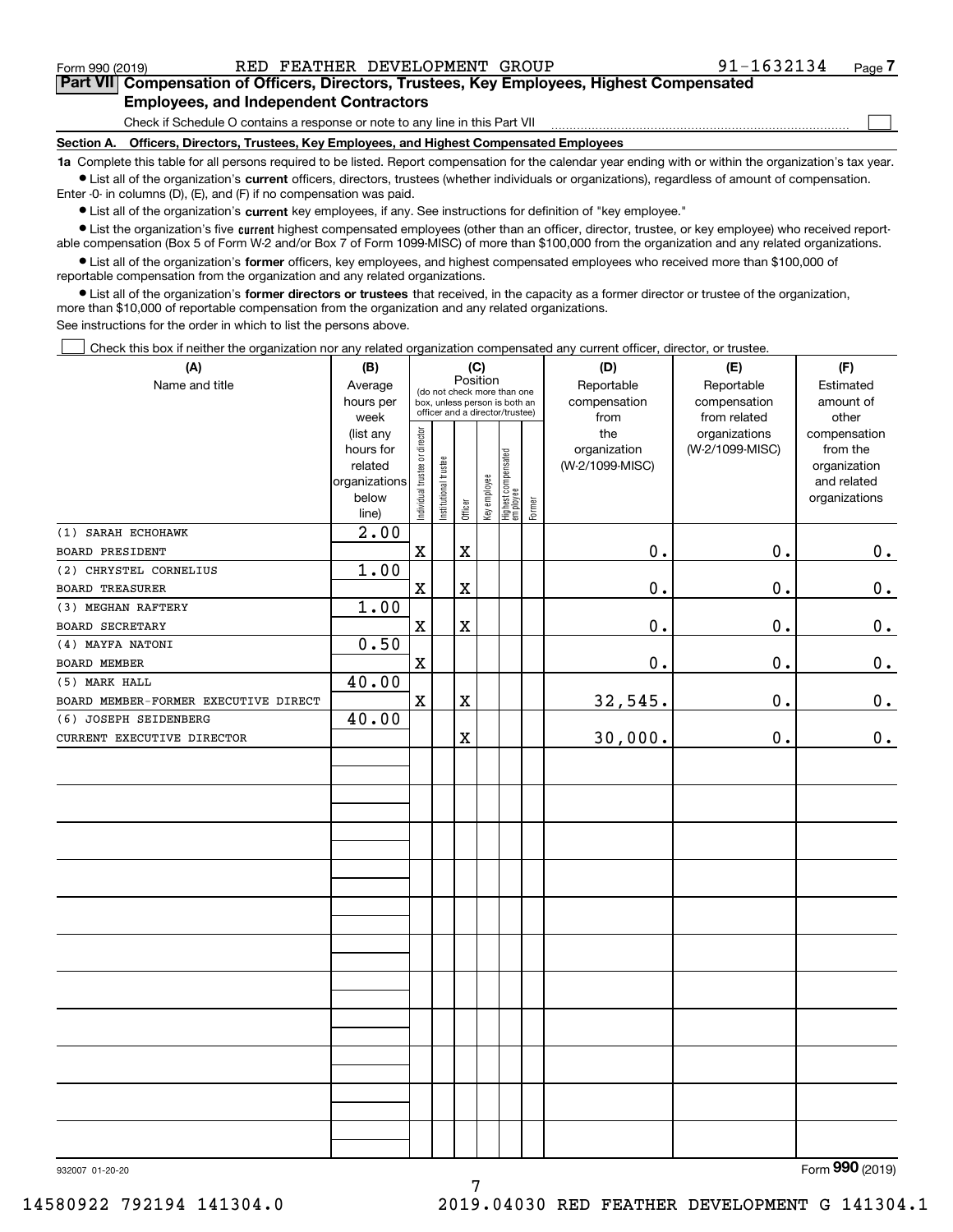| Form 990 (2019)                                                                                                                                                                                                                                                                  | RED FEATHER DEVELOPMENT GROUP                                                             |                                                                                                                                                                                                                      |             |         |              |  |        |                                                                                     | 91-1632134                                                                            |                             |                                                                                                   |               | Page 8                    |
|----------------------------------------------------------------------------------------------------------------------------------------------------------------------------------------------------------------------------------------------------------------------------------|-------------------------------------------------------------------------------------------|----------------------------------------------------------------------------------------------------------------------------------------------------------------------------------------------------------------------|-------------|---------|--------------|--|--------|-------------------------------------------------------------------------------------|---------------------------------------------------------------------------------------|-----------------------------|---------------------------------------------------------------------------------------------------|---------------|---------------------------|
| <b>Part VII</b><br>Section A. Officers, Directors, Trustees, Key Employees, and Highest Compensated Employees (continued)                                                                                                                                                        |                                                                                           |                                                                                                                                                                                                                      |             |         |              |  |        |                                                                                     |                                                                                       |                             |                                                                                                   |               |                           |
| (A)<br>Name and title                                                                                                                                                                                                                                                            | (B)<br>Average<br>hours per<br>week<br>(list any<br>hours for<br>related<br>organizations | (C)<br>Position<br>(do not check more than one<br>box, unless person is both an<br>officer and a director/trustee)<br>Individual trustee or director<br>  Highest compensated<br>  employee<br>Institutional trustee |             |         |              |  |        | (D)<br>Reportable<br>compensation<br>from<br>the<br>organization<br>(W-2/1099-MISC) | (E)<br>Reportable<br>compensation<br>from related<br>organizations<br>(W-2/1099-MISC) |                             | (F)<br>Estimated<br>amount of<br>other<br>compensation<br>from the<br>organization<br>and related |               |                           |
|                                                                                                                                                                                                                                                                                  | below                                                                                     |                                                                                                                                                                                                                      |             | Officer | key employee |  | Former |                                                                                     |                                                                                       |                             |                                                                                                   | organizations |                           |
|                                                                                                                                                                                                                                                                                  | line)                                                                                     |                                                                                                                                                                                                                      |             |         |              |  |        |                                                                                     |                                                                                       |                             |                                                                                                   |               |                           |
|                                                                                                                                                                                                                                                                                  |                                                                                           |                                                                                                                                                                                                                      |             |         |              |  |        |                                                                                     |                                                                                       |                             |                                                                                                   |               |                           |
|                                                                                                                                                                                                                                                                                  |                                                                                           |                                                                                                                                                                                                                      |             |         |              |  |        |                                                                                     |                                                                                       |                             |                                                                                                   |               |                           |
|                                                                                                                                                                                                                                                                                  |                                                                                           |                                                                                                                                                                                                                      |             |         |              |  |        |                                                                                     |                                                                                       |                             |                                                                                                   |               |                           |
|                                                                                                                                                                                                                                                                                  |                                                                                           |                                                                                                                                                                                                                      |             |         |              |  |        |                                                                                     |                                                                                       |                             |                                                                                                   |               |                           |
|                                                                                                                                                                                                                                                                                  |                                                                                           |                                                                                                                                                                                                                      |             |         |              |  |        |                                                                                     |                                                                                       |                             |                                                                                                   |               |                           |
|                                                                                                                                                                                                                                                                                  |                                                                                           |                                                                                                                                                                                                                      |             |         |              |  |        |                                                                                     |                                                                                       |                             |                                                                                                   |               |                           |
|                                                                                                                                                                                                                                                                                  |                                                                                           |                                                                                                                                                                                                                      |             |         |              |  |        |                                                                                     |                                                                                       |                             |                                                                                                   |               |                           |
| 1b Subtotal                                                                                                                                                                                                                                                                      |                                                                                           |                                                                                                                                                                                                                      |             |         |              |  |        | 62,545.                                                                             |                                                                                       | 0.                          |                                                                                                   |               | $0$ .                     |
| c Total from continuation sheets to Part VII, Section A                                                                                                                                                                                                                          |                                                                                           |                                                                                                                                                                                                                      |             |         |              |  |        | $\overline{0}$ .                                                                    |                                                                                       | $\overline{0}$ .            |                                                                                                   |               | $\overline{0}$ .          |
|                                                                                                                                                                                                                                                                                  |                                                                                           |                                                                                                                                                                                                                      |             |         |              |  |        | 62, 545.                                                                            |                                                                                       | $\overline{\mathfrak{0}}$ . |                                                                                                   |               | $\overline{\mathbf{0}}$ . |
| Total number of individuals (including but not limited to those listed above) who received more than \$100,000 of reportable<br>2<br>compensation from the organization $\blacktriangleright$                                                                                    |                                                                                           |                                                                                                                                                                                                                      |             |         |              |  |        |                                                                                     |                                                                                       |                             |                                                                                                   |               | 0                         |
|                                                                                                                                                                                                                                                                                  |                                                                                           |                                                                                                                                                                                                                      |             |         |              |  |        |                                                                                     |                                                                                       |                             |                                                                                                   | Yes           | No                        |
| Did the organization list any former officer, director, trustee, key employee, or highest compensated employee on<br>з                                                                                                                                                           |                                                                                           |                                                                                                                                                                                                                      |             |         |              |  |        |                                                                                     |                                                                                       |                             |                                                                                                   |               | х                         |
| line 1a? If "Yes," complete Schedule J for such individual manufactured contained and the 1a? If "Yes," complete Schedule J for such individual<br>For any individual listed on line 1a, is the sum of reportable compensation and other compensation from the organization<br>4 |                                                                                           |                                                                                                                                                                                                                      |             |         |              |  |        |                                                                                     |                                                                                       |                             | 3                                                                                                 |               |                           |
|                                                                                                                                                                                                                                                                                  |                                                                                           |                                                                                                                                                                                                                      |             |         |              |  |        |                                                                                     |                                                                                       |                             | 4                                                                                                 |               | х                         |
| Did any person listed on line 1a receive or accrue compensation from any unrelated organization or individual for services<br>5                                                                                                                                                  |                                                                                           |                                                                                                                                                                                                                      |             |         |              |  |        |                                                                                     |                                                                                       |                             |                                                                                                   |               |                           |
| <b>Section B. Independent Contractors</b>                                                                                                                                                                                                                                        |                                                                                           |                                                                                                                                                                                                                      |             |         |              |  |        |                                                                                     |                                                                                       |                             | 5                                                                                                 |               | X                         |
| Complete this table for your five highest compensated independent contractors that received more than \$100,000 of compensation from<br>1                                                                                                                                        |                                                                                           |                                                                                                                                                                                                                      |             |         |              |  |        |                                                                                     |                                                                                       |                             |                                                                                                   |               |                           |
| the organization. Report compensation for the calendar year ending with or within the organization's tax year.                                                                                                                                                                   |                                                                                           |                                                                                                                                                                                                                      |             |         |              |  |        |                                                                                     |                                                                                       |                             |                                                                                                   |               |                           |
| (A)<br>Name and business address                                                                                                                                                                                                                                                 |                                                                                           |                                                                                                                                                                                                                      | <b>NONE</b> |         |              |  |        | (B)<br>Description of services                                                      |                                                                                       |                             | (C)<br>Compensation                                                                               |               |                           |
|                                                                                                                                                                                                                                                                                  |                                                                                           |                                                                                                                                                                                                                      |             |         |              |  |        |                                                                                     |                                                                                       |                             |                                                                                                   |               |                           |
|                                                                                                                                                                                                                                                                                  |                                                                                           |                                                                                                                                                                                                                      |             |         |              |  |        |                                                                                     |                                                                                       |                             |                                                                                                   |               |                           |
|                                                                                                                                                                                                                                                                                  |                                                                                           |                                                                                                                                                                                                                      |             |         |              |  |        |                                                                                     |                                                                                       |                             |                                                                                                   |               |                           |
|                                                                                                                                                                                                                                                                                  |                                                                                           |                                                                                                                                                                                                                      |             |         |              |  |        |                                                                                     |                                                                                       |                             |                                                                                                   |               |                           |
|                                                                                                                                                                                                                                                                                  |                                                                                           |                                                                                                                                                                                                                      |             |         |              |  |        |                                                                                     |                                                                                       |                             |                                                                                                   |               |                           |
| Total number of independent contractors (including but not limited to those listed above) who received more than<br>2<br>\$100,000 of compensation from the organization                                                                                                         |                                                                                           |                                                                                                                                                                                                                      |             |         | 0            |  |        |                                                                                     |                                                                                       |                             |                                                                                                   |               |                           |
| 000000                                                                                                                                                                                                                                                                           |                                                                                           |                                                                                                                                                                                                                      |             |         |              |  |        |                                                                                     |                                                                                       |                             | Form 990 (2019)                                                                                   |               |                           |

932008 01-20-20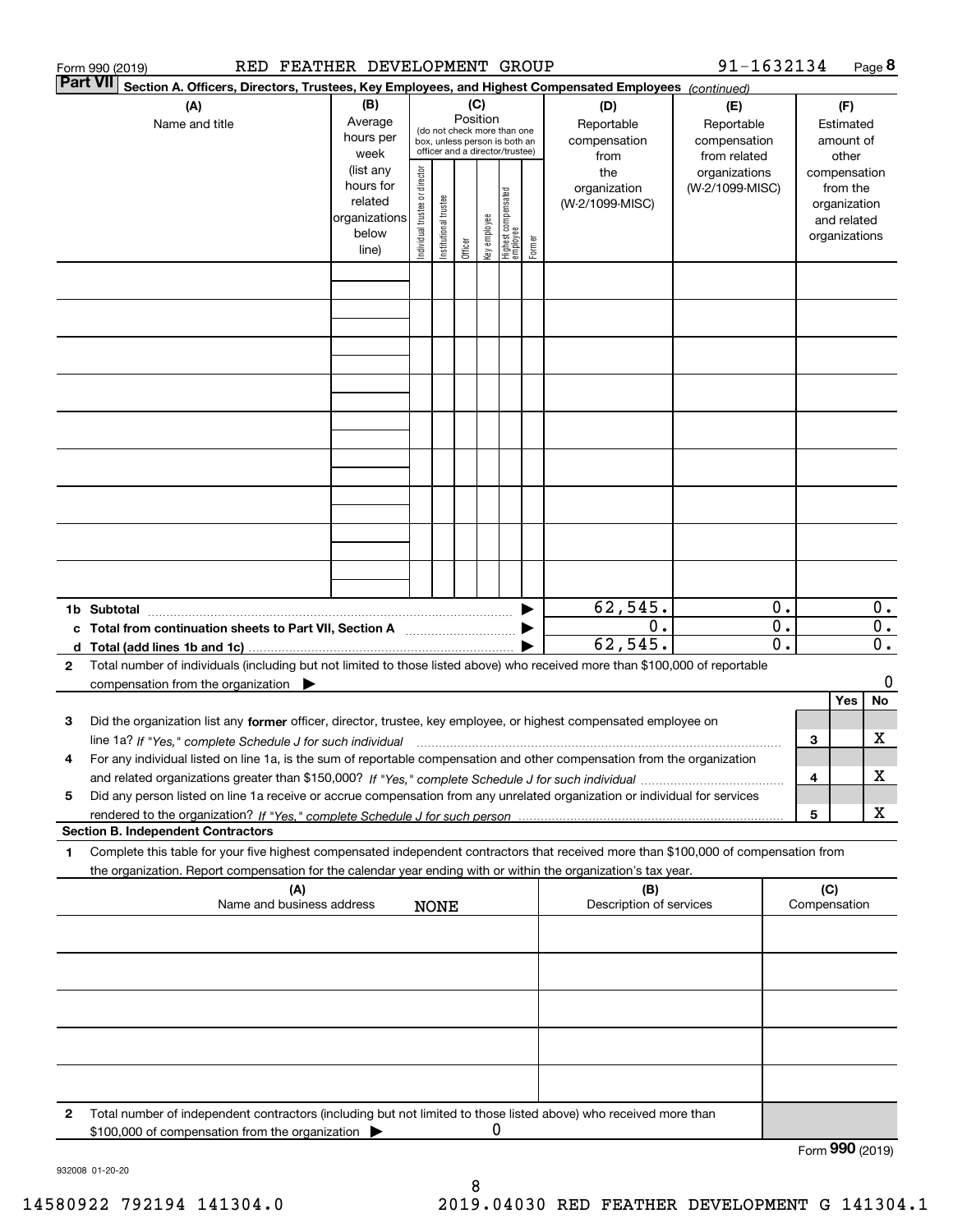|                                                           |                  |     | RED FEATHER DEVELOPMENT GROUP<br>Form 990 (2019)                                                                      |                      |                                              | 91-1632134                                        | Page 9                                                          |
|-----------------------------------------------------------|------------------|-----|-----------------------------------------------------------------------------------------------------------------------|----------------------|----------------------------------------------|---------------------------------------------------|-----------------------------------------------------------------|
|                                                           | <b>Part VIII</b> |     | <b>Statement of Revenue</b>                                                                                           |                      |                                              |                                                   |                                                                 |
|                                                           |                  |     | Check if Schedule O contains a response or note to any line in this Part VIII                                         |                      |                                              |                                                   |                                                                 |
|                                                           |                  |     |                                                                                                                       | (A)<br>Total revenue | (B)<br>Related or exempt<br>function revenue | $\overline{(C)}$<br>Unrelated<br>business revenue | (D)<br>Revenue excluded<br>from tax under<br>sections 512 - 514 |
|                                                           |                  |     | 1a<br><b>1 a</b> Federated campaigns                                                                                  |                      |                                              |                                                   |                                                                 |
|                                                           |                  | b   | 1 <sub>b</sub><br>Membership dues<br>$\ldots \ldots \ldots \ldots \ldots$                                             |                      |                                              |                                                   |                                                                 |
|                                                           |                  | с   | 1 <sub>c</sub><br>Fundraising events                                                                                  |                      |                                              |                                                   |                                                                 |
|                                                           |                  | d   | 1 <sub>d</sub><br>Related organizations                                                                               |                      |                                              |                                                   |                                                                 |
|                                                           |                  | е   | $\overline{56}$ , 099.<br>1e<br>Government grants (contributions)                                                     |                      |                                              |                                                   |                                                                 |
|                                                           |                  | f   | All other contributions, gifts, grants, and                                                                           |                      |                                              |                                                   |                                                                 |
|                                                           |                  |     | 626,915.<br>1f<br>similar amounts not included above                                                                  |                      |                                              |                                                   |                                                                 |
| Contributions, Gifts, Grants<br>and Other Similar Amounts |                  |     | 10, 252.<br>$1g$ $\frac{1}{3}$<br>Noncash contributions included in lines 1a-1f                                       |                      |                                              |                                                   |                                                                 |
|                                                           |                  |     |                                                                                                                       | 683,014.             |                                              |                                                   |                                                                 |
|                                                           |                  |     | <b>Business Code</b>                                                                                                  |                      |                                              |                                                   |                                                                 |
|                                                           |                  | 2 a | <u> 1980 - Andrea State Barbara, amerikan personal (h. 1980).</u>                                                     |                      |                                              |                                                   |                                                                 |
|                                                           |                  | b   | <u> 1989 - Johann Barn, fransk politik amerikansk politik (</u>                                                       |                      |                                              |                                                   |                                                                 |
|                                                           |                  | c   | the contract of the contract of the contract of the contract of the contract of                                       |                      |                                              |                                                   |                                                                 |
|                                                           |                  | d   | <u> 1989 - Johann Barn, amerikansk politiker (</u>                                                                    |                      |                                              |                                                   |                                                                 |
| Program Service<br>Revenue                                |                  | е   |                                                                                                                       |                      |                                              |                                                   |                                                                 |
|                                                           |                  |     | f All other program service revenue                                                                                   |                      |                                              |                                                   |                                                                 |
|                                                           |                  | g   |                                                                                                                       |                      |                                              |                                                   |                                                                 |
|                                                           | 3                |     | Investment income (including dividends, interest, and                                                                 |                      |                                              |                                                   |                                                                 |
|                                                           |                  |     | ▶                                                                                                                     | 2.                   |                                              |                                                   | $2$ .                                                           |
|                                                           | 4                |     | Income from investment of tax-exempt bond proceeds                                                                    |                      |                                              |                                                   |                                                                 |
|                                                           | 5                |     |                                                                                                                       |                      |                                              |                                                   |                                                                 |
|                                                           |                  |     | (ii) Personal<br>(i) Real                                                                                             |                      |                                              |                                                   |                                                                 |
|                                                           |                  | 6а  | 6a<br>Gross rents                                                                                                     |                      |                                              |                                                   |                                                                 |
|                                                           |                  | b   | 6b<br>Less: rental expenses                                                                                           |                      |                                              |                                                   |                                                                 |
|                                                           |                  | c   | <b>6c</b><br>Rental income or (loss)                                                                                  |                      |                                              |                                                   |                                                                 |
|                                                           |                  |     | d Net rental income or (loss)                                                                                         |                      |                                              |                                                   |                                                                 |
|                                                           |                  |     | (i) Securities<br>(ii) Other<br>7 a Gross amount from sales of                                                        |                      |                                              |                                                   |                                                                 |
|                                                           |                  |     | 867.<br>324.<br>assets other than inventory<br>7a                                                                     |                      |                                              |                                                   |                                                                 |
|                                                           |                  |     | <b>b</b> Less: cost or other basis                                                                                    |                      |                                              |                                                   |                                                                 |
|                                                           |                  |     | 476.<br>0.<br>7 <sub>b</sub><br>and sales expenses                                                                    |                      |                                              |                                                   |                                                                 |
| evenue                                                    |                  |     | 867.<br>$-152.$<br>7c<br>c Gain or (loss)                                                                             |                      |                                              |                                                   |                                                                 |
| Œ                                                         |                  |     |                                                                                                                       | 715.                 | $-152.$                                      |                                                   | 867.                                                            |
| Other                                                     |                  |     | 8 a Gross income from fundraising events (not                                                                         |                      |                                              |                                                   |                                                                 |
|                                                           |                  |     |                                                                                                                       |                      |                                              |                                                   |                                                                 |
|                                                           |                  |     | contributions reported on line 1c). See                                                                               |                      |                                              |                                                   |                                                                 |
|                                                           |                  |     | 8a                                                                                                                    |                      |                                              |                                                   |                                                                 |
|                                                           |                  |     | 8b<br><b>b</b> Less: direct expenses <i>manually contained</i>                                                        |                      |                                              |                                                   |                                                                 |
|                                                           |                  |     | <b>c</b> Net income or (loss) from fundraising events                                                                 |                      |                                              |                                                   |                                                                 |
|                                                           |                  |     | <b>9 a</b> Gross income from gaming activities. See                                                                   |                      |                                              |                                                   |                                                                 |
|                                                           |                  |     | 9а                                                                                                                    |                      |                                              |                                                   |                                                                 |
|                                                           |                  |     | 9 <sub>b</sub><br><b>b</b> Less: direct expenses <b>manually</b>                                                      |                      |                                              |                                                   |                                                                 |
|                                                           |                  |     | c Net income or (loss) from gaming activities _______________                                                         |                      |                                              |                                                   |                                                                 |
|                                                           |                  |     | 10 a Gross sales of inventory, less returns                                                                           |                      |                                              |                                                   |                                                                 |
|                                                           |                  |     | 10a                                                                                                                   |                      |                                              |                                                   |                                                                 |
|                                                           |                  |     | 10 <sub>b</sub>                                                                                                       |                      |                                              |                                                   |                                                                 |
|                                                           |                  |     | c Net income or (loss) from sales of inventory                                                                        |                      |                                              |                                                   |                                                                 |
|                                                           |                  |     | <b>Business Code</b>                                                                                                  |                      |                                              |                                                   |                                                                 |
| Miscellaneous                                             | 11a              |     | <u> 1989 - Johann John Stone, meil in der Stone aus der Stone aus der Stone aus der Stone aus der Stone aus der S</u> |                      |                                              |                                                   |                                                                 |
| evenue                                                    |                  | b   | <u> 1989 - Johann John Stone, markin fizikar (h. 1982).</u>                                                           |                      |                                              |                                                   |                                                                 |
|                                                           |                  | с   | <u> 1989 - Andrea Andrew Maria (h. 1989).</u>                                                                         |                      |                                              |                                                   |                                                                 |
|                                                           |                  |     |                                                                                                                       |                      |                                              |                                                   |                                                                 |
|                                                           |                  |     | $\blacktriangleright$                                                                                                 |                      |                                              |                                                   |                                                                 |
|                                                           | 12               |     |                                                                                                                       | 683,731.             | $-152.$                                      | $0$ .                                             | 869.                                                            |
|                                                           |                  |     | 932009 01-20-20                                                                                                       |                      |                                              |                                                   | Form 990 (2019)                                                 |

932009 01-20-20

9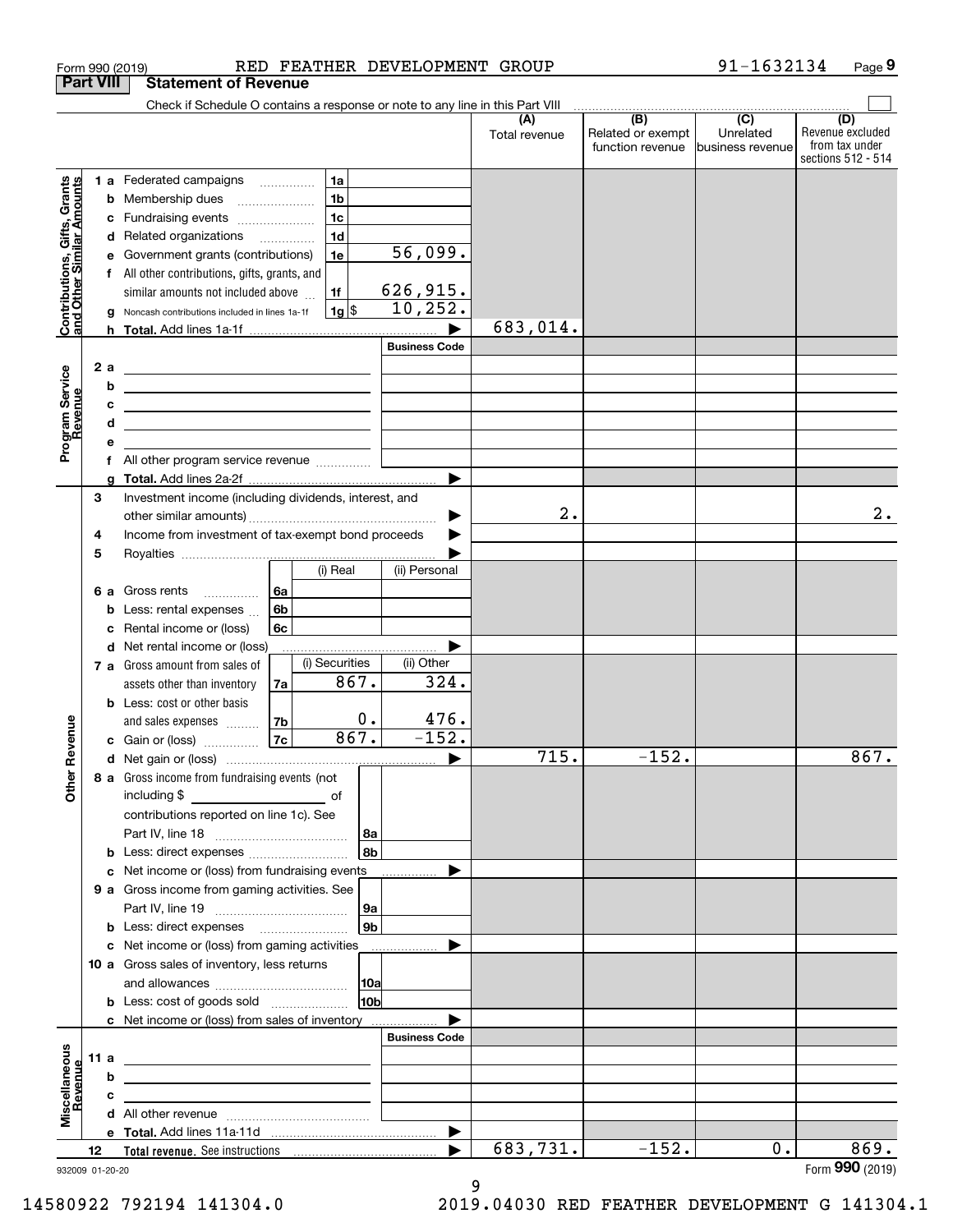Form 990 (2019) RED FEATHER DEVELOPMENT GROUP 9 $1\text{--}1632134$  Page **Part IX Statement of Functional Expenses**

|              | Section 501(c)(3) and 501(c)(4) organizations must complete all columns. All other organizations must complete column (A).                                                                                 |                                |                                    |                                           |                                   |
|--------------|------------------------------------------------------------------------------------------------------------------------------------------------------------------------------------------------------------|--------------------------------|------------------------------------|-------------------------------------------|-----------------------------------|
|              |                                                                                                                                                                                                            |                                |                                    |                                           | $\overline{\mathbf{X}}$           |
|              | Do not include amounts reported on lines 6b,<br>7b, 8b, 9b, and 10b of Part VIII.                                                                                                                          | (A)<br>Total expenses          | (B)<br>Program service<br>expenses | (C)<br>Management and<br>general expenses | (D)<br>Fundraising<br>expenses    |
| 1.           | Grants and other assistance to domestic organizations                                                                                                                                                      |                                |                                    |                                           |                                   |
|              | and domestic governments. See Part IV, line 21                                                                                                                                                             |                                |                                    |                                           |                                   |
| $\mathbf{2}$ | Grants and other assistance to domestic                                                                                                                                                                    |                                |                                    |                                           |                                   |
|              | individuals. See Part IV, line 22                                                                                                                                                                          |                                |                                    |                                           |                                   |
| 3            | Grants and other assistance to foreign                                                                                                                                                                     |                                |                                    |                                           |                                   |
|              | organizations, foreign governments, and foreign                                                                                                                                                            |                                |                                    |                                           |                                   |
|              | individuals. See Part IV, lines 15 and 16                                                                                                                                                                  |                                |                                    |                                           |                                   |
| 4            | Benefits paid to or for members                                                                                                                                                                            |                                |                                    |                                           |                                   |
| 5            | Compensation of current officers, directors,                                                                                                                                                               |                                |                                    |                                           |                                   |
|              |                                                                                                                                                                                                            | 62,544.                        | 30,481.                            | 18,884.                                   | 13, 179.                          |
| 6            | Compensation not included above to disqualified                                                                                                                                                            |                                |                                    |                                           |                                   |
|              | persons (as defined under section 4958(f)(1)) and                                                                                                                                                          |                                |                                    |                                           |                                   |
|              | persons described in section 4958(c)(3)(B)                                                                                                                                                                 |                                |                                    |                                           |                                   |
| 7            |                                                                                                                                                                                                            | 152,427.                       | 99,332.                            | 53,095.                                   |                                   |
| 8            | Pension plan accruals and contributions (include                                                                                                                                                           |                                |                                    |                                           |                                   |
|              | section 401(k) and 403(b) employer contributions)                                                                                                                                                          |                                |                                    |                                           |                                   |
| 9            |                                                                                                                                                                                                            |                                |                                    |                                           |                                   |
| 10           |                                                                                                                                                                                                            | 18,436.                        | 10, 145.                           | 1,630.                                    | 6,661.                            |
| 11           | Fees for services (nonemployees):                                                                                                                                                                          |                                |                                    |                                           |                                   |
| a            |                                                                                                                                                                                                            |                                |                                    |                                           |                                   |
| b            |                                                                                                                                                                                                            |                                |                                    |                                           |                                   |
| c            |                                                                                                                                                                                                            | 1,785.                         |                                    | 1,785.                                    |                                   |
| d            |                                                                                                                                                                                                            |                                |                                    |                                           |                                   |
| е            | Professional fundraising services. See Part IV, line 17                                                                                                                                                    |                                |                                    |                                           |                                   |
| f            | Investment management fees                                                                                                                                                                                 |                                |                                    |                                           |                                   |
| $\mathbf{q}$ | Other. (If line 11g amount exceeds 10% of line 25,                                                                                                                                                         |                                |                                    |                                           |                                   |
|              | column (A) amount, list line 11g expenses on Sch O.)                                                                                                                                                       | 261,396.                       | 260,672.                           | 724.                                      |                                   |
| 12           |                                                                                                                                                                                                            | 10,335.                        | 1,592.                             | 1,260.                                    | <u>7,483.</u><br>$\overline{443}$ |
| 13           |                                                                                                                                                                                                            | 10, 182.                       | 8,290.                             | 1,449.                                    |                                   |
| 14           |                                                                                                                                                                                                            | 3,224.                         |                                    | 3,224.                                    |                                   |
| 15           |                                                                                                                                                                                                            |                                |                                    |                                           |                                   |
| 16           |                                                                                                                                                                                                            | 7,119.                         | 5,462.                             | 1,285.                                    | 372.                              |
| 17           |                                                                                                                                                                                                            | 10,711.                        | 8,757.                             | 1,841.                                    | $\overline{113}$ .                |
| 18           | Payments of travel or entertainment expenses                                                                                                                                                               |                                |                                    |                                           |                                   |
|              | for any federal, state, or local public officials                                                                                                                                                          |                                |                                    |                                           |                                   |
| 19           | Conferences, conventions, and meetings                                                                                                                                                                     | 1,012.<br>$\overline{2.141}$ . | 665.                               | 347.<br>196.                              |                                   |
| 20           | Interest                                                                                                                                                                                                   |                                | 1,284.                             |                                           | $\overline{661}$ .                |
| 21           |                                                                                                                                                                                                            | $\overline{377}$ .             | 289.                               | $\overline{68}$ .                         |                                   |
| 22           | Depreciation, depletion, and amortization                                                                                                                                                                  | 15,470.                        | 12,387.                            | 2,391.                                    | 20.<br>692.                       |
| 23           | Insurance                                                                                                                                                                                                  |                                |                                    |                                           |                                   |
| 24           | Other expenses. Itemize expenses not covered<br>above (List miscellaneous expenses on line 24e. If<br>line 24e amount exceeds 10% of line 25, column (A)<br>amount, list line 24e expenses on Schedule O.) |                                |                                    |                                           |                                   |
| a            | CONSTRUCTION MATERIALS                                                                                                                                                                                     | 42,697.                        | 42,697.                            |                                           |                                   |
| b            | EDUCATIONAL ACTIVITIES                                                                                                                                                                                     | 12,662.                        | 12,662.                            |                                           |                                   |
| C.           | WAREHOUSE/STORAGE RENT                                                                                                                                                                                     | 5,089.                         | $\overline{2,174.}$                | 2,915.                                    |                                   |
| d            | PROJECT FUNDING PAID BY                                                                                                                                                                                    | 2,300.                         | 2,300.                             |                                           |                                   |
|              | e All other expenses                                                                                                                                                                                       | 4,295.                         | 2,731.                             | 139.                                      | 1,425.                            |
| 25           | Total functional expenses. Add lines 1 through 24e                                                                                                                                                         | 624, 202.                      | 501,920.                           | 91, 233.                                  | 31,049.                           |
| 26           | Joint costs. Complete this line only if the organization                                                                                                                                                   |                                |                                    |                                           |                                   |
|              | reported in column (B) joint costs from a combined                                                                                                                                                         |                                |                                    |                                           |                                   |
|              | educational campaign and fundraising solicitation.                                                                                                                                                         |                                |                                    |                                           |                                   |
|              | Check here $\blacktriangleright$<br>if following SOP 98-2 (ASC 958-720)                                                                                                                                    |                                |                                    |                                           |                                   |

10

932010 01-20-20

Form (2019) **990**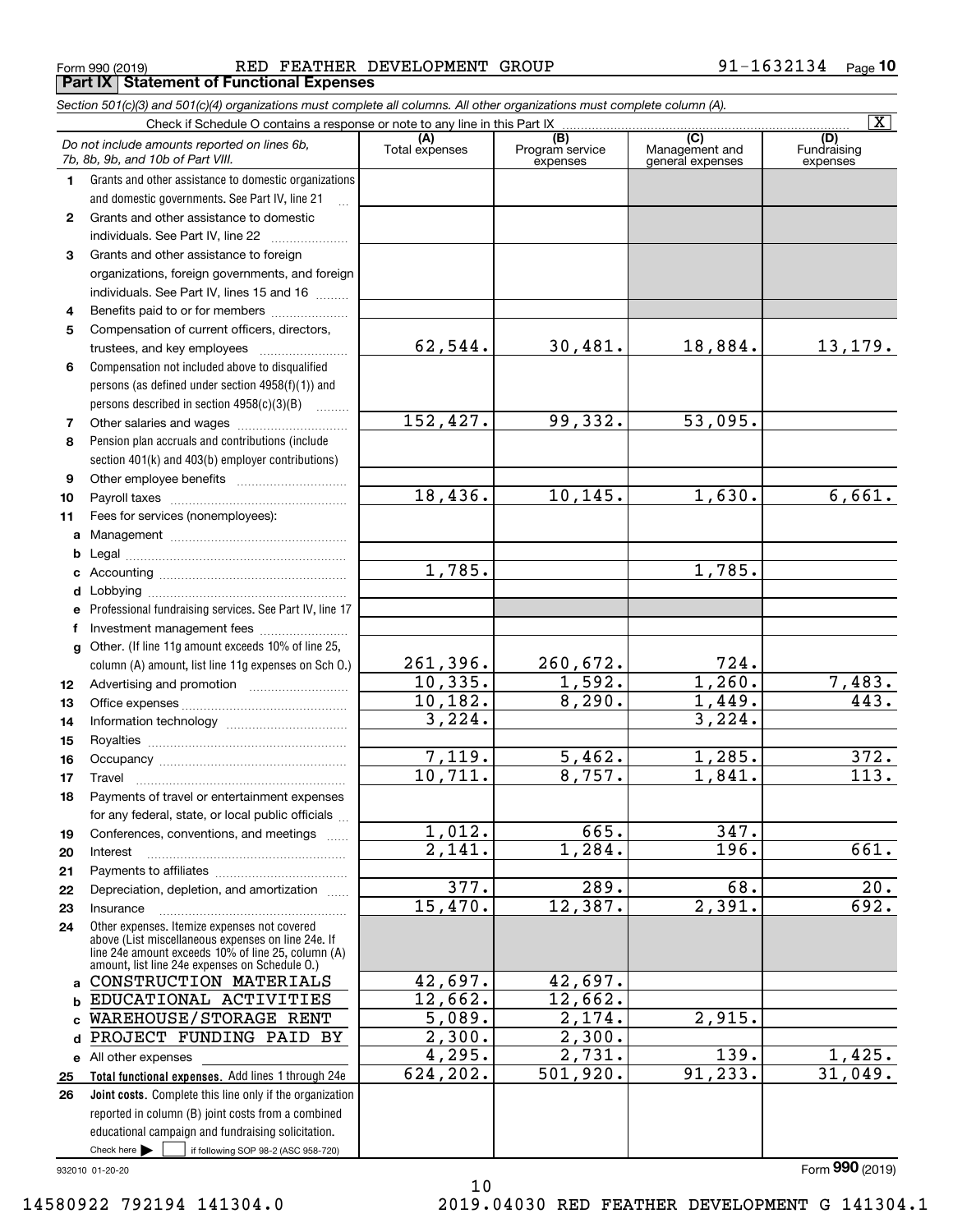Form (2019) **990**

| Form 990 (2019)               |  |  |
|-------------------------------|--|--|
| <b>Part X   Balance Sheet</b> |  |  |

### Form 990 (2019) RED FEATHER DEVELOPMENT GROUP 9 $1\text{--}1632134$  Page

Check if Schedule O contains a response or note to any line in this Part X

Total liabilities and net assets/fund balances

|                             |              |                                                                                    |                        | (A)<br>Beginning of year |                  | (B)<br>End of year  |
|-----------------------------|--------------|------------------------------------------------------------------------------------|------------------------|--------------------------|------------------|---------------------|
|                             | 1            |                                                                                    |                        | 154,660.                 | $\mathbf{1}$     | 207, 116.           |
|                             | $\mathbf{2}$ |                                                                                    |                        | 41,334.                  | $\mathbf{2}$     | 43, 135.            |
|                             | 3            |                                                                                    | $\overline{384,040}$ . | $\mathbf{3}$             | 557,861.         |                     |
|                             | 4            |                                                                                    | 7,275.                 | $\overline{\mathbf{4}}$  | 36,434.          |                     |
|                             | 5            | Loans and other receivables from any current or former officer, director,          |                        |                          |                  |                     |
|                             |              | trustee, key employee, creator or founder, substantial contributor, or 35%         |                        |                          |                  |                     |
|                             |              | controlled entity or family member of any of these persons                         |                        | 5                        |                  |                     |
|                             | 6            | Loans and other receivables from other disqualified persons (as defined            |                        |                          |                  |                     |
|                             |              | under section $4958(f)(1)$ , and persons described in section $4958(c)(3)(B)$      | $\ldots$               |                          | 6                |                     |
|                             | 7            |                                                                                    |                        |                          | $\overline{7}$   |                     |
| Assets                      | 8            |                                                                                    |                        | 4,986.                   | 8                |                     |
|                             | 9            | Prepaid expenses and deferred charges                                              |                        | 1,774.                   | $\boldsymbol{9}$ | 3,932.              |
|                             |              | <b>10a</b> Land, buildings, and equipment: cost or other                           |                        |                          |                  |                     |
|                             |              | basis. Complete Part VI of Schedule D  10a                                         | 83,834.                |                          |                  |                     |
|                             |              | <b>b</b> Less: accumulated depreciation                                            | 83,495.                | 1,191.                   | 10 <sub>c</sub>  | 339.                |
|                             | 11           |                                                                                    |                        |                          | 11               |                     |
|                             | 12           |                                                                                    |                        |                          | 12               |                     |
|                             | 13           |                                                                                    |                        |                          | 13               |                     |
|                             | 14           |                                                                                    |                        |                          | 14               |                     |
|                             | 15           |                                                                                    |                        | 350.                     | 15               | 350.                |
|                             | 16           |                                                                                    |                        | 595,610.                 | 16               | 849, 167.           |
|                             | 17           |                                                                                    | 9,507.                 | 17                       | 29,439.          |                     |
|                             | 18           |                                                                                    | 60,000.                | 18                       | 342, 185.        |                     |
|                             | 19           |                                                                                    | 323,520.               | 19                       | 215,676.         |                     |
|                             | 20           |                                                                                    |                        | 20                       |                  |                     |
|                             | 21           | Escrow or custodial account liability. Complete Part IV of Schedule D              |                        |                          | 21               |                     |
|                             | 22           | Loans and other payables to any current or former officer, director,               |                        |                          |                  |                     |
| Liabilities                 |              | trustee, key employee, creator or founder, substantial contributor, or 35%         |                        |                          |                  |                     |
|                             |              | controlled entity or family member of any of these persons                         |                        |                          | 22               |                     |
|                             | 23           | Secured mortgages and notes payable to unrelated third parties                     |                        |                          | 23               |                     |
|                             | 24           |                                                                                    |                        |                          | 24               |                     |
|                             | 25           | Other liabilities (including federal income tax, payables to related third         |                        |                          |                  |                     |
|                             |              | parties, and other liabilities not included on lines 17-24). Complete Part X       |                        |                          |                  |                     |
|                             |              | of Schedule D                                                                      |                        | 4,536.                   | 25               | 4,291.              |
|                             | 26           |                                                                                    |                        | 397,563.                 | 26               | 591,591.            |
|                             |              | Organizations that follow FASB ASC 958, check here $\blacktriangleright \boxed{X}$ |                        |                          |                  |                     |
| Net Assets or Fund Balances |              | and complete lines 27, 28, 32, and 33.                                             |                        | 35,516.                  |                  |                     |
|                             | 27           |                                                                                    |                        | 162,531.                 | 27               | 41,718.<br>215,858. |
|                             | 28           |                                                                                    |                        |                          | 28               |                     |
|                             |              | Organizations that do not follow FASB ASC 958, check here $\blacktriangleright$    |                        |                          |                  |                     |
|                             |              | and complete lines 29 through 33.                                                  |                        |                          |                  |                     |
|                             | 29           |                                                                                    |                        |                          | 29<br>30         |                     |
|                             | 30           | Paid-in or capital surplus, or land, building, or equipment fund                   |                        |                          | 31               |                     |
|                             | 31           | Retained earnings, endowment, accumulated income, or other funds                   |                        | 198,047.                 | 32               | 257,576.            |
|                             | 32<br>33     | Total liabilities and net assets/fund balances                                     |                        | 595,610.                 | 33               | 849, 167.           |
|                             |              |                                                                                    |                        |                          |                  |                     |

 $\mathcal{L}^{\text{max}}$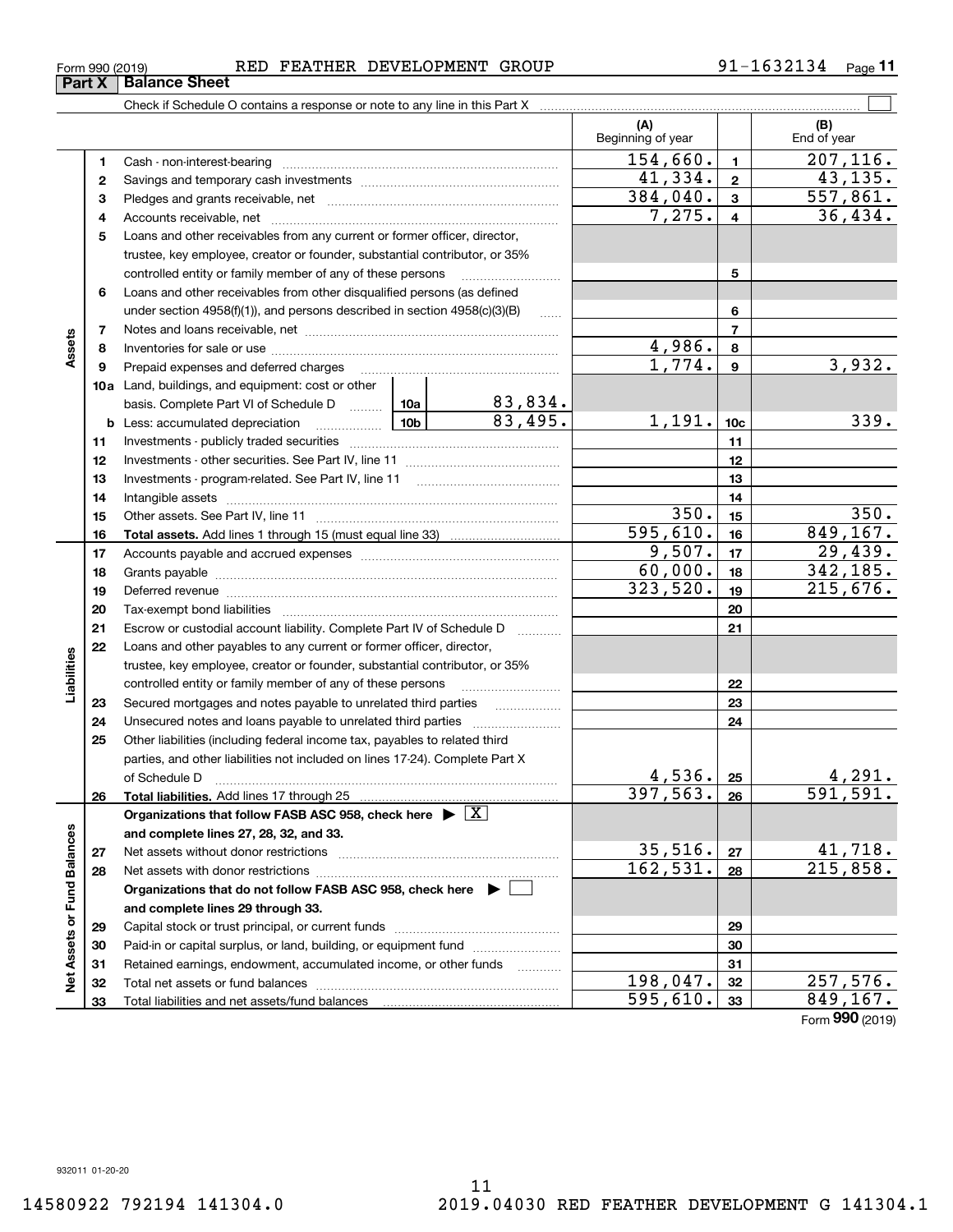|    | RED FEATHER DEVELOPMENT GROUP<br>Form 990 (2019)                                                                                | 91-1632134     |                |            | Page $12$ |
|----|---------------------------------------------------------------------------------------------------------------------------------|----------------|----------------|------------|-----------|
|    | Part XI<br><b>Reconciliation of Net Assets</b>                                                                                  |                |                |            |           |
|    |                                                                                                                                 |                |                |            |           |
|    |                                                                                                                                 |                |                |            |           |
| 1  |                                                                                                                                 | $\mathbf 1$    | 683,731.       |            |           |
| 2  |                                                                                                                                 | $\overline{2}$ | 624,202.       |            |           |
| 3  | Revenue less expenses. Subtract line 2 from line 1                                                                              | 3              |                |            | 59,529.   |
| 4  |                                                                                                                                 | 4              | 198,047.       |            |           |
| 5  |                                                                                                                                 | 5              |                |            |           |
| 6  |                                                                                                                                 | 6              |                |            |           |
| 7  | Investment expenses                                                                                                             | $\overline{7}$ |                |            |           |
| 8  | Prior period adjustments                                                                                                        | 8              |                |            |           |
| 9  | Other changes in net assets or fund balances (explain on Schedule O)                                                            | 9              |                |            | 0.        |
| 10 | Net assets or fund balances at end of year. Combine lines 3 through 9 (must equal Part X, line 32,                              |                |                |            |           |
|    |                                                                                                                                 | 10             | 257,576.       |            |           |
|    | Part XII Financial Statements and Reporting                                                                                     |                |                |            |           |
|    |                                                                                                                                 |                |                |            |           |
|    |                                                                                                                                 |                |                | Yes        | No        |
| 1  | $\boxed{\mathbf{X}}$ Accrual<br>Accounting method used to prepare the Form 990: <u>I</u> Cash<br>Other                          |                |                |            |           |
|    | If the organization changed its method of accounting from a prior year or checked "Other," explain in Schedule O.               |                |                |            |           |
|    | 2a Were the organization's financial statements compiled or reviewed by an independent accountant?                              |                | 2a             |            | Χ         |
|    | If "Yes," check a box below to indicate whether the financial statements for the year were compiled or reviewed on a            |                |                |            |           |
|    | separate basis, consolidated basis, or both:                                                                                    |                |                |            |           |
|    | Both consolidated and separate basis<br>Separate basis<br>Consolidated basis                                                    |                |                |            |           |
|    | <b>b</b> Were the organization's financial statements audited by an independent accountant?                                     |                | 2 <sub>b</sub> |            | х         |
|    | If "Yes," check a box below to indicate whether the financial statements for the year were audited on a separate basis,         |                |                |            |           |
|    | consolidated basis, or both:                                                                                                    |                |                |            |           |
|    | Consolidated basis<br>Separate basis<br>Both consolidated and separate basis                                                    |                |                |            |           |
|    | c If "Yes" to line 2a or 2b, does the organization have a committee that assumes responsibility for oversight of the audit,     |                |                |            |           |
|    |                                                                                                                                 |                | 2c             |            |           |
|    | If the organization changed either its oversight process or selection process during the tax year, explain on Schedule O.       |                |                |            |           |
|    | 3a As a result of a federal award, was the organization required to undergo an audit or audits as set forth in the Single Audit |                |                |            |           |
|    |                                                                                                                                 |                | 3a             |            | x         |
|    | b If "Yes," did the organization undergo the required audit or audits? If the organization did not undergo the required audit   |                |                |            |           |
|    |                                                                                                                                 |                | 3b             |            |           |
|    |                                                                                                                                 |                |                | <b>nnn</b> |           |

Form (2019) **990**

932012 01-20-20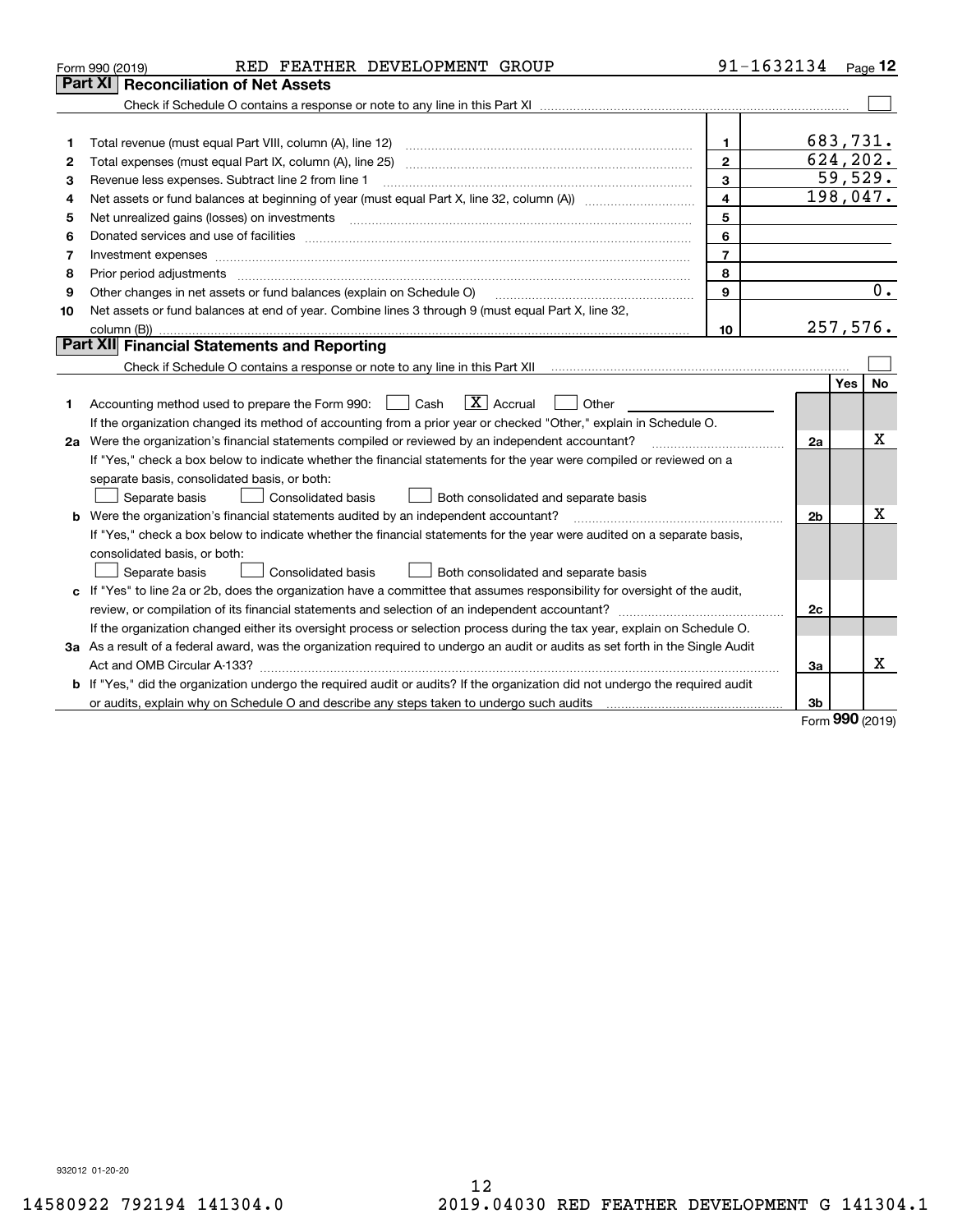| <b>SCHEDULE A</b> |
|-------------------|
|-------------------|

Department of the Treasury Internal Revenue Service

**(Form 990 or 990-EZ)**

# **Public Charity Status and Public Support**

**Complete if the organization is a section 501(c)(3) organization or a section 4947(a)(1) nonexempt charitable trust. | Attach to Form 990 or Form 990-EZ.** 

| $\triangleright$ Allach to Form occurs the children EL.                  |
|--------------------------------------------------------------------------|
| ▶ Go to www.irs.gov/Form990 for instructions and the latest information. |

| OMB No. 1545-0047                   |
|-------------------------------------|
| 2019                                |
| <b>Open to Public</b><br>Inspection |

| Name of the organization |  |
|--------------------------|--|
|--------------------------|--|

|               | <b>Employer identification number</b><br>Name of the organization                               |                                                                                                                                                                                                                                                                                        |          |                            |                                    |                                 |                            |  |                            |  |  |
|---------------|-------------------------------------------------------------------------------------------------|----------------------------------------------------------------------------------------------------------------------------------------------------------------------------------------------------------------------------------------------------------------------------------------|----------|----------------------------|------------------------------------|---------------------------------|----------------------------|--|----------------------------|--|--|
|               | 91-1632134<br>RED FEATHER DEVELOPMENT GROUP                                                     |                                                                                                                                                                                                                                                                                        |          |                            |                                    |                                 |                            |  |                            |  |  |
| <b>Part I</b> | Reason for Public Charity Status (All organizations must complete this part.) See instructions. |                                                                                                                                                                                                                                                                                        |          |                            |                                    |                                 |                            |  |                            |  |  |
|               |                                                                                                 | The organization is not a private foundation because it is: (For lines 1 through 12, check only one box.)                                                                                                                                                                              |          |                            |                                    |                                 |                            |  |                            |  |  |
| 1             |                                                                                                 | A church, convention of churches, or association of churches described in section 170(b)(1)(A)(i).                                                                                                                                                                                     |          |                            |                                    |                                 |                            |  |                            |  |  |
| 2             |                                                                                                 | A school described in section 170(b)(1)(A)(ii). (Attach Schedule E (Form 990 or 990-EZ).)                                                                                                                                                                                              |          |                            |                                    |                                 |                            |  |                            |  |  |
| з             |                                                                                                 | A hospital or a cooperative hospital service organization described in section 170(b)(1)(A)(iii).                                                                                                                                                                                      |          |                            |                                    |                                 |                            |  |                            |  |  |
| 4             |                                                                                                 | A medical research organization operated in conjunction with a hospital described in section 170(b)(1)(A)(iii). Enter the hospital's name,                                                                                                                                             |          |                            |                                    |                                 |                            |  |                            |  |  |
|               |                                                                                                 | city, and state:                                                                                                                                                                                                                                                                       |          |                            |                                    |                                 |                            |  |                            |  |  |
| 5             |                                                                                                 | An organization operated for the benefit of a college or university owned or operated by a governmental unit described in                                                                                                                                                              |          |                            |                                    |                                 |                            |  |                            |  |  |
|               |                                                                                                 | section 170(b)(1)(A)(iv). (Complete Part II.)                                                                                                                                                                                                                                          |          |                            |                                    |                                 |                            |  |                            |  |  |
| 6             |                                                                                                 | A federal, state, or local government or governmental unit described in section 170(b)(1)(A)(v).                                                                                                                                                                                       |          |                            |                                    |                                 |                            |  |                            |  |  |
| 7             | $\lfloor x \rfloor$                                                                             | An organization that normally receives a substantial part of its support from a governmental unit or from the general public described in                                                                                                                                              |          |                            |                                    |                                 |                            |  |                            |  |  |
|               |                                                                                                 | section 170(b)(1)(A)(vi). (Complete Part II.)                                                                                                                                                                                                                                          |          |                            |                                    |                                 |                            |  |                            |  |  |
| 8             |                                                                                                 | A community trust described in section 170(b)(1)(A)(vi). (Complete Part II.)                                                                                                                                                                                                           |          |                            |                                    |                                 |                            |  |                            |  |  |
| 9             |                                                                                                 | An agricultural research organization described in section 170(b)(1)(A)(ix) operated in conjunction with a land-grant college                                                                                                                                                          |          |                            |                                    |                                 |                            |  |                            |  |  |
|               |                                                                                                 | or university or a non-land-grant college of agriculture (see instructions). Enter the name, city, and state of the college or                                                                                                                                                         |          |                            |                                    |                                 |                            |  |                            |  |  |
| 10            |                                                                                                 | university:<br>An organization that normally receives: (1) more than 33 1/3% of its support from contributions, membership fees, and gross receipts from                                                                                                                               |          |                            |                                    |                                 |                            |  |                            |  |  |
|               |                                                                                                 |                                                                                                                                                                                                                                                                                        |          |                            |                                    |                                 |                            |  |                            |  |  |
|               |                                                                                                 | activities related to its exempt functions - subject to certain exceptions, and (2) no more than 33 1/3% of its support from gross investment<br>income and unrelated business taxable income (less section 511 tax) from businesses acquired by the organization after June 30, 1975. |          |                            |                                    |                                 |                            |  |                            |  |  |
|               |                                                                                                 | See section 509(a)(2). (Complete Part III.)                                                                                                                                                                                                                                            |          |                            |                                    |                                 |                            |  |                            |  |  |
| 11            |                                                                                                 | An organization organized and operated exclusively to test for public safety. See section 509(a)(4).                                                                                                                                                                                   |          |                            |                                    |                                 |                            |  |                            |  |  |
| 12            |                                                                                                 | An organization organized and operated exclusively for the benefit of, to perform the functions of, or to carry out the purposes of one or                                                                                                                                             |          |                            |                                    |                                 |                            |  |                            |  |  |
|               |                                                                                                 | more publicly supported organizations described in section 509(a)(1) or section 509(a)(2). See section 509(a)(3). Check the box in                                                                                                                                                     |          |                            |                                    |                                 |                            |  |                            |  |  |
|               |                                                                                                 | lines 12a through 12d that describes the type of supporting organization and complete lines 12e, 12f, and 12g.                                                                                                                                                                         |          |                            |                                    |                                 |                            |  |                            |  |  |
| а             |                                                                                                 | Type I. A supporting organization operated, supervised, or controlled by its supported organization(s), typically by giving                                                                                                                                                            |          |                            |                                    |                                 |                            |  |                            |  |  |
|               |                                                                                                 | the supported organization(s) the power to regularly appoint or elect a majority of the directors or trustees of the supporting                                                                                                                                                        |          |                            |                                    |                                 |                            |  |                            |  |  |
|               |                                                                                                 | organization. You must complete Part IV, Sections A and B.                                                                                                                                                                                                                             |          |                            |                                    |                                 |                            |  |                            |  |  |
| b             |                                                                                                 | Type II. A supporting organization supervised or controlled in connection with its supported organization(s), by having                                                                                                                                                                |          |                            |                                    |                                 |                            |  |                            |  |  |
|               |                                                                                                 | control or management of the supporting organization vested in the same persons that control or manage the supported                                                                                                                                                                   |          |                            |                                    |                                 |                            |  |                            |  |  |
|               |                                                                                                 | organization(s). You must complete Part IV, Sections A and C.                                                                                                                                                                                                                          |          |                            |                                    |                                 |                            |  |                            |  |  |
| c             |                                                                                                 | Type III functionally integrated. A supporting organization operated in connection with, and functionally integrated with,                                                                                                                                                             |          |                            |                                    |                                 |                            |  |                            |  |  |
|               |                                                                                                 | its supported organization(s) (see instructions). You must complete Part IV, Sections A, D, and E.                                                                                                                                                                                     |          |                            |                                    |                                 |                            |  |                            |  |  |
| d             |                                                                                                 | Type III non-functionally integrated. A supporting organization operated in connection with its supported organization(s)                                                                                                                                                              |          |                            |                                    |                                 |                            |  |                            |  |  |
|               |                                                                                                 | that is not functionally integrated. The organization generally must satisfy a distribution requirement and an attentiveness                                                                                                                                                           |          |                            |                                    |                                 |                            |  |                            |  |  |
|               |                                                                                                 | requirement (see instructions). You must complete Part IV, Sections A and D, and Part V.                                                                                                                                                                                               |          |                            |                                    |                                 |                            |  |                            |  |  |
| е             |                                                                                                 | Check this box if the organization received a written determination from the IRS that it is a Type I, Type II, Type III                                                                                                                                                                |          |                            |                                    |                                 |                            |  |                            |  |  |
|               |                                                                                                 | functionally integrated, or Type III non-functionally integrated supporting organization.                                                                                                                                                                                              |          |                            |                                    |                                 |                            |  |                            |  |  |
|               |                                                                                                 | f Enter the number of supported organizations                                                                                                                                                                                                                                          |          |                            |                                    |                                 |                            |  |                            |  |  |
|               |                                                                                                 | Provide the following information about the supported organization(s).<br>(i) Name of supported                                                                                                                                                                                        | (ii) EIN | (iii) Type of organization |                                    | (iv) Is the organization listed | (v) Amount of monetary     |  | (vi) Amount of other       |  |  |
|               |                                                                                                 | organization                                                                                                                                                                                                                                                                           |          | (described on lines 1-10   | in your governing document?<br>Yes | No                              | support (see instructions) |  | support (see instructions) |  |  |
|               |                                                                                                 |                                                                                                                                                                                                                                                                                        |          | above (see instructions))  |                                    |                                 |                            |  |                            |  |  |
|               |                                                                                                 |                                                                                                                                                                                                                                                                                        |          |                            |                                    |                                 |                            |  |                            |  |  |
|               |                                                                                                 |                                                                                                                                                                                                                                                                                        |          |                            |                                    |                                 |                            |  |                            |  |  |
|               |                                                                                                 |                                                                                                                                                                                                                                                                                        |          |                            |                                    |                                 |                            |  |                            |  |  |
|               |                                                                                                 |                                                                                                                                                                                                                                                                                        |          |                            |                                    |                                 |                            |  |                            |  |  |
|               |                                                                                                 |                                                                                                                                                                                                                                                                                        |          |                            |                                    |                                 |                            |  |                            |  |  |
|               |                                                                                                 |                                                                                                                                                                                                                                                                                        |          |                            |                                    |                                 |                            |  |                            |  |  |
|               |                                                                                                 |                                                                                                                                                                                                                                                                                        |          |                            |                                    |                                 |                            |  |                            |  |  |
|               |                                                                                                 |                                                                                                                                                                                                                                                                                        |          |                            |                                    |                                 |                            |  |                            |  |  |
|               |                                                                                                 |                                                                                                                                                                                                                                                                                        |          |                            |                                    |                                 |                            |  |                            |  |  |
| Total         |                                                                                                 |                                                                                                                                                                                                                                                                                        |          |                            |                                    |                                 |                            |  |                            |  |  |

LHA For Paperwork Reduction Act Notice, see the Instructions for Form 990 or 990-EZ. 932021 09-25-19 Schedule A (Form 990 or 990-EZ) 2019 13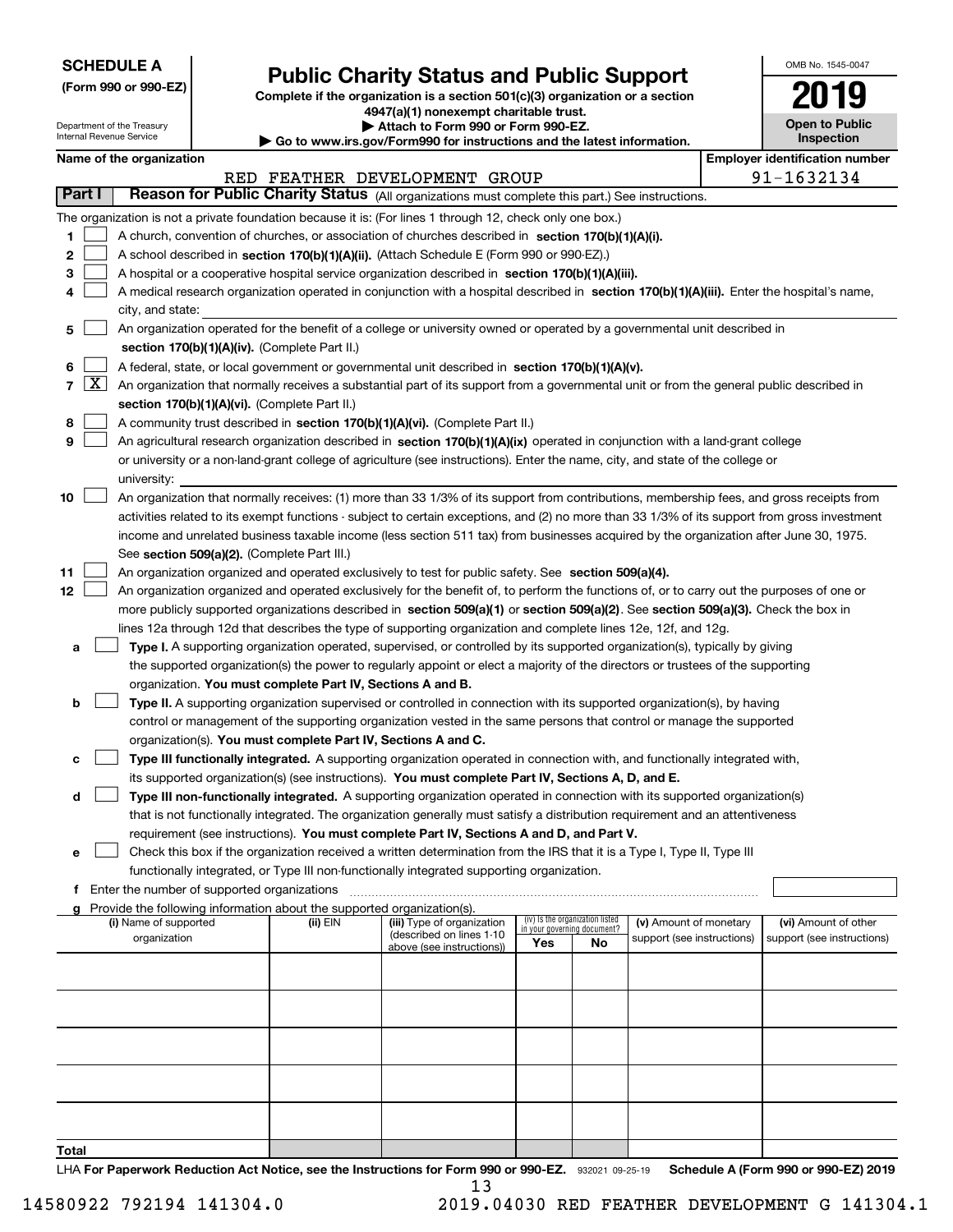### Schedule A (Form 990 or 990-EZ) 2019  $\,$  RED  $\,$  FEATHER  $\,$  DEVELOPMENT  $\,$  GROUP  $\,$   $\,$  91  $-1632134$   $\,$  Page

91-1632134 Page 2

(Complete only if you checked the box on line 5, 7, or 8 of Part I or if the organization failed to qualify under Part III. If the organization fails to qualify under the tests listed below, please complete Part III.) **Part II COPPORT Schedule for Organizations Described in Sections 170(b)(1)(A)(iv) and 170(b)(1)(A)(vi)** 

| Calendar year (or fiscal year beginning in) $\blacktriangleright$<br>(a) 2015<br>$(b)$ 2016<br>$(c)$ 2017<br>$(d)$ 2018<br>(e) 2019<br>1 Gifts, grants, contributions, and<br>membership fees received. (Do not<br>468,943.<br>578,726.<br>683,014.<br>854,018.<br>493,156.<br>include any "unusual grants.")<br>2 Tax revenues levied for the organ-<br>ization's benefit and either paid to | (f) Total<br>3077857. |  |  |  |  |  |
|-----------------------------------------------------------------------------------------------------------------------------------------------------------------------------------------------------------------------------------------------------------------------------------------------------------------------------------------------------------------------------------------------|-----------------------|--|--|--|--|--|
|                                                                                                                                                                                                                                                                                                                                                                                               |                       |  |  |  |  |  |
|                                                                                                                                                                                                                                                                                                                                                                                               |                       |  |  |  |  |  |
|                                                                                                                                                                                                                                                                                                                                                                                               |                       |  |  |  |  |  |
|                                                                                                                                                                                                                                                                                                                                                                                               |                       |  |  |  |  |  |
|                                                                                                                                                                                                                                                                                                                                                                                               |                       |  |  |  |  |  |
|                                                                                                                                                                                                                                                                                                                                                                                               |                       |  |  |  |  |  |
| or expended on its behalf                                                                                                                                                                                                                                                                                                                                                                     |                       |  |  |  |  |  |
| 3 The value of services or facilities                                                                                                                                                                                                                                                                                                                                                         |                       |  |  |  |  |  |
| furnished by a governmental unit to                                                                                                                                                                                                                                                                                                                                                           |                       |  |  |  |  |  |
| the organization without charge                                                                                                                                                                                                                                                                                                                                                               |                       |  |  |  |  |  |
| 854,018.<br>493, 156.<br>468,943.<br>578,726.<br>683,014.<br>4 Total. Add lines 1 through 3                                                                                                                                                                                                                                                                                                   | 3077857.              |  |  |  |  |  |
| 5 The portion of total contributions                                                                                                                                                                                                                                                                                                                                                          |                       |  |  |  |  |  |
| by each person (other than a                                                                                                                                                                                                                                                                                                                                                                  |                       |  |  |  |  |  |
| governmental unit or publicly                                                                                                                                                                                                                                                                                                                                                                 |                       |  |  |  |  |  |
| supported organization) included                                                                                                                                                                                                                                                                                                                                                              |                       |  |  |  |  |  |
| on line 1 that exceeds 2% of the                                                                                                                                                                                                                                                                                                                                                              |                       |  |  |  |  |  |
|                                                                                                                                                                                                                                                                                                                                                                                               |                       |  |  |  |  |  |
| amount shown on line 11,                                                                                                                                                                                                                                                                                                                                                                      |                       |  |  |  |  |  |
| column (f)                                                                                                                                                                                                                                                                                                                                                                                    | 1696467.              |  |  |  |  |  |
| 6 Public support. Subtract line 5 from line 4.                                                                                                                                                                                                                                                                                                                                                | 1381390.              |  |  |  |  |  |
| <b>Section B. Total Support</b>                                                                                                                                                                                                                                                                                                                                                               |                       |  |  |  |  |  |
| $(d)$ 2018<br>Calendar year (or fiscal year beginning in) $\blacktriangleright$<br>(a) 2015<br>$(b)$ 2016<br>$(c)$ 2017<br>(e) 2019                                                                                                                                                                                                                                                           | (f) Total             |  |  |  |  |  |
| 493, 156.<br>468,943.<br>$\overline{578, 726}$ .<br>683,014.<br>854,018.<br><b>7</b> Amounts from line 4                                                                                                                                                                                                                                                                                      | 3077857.              |  |  |  |  |  |
| 8 Gross income from interest,                                                                                                                                                                                                                                                                                                                                                                 |                       |  |  |  |  |  |
| dividends, payments received on                                                                                                                                                                                                                                                                                                                                                               |                       |  |  |  |  |  |
| securities loans, rents, royalties,                                                                                                                                                                                                                                                                                                                                                           |                       |  |  |  |  |  |
| 1,804.<br>38.<br>1,194.<br>467.<br>2.<br>and income from similar sources                                                                                                                                                                                                                                                                                                                      | 3,505.                |  |  |  |  |  |
| <b>9</b> Net income from unrelated business                                                                                                                                                                                                                                                                                                                                                   |                       |  |  |  |  |  |
| activities, whether or not the                                                                                                                                                                                                                                                                                                                                                                |                       |  |  |  |  |  |
| business is regularly carried on                                                                                                                                                                                                                                                                                                                                                              |                       |  |  |  |  |  |
| <b>10</b> Other income. Do not include gain                                                                                                                                                                                                                                                                                                                                                   |                       |  |  |  |  |  |
| or loss from the sale of capital                                                                                                                                                                                                                                                                                                                                                              |                       |  |  |  |  |  |
| assets (Explain in Part VI.) <b>Constant</b>                                                                                                                                                                                                                                                                                                                                                  |                       |  |  |  |  |  |
| 11 Total support. Add lines 7 through 10                                                                                                                                                                                                                                                                                                                                                      | 3081362.              |  |  |  |  |  |
| 12<br>12 Gross receipts from related activities, etc. (see instructions)                                                                                                                                                                                                                                                                                                                      | 2,611.                |  |  |  |  |  |
| 13 First five years. If the Form 990 is for the organization's first, second, third, fourth, or fifth tax year as a section 501(c)(3)                                                                                                                                                                                                                                                         |                       |  |  |  |  |  |
| organization, check this box and stop here                                                                                                                                                                                                                                                                                                                                                    |                       |  |  |  |  |  |
| Section C. Computation of Public Support Percentage                                                                                                                                                                                                                                                                                                                                           |                       |  |  |  |  |  |
| 44.83<br>14<br>14 Public support percentage for 2019 (line 6, column (f) divided by line 11, column (f) <i>manumeronominimi</i> ng.                                                                                                                                                                                                                                                           | $\frac{9}{6}$         |  |  |  |  |  |
| 47.20<br>15                                                                                                                                                                                                                                                                                                                                                                                   | %                     |  |  |  |  |  |
| 16a 33 1/3% support test - 2019. If the organization did not check the box on line 13, and line 14 is 33 1/3% or more, check this box and                                                                                                                                                                                                                                                     |                       |  |  |  |  |  |
| $\blacktriangleright$ $\vert$ X<br>stop here. The organization qualifies as a publicly supported organization                                                                                                                                                                                                                                                                                 |                       |  |  |  |  |  |
| b 33 1/3% support test - 2018. If the organization did not check a box on line 13 or 16a, and line 15 is 33 1/3% or more, check this box                                                                                                                                                                                                                                                      |                       |  |  |  |  |  |
| and stop here. The organization qualifies as a publicly supported organization                                                                                                                                                                                                                                                                                                                |                       |  |  |  |  |  |
| 17a 10% -facts-and-circumstances test - 2019. If the organization did not check a box on line 13, 16a, or 16b, and line 14 is 10% or more,                                                                                                                                                                                                                                                    |                       |  |  |  |  |  |
|                                                                                                                                                                                                                                                                                                                                                                                               |                       |  |  |  |  |  |
| and if the organization meets the "facts-and-circumstances" test, check this box and stop here. Explain in Part VI how the organization                                                                                                                                                                                                                                                       |                       |  |  |  |  |  |
| meets the "facts-and-circumstances" test. The organization qualifies as a publicly supported organization <i>marroummumumumum</i>                                                                                                                                                                                                                                                             |                       |  |  |  |  |  |
| <b>b 10% -facts-and-circumstances test - 2018.</b> If the organization did not check a box on line 13, 16a, 16b, or 17a, and line 15 is 10% or                                                                                                                                                                                                                                                |                       |  |  |  |  |  |
| more, and if the organization meets the "facts-and-circumstances" test, check this box and stop here. Explain in Part VI how the                                                                                                                                                                                                                                                              |                       |  |  |  |  |  |
| organization meets the "facts-and-circumstances" test. The organization qualifies as a publicly supported organization                                                                                                                                                                                                                                                                        |                       |  |  |  |  |  |
| Private foundation. If the organization did not check a box on line 13, 16a, 16b, 17a, or 17b, check this box and see instructions<br>18<br>Schedule A (Form 990 or 990-F7) 2019                                                                                                                                                                                                              |                       |  |  |  |  |  |

**Schedule A (Form 990 or 990-EZ) 2019**

932022 09-25-19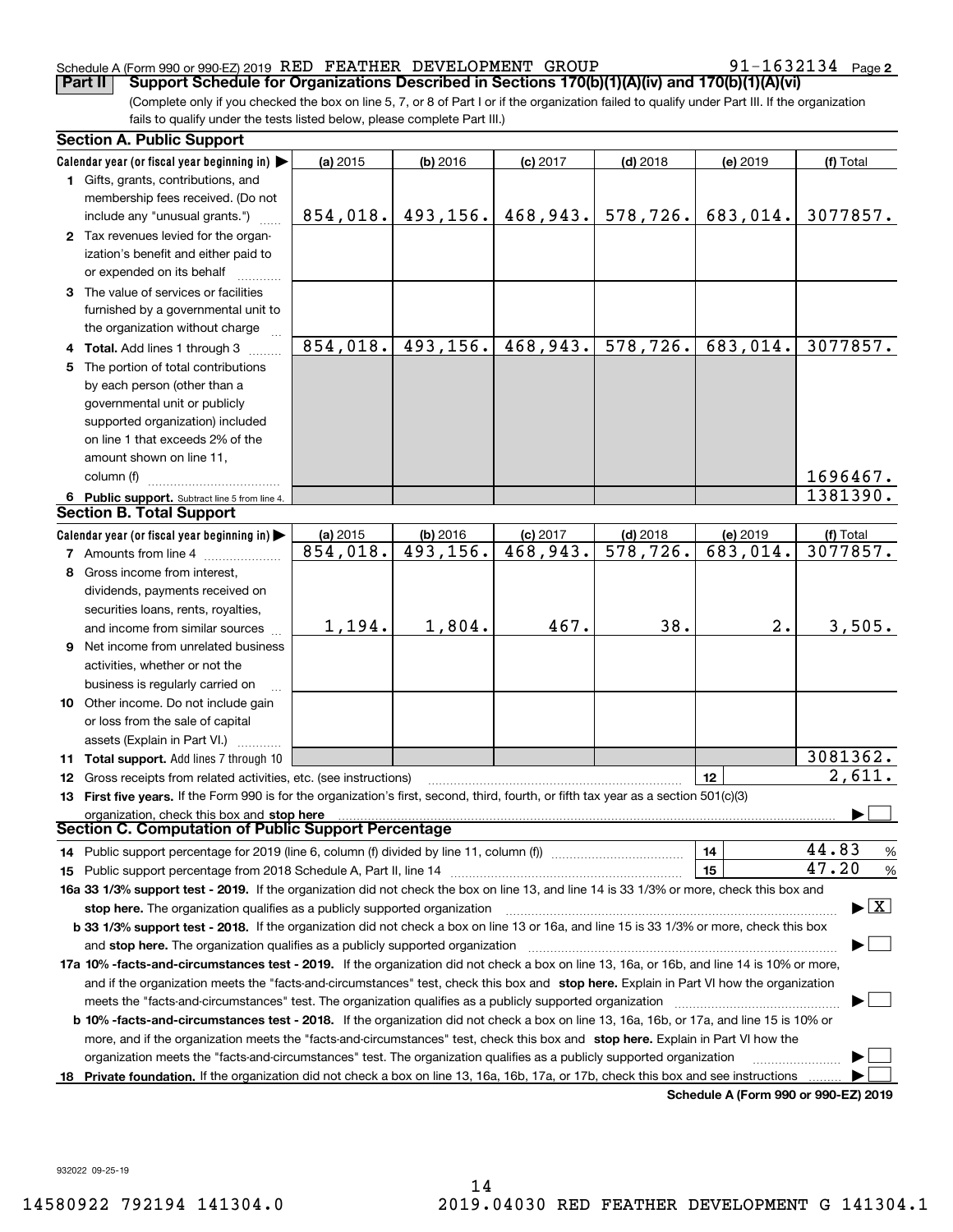#### Schedule A (Form 990 or 990-EZ) 2019  $\,$  RED  $\,$  FEATHER  $\,$  DEVELOPMENT  $\,$  GROUP  $\,$   $\,$  91  $-1632134$   $\,$  Page **Part III** | Support Schedule for Organizations Described in Section 509(a)(2)

(Complete only if you checked the box on line 10 of Part I or if the organization failed to qualify under Part II. If the organization fails to qualify under the tests listed below, please complete Part II.)

|    | <b>Section A. Public Support</b>                                                                                                                                                                                               |          |            |            |            |          |                                      |
|----|--------------------------------------------------------------------------------------------------------------------------------------------------------------------------------------------------------------------------------|----------|------------|------------|------------|----------|--------------------------------------|
|    | Calendar year (or fiscal year beginning in) $\blacktriangleright$                                                                                                                                                              | (a) 2015 | $(b)$ 2016 | $(c)$ 2017 | $(d)$ 2018 | (e) 2019 | (f) Total                            |
|    | 1 Gifts, grants, contributions, and                                                                                                                                                                                            |          |            |            |            |          |                                      |
|    | membership fees received. (Do not                                                                                                                                                                                              |          |            |            |            |          |                                      |
|    | include any "unusual grants.")                                                                                                                                                                                                 |          |            |            |            |          |                                      |
|    | 2 Gross receipts from admissions,<br>merchandise sold or services per-<br>formed, or facilities furnished in<br>any activity that is related to the<br>organization's tax-exempt purpose                                       |          |            |            |            |          |                                      |
|    | 3 Gross receipts from activities that<br>are not an unrelated trade or bus-                                                                                                                                                    |          |            |            |            |          |                                      |
|    | iness under section 513                                                                                                                                                                                                        |          |            |            |            |          |                                      |
|    | 4 Tax revenues levied for the organ-                                                                                                                                                                                           |          |            |            |            |          |                                      |
|    | ization's benefit and either paid to<br>or expended on its behalf<br>.                                                                                                                                                         |          |            |            |            |          |                                      |
|    | 5 The value of services or facilities<br>furnished by a governmental unit to                                                                                                                                                   |          |            |            |            |          |                                      |
|    | the organization without charge                                                                                                                                                                                                |          |            |            |            |          |                                      |
|    | <b>6 Total.</b> Add lines 1 through 5                                                                                                                                                                                          |          |            |            |            |          |                                      |
|    | 7a Amounts included on lines 1, 2, and<br>3 received from disqualified persons                                                                                                                                                 |          |            |            |            |          |                                      |
|    | <b>b</b> Amounts included on lines 2 and 3 received<br>from other than disqualified persons that<br>exceed the greater of \$5,000 or 1% of the<br>amount on line 13 for the year                                               |          |            |            |            |          |                                      |
|    | c Add lines 7a and 7b                                                                                                                                                                                                          |          |            |            |            |          |                                      |
|    | 8 Public support. (Subtract line 7c from line 6.)<br><b>Section B. Total Support</b>                                                                                                                                           |          |            |            |            |          |                                      |
|    | Calendar year (or fiscal year beginning in) $\blacktriangleright$                                                                                                                                                              | (a) 2015 | (b) 2016   | $(c)$ 2017 | $(d)$ 2018 | (e) 2019 | (f) Total                            |
|    | 9 Amounts from line 6                                                                                                                                                                                                          |          |            |            |            |          |                                      |
|    | 10a Gross income from interest,<br>dividends, payments received on<br>securities loans, rents, royalties,<br>and income from similar sources                                                                                   |          |            |            |            |          |                                      |
|    | <b>b</b> Unrelated business taxable income<br>(less section 511 taxes) from businesses<br>acquired after June 30, 1975                                                                                                         |          |            |            |            |          |                                      |
|    | c Add lines 10a and 10b                                                                                                                                                                                                        |          |            |            |            |          |                                      |
|    | 11 Net income from unrelated business<br>activities not included in line 10b,<br>whether or not the business is<br>regularly carried on                                                                                        |          |            |            |            |          |                                      |
|    | <b>12</b> Other income. Do not include gain<br>or loss from the sale of capital<br>assets (Explain in Part VI.)                                                                                                                |          |            |            |            |          |                                      |
|    | <b>13</b> Total support. (Add lines 9, 10c, 11, and 12.)                                                                                                                                                                       |          |            |            |            |          |                                      |
|    | 14 First five years. If the Form 990 is for the organization's first, second, third, fourth, or fifth tax year as a section 501(c)(3) organization,                                                                            |          |            |            |            |          |                                      |
|    | check this box and stop here measurements are all the state of the state of the state of the state of the state of the state of the state of the state of the state of the state of the state of the state of the state of the |          |            |            |            |          |                                      |
|    | Section C. Computation of Public Support Percentage                                                                                                                                                                            |          |            |            |            |          |                                      |
|    | 15 Public support percentage for 2019 (line 8, column (f), divided by line 13, column (f))                                                                                                                                     |          |            |            |            | 15       | %                                    |
|    | 16 Public support percentage from 2018 Schedule A, Part III, line 15                                                                                                                                                           |          |            |            |            | 16       | %                                    |
|    | <b>Section D. Computation of Investment Income Percentage</b>                                                                                                                                                                  |          |            |            |            |          |                                      |
|    | 17 Investment income percentage for 2019 (line 10c, column (f), divided by line 13, column (f))<br><b>18</b> Investment income percentage from <b>2018</b> Schedule A, Part III, line 17                                       |          |            |            |            | 17<br>18 | %<br>%                               |
|    | 19a 33 1/3% support tests - 2019. If the organization did not check the box on line 14, and line 15 is more than 33 1/3%, and line 17 is not                                                                                   |          |            |            |            |          |                                      |
|    | more than 33 1/3%, check this box and stop here. The organization qualifies as a publicly supported organization                                                                                                               |          |            |            |            |          | ▶                                    |
|    | b 33 1/3% support tests - 2018. If the organization did not check a box on line 14 or line 19a, and line 16 is more than 33 1/3%, and                                                                                          |          |            |            |            |          |                                      |
|    | line 18 is not more than 33 1/3%, check this box and stop here. The organization qualifies as a publicly supported organization                                                                                                |          |            |            |            |          |                                      |
| 20 | <b>Private foundation.</b> If the organization did not check a box on line 14, 19a, or 19b, check this box and see instructions                                                                                                |          |            |            |            |          |                                      |
|    | 932023 09-25-19                                                                                                                                                                                                                |          |            |            |            |          | Schedule A (Form 990 or 990-EZ) 2019 |
|    |                                                                                                                                                                                                                                |          | 15         |            |            |          |                                      |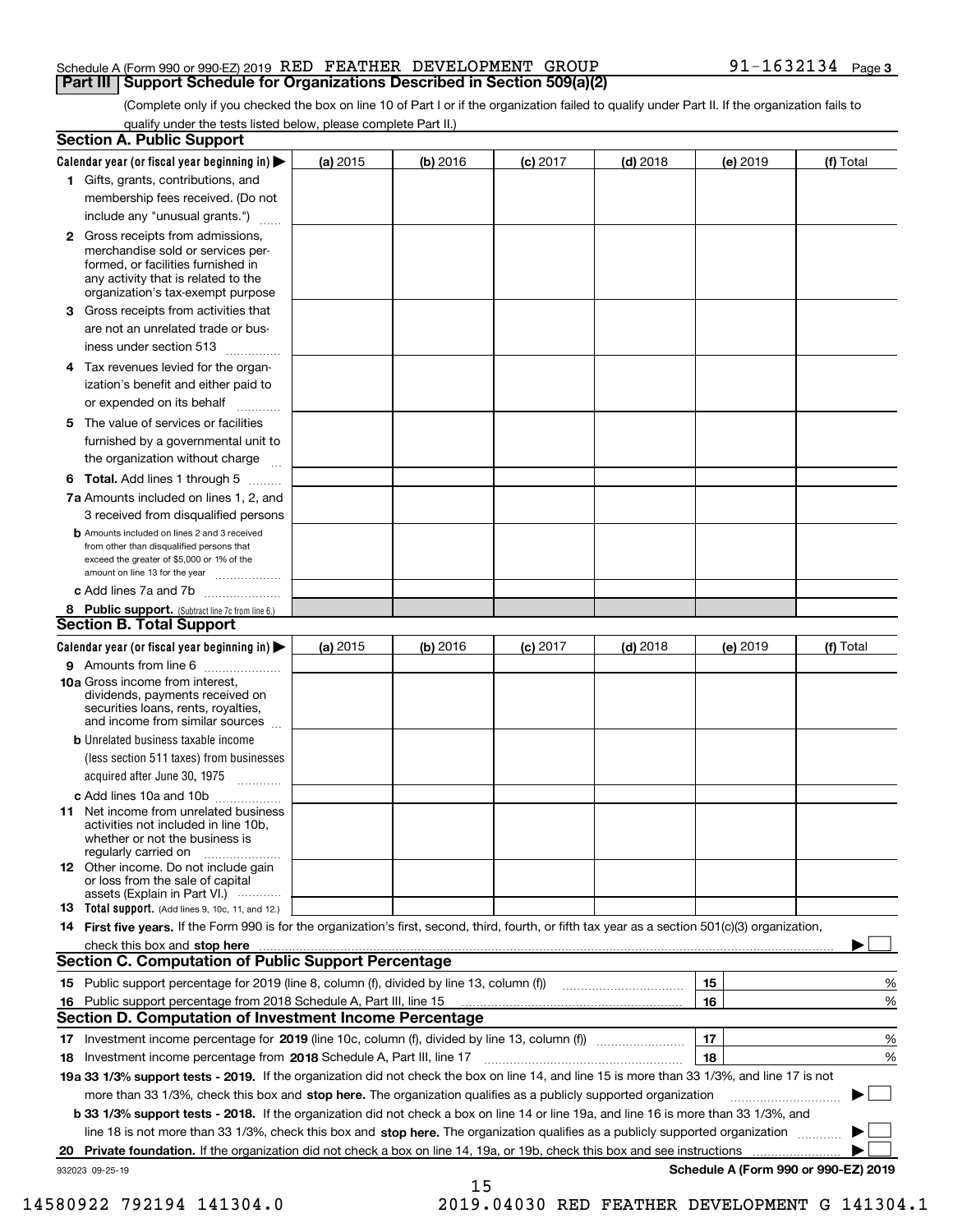### Schedule A (Form 990 or 990-EZ) 2019  $\,$  RED  $\,$  FEATHER  $\,$  DEVELOPMENT  $\,$  GROUP  $\,$   $\,$  91  $-1632134$   $\,$  Page

# **Part IV Supporting Organizations**

(Complete only if you checked a box in line 12 on Part I. If you checked 12a of Part I, complete Sections A and B. If you checked 12b of Part I, complete Sections A and C. If you checked 12c of Part I, complete Sections A, D, and E. If you checked 12d of Part I, complete Sections A and D, and complete Part V.)

#### **Section A. All Supporting Organizations**

- **1** Are all of the organization's supported organizations listed by name in the organization's governing documents? If "No," describe in **Part VI** how the supported organizations are designated. If designated by *class or purpose, describe the designation. If historic and continuing relationship, explain.*
- **2** Did the organization have any supported organization that does not have an IRS determination of status under section 509(a)(1) or (2)? If "Yes," explain in Part VI how the organization determined that the supported *organization was described in section 509(a)(1) or (2).*
- **3a** Did the organization have a supported organization described in section 501(c)(4), (5), or (6)? If "Yes," answer *(b) and (c) below.*
- **b** Did the organization confirm that each supported organization qualified under section 501(c)(4), (5), or (6) and satisfied the public support tests under section 509(a)(2)? If "Yes," describe in **Part VI** when and how the *organization made the determination.*
- **c**Did the organization ensure that all support to such organizations was used exclusively for section 170(c)(2)(B) purposes? If "Yes," explain in **Part VI** what controls the organization put in place to ensure such use.
- **4a***If* Was any supported organization not organized in the United States ("foreign supported organization")? *"Yes," and if you checked 12a or 12b in Part I, answer (b) and (c) below.*
- **b** Did the organization have ultimate control and discretion in deciding whether to make grants to the foreign supported organization? If "Yes," describe in **Part VI** how the organization had such control and discretion *despite being controlled or supervised by or in connection with its supported organizations.*
- **c** Did the organization support any foreign supported organization that does not have an IRS determination under sections 501(c)(3) and 509(a)(1) or (2)? If "Yes," explain in **Part VI** what controls the organization used *to ensure that all support to the foreign supported organization was used exclusively for section 170(c)(2)(B) purposes.*
- **5a** Did the organization add, substitute, or remove any supported organizations during the tax year? If "Yes," answer (b) and (c) below (if applicable). Also, provide detail in **Part VI,** including (i) the names and EIN *numbers of the supported organizations added, substituted, or removed; (ii) the reasons for each such action; (iii) the authority under the organization's organizing document authorizing such action; and (iv) how the action was accomplished (such as by amendment to the organizing document).*
- **b** Type I or Type II only. Was any added or substituted supported organization part of a class already designated in the organization's organizing document?
- **cSubstitutions only.**  Was the substitution the result of an event beyond the organization's control?
- **6** Did the organization provide support (whether in the form of grants or the provision of services or facilities) to **Part VI.** *If "Yes," provide detail in* support or benefit one or more of the filing organization's supported organizations? anyone other than (i) its supported organizations, (ii) individuals that are part of the charitable class benefited by one or more of its supported organizations, or (iii) other supporting organizations that also
- **7**Did the organization provide a grant, loan, compensation, or other similar payment to a substantial contributor *If "Yes," complete Part I of Schedule L (Form 990 or 990-EZ).* regard to a substantial contributor? (as defined in section 4958(c)(3)(C)), a family member of a substantial contributor, or a 35% controlled entity with
- **8** Did the organization make a loan to a disqualified person (as defined in section 4958) not described in line 7? *If "Yes," complete Part I of Schedule L (Form 990 or 990-EZ).*
- **9a** Was the organization controlled directly or indirectly at any time during the tax year by one or more in section 509(a)(1) or (2))? If "Yes," *provide detail in* <code>Part VI.</code> disqualified persons as defined in section 4946 (other than foundation managers and organizations described
- **b** Did one or more disqualified persons (as defined in line 9a) hold a controlling interest in any entity in which the supporting organization had an interest? If "Yes," provide detail in P**art VI**.
- **c**Did a disqualified person (as defined in line 9a) have an ownership interest in, or derive any personal benefit from, assets in which the supporting organization also had an interest? If "Yes," provide detail in P**art VI.**
- **10a** Was the organization subject to the excess business holdings rules of section 4943 because of section supporting organizations)? If "Yes," answer 10b below. 4943(f) (regarding certain Type II supporting organizations, and all Type III non-functionally integrated
- **b** Did the organization have any excess business holdings in the tax year? (Use Schedule C, Form 4720, to *determine whether the organization had excess business holdings.)*

16

932024 09-25-19

**123a3b3c4a4b4c5a 5b5c6789a 9b9c**

**Yes No**

**Schedule A (Form 990 or 990-EZ) 2019**

**10a**

**10b**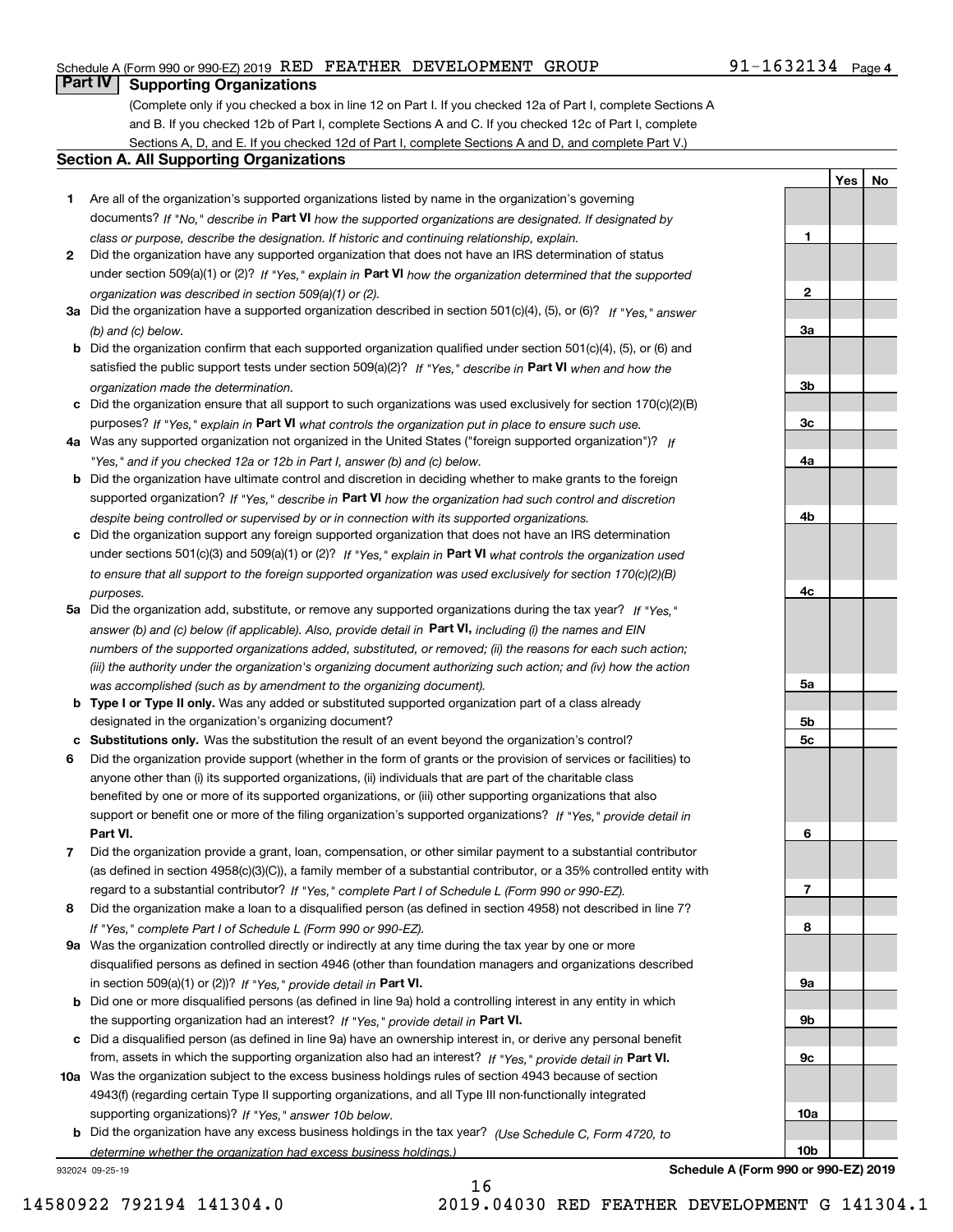# Schedule A (Form 990 or 990-EZ) 2019  $\,$  RED  $\,$  FEATHER  $\,$  DEVELOPMENT  $\,$  GROUP  $\,$   $\,$  91  $-1632134$   $\,$  Page **Part IV** Supporting Organizations (*continued*)

|    |                                                                                                                                                                              |              | Yes | No |
|----|------------------------------------------------------------------------------------------------------------------------------------------------------------------------------|--------------|-----|----|
| 11 | Has the organization accepted a gift or contribution from any of the following persons?                                                                                      |              |     |    |
|    | <b>a</b> A person who directly or indirectly controls, either alone or together with persons described in (b) and (c)                                                        |              |     |    |
|    | below, the governing body of a supported organization?                                                                                                                       | 11a          |     |    |
|    | <b>b</b> A family member of a person described in (a) above?                                                                                                                 | 11b          |     |    |
|    |                                                                                                                                                                              | 11c          |     |    |
|    | c A 35% controlled entity of a person described in (a) or (b) above? If "Yes" to a, b, or c, provide detail in Part VI.<br><b>Section B. Type I Supporting Organizations</b> |              |     |    |
|    |                                                                                                                                                                              |              |     |    |
|    |                                                                                                                                                                              |              | Yes | No |
| 1  | Did the directors, trustees, or membership of one or more supported organizations have the power to                                                                          |              |     |    |
|    | regularly appoint or elect at least a majority of the organization's directors or trustees at all times during the                                                           |              |     |    |
|    | tax year? If "No," describe in Part VI how the supported organization(s) effectively operated, supervised, or                                                                |              |     |    |
|    | controlled the organization's activities. If the organization had more than one supported organization,                                                                      |              |     |    |
|    | describe how the powers to appoint and/or remove directors or trustees were allocated among the supported                                                                    |              |     |    |
|    | organizations and what conditions or restrictions, if any, applied to such powers during the tax year.                                                                       | 1            |     |    |
| 2  | Did the organization operate for the benefit of any supported organization other than the supported                                                                          |              |     |    |
|    | organization(s) that operated, supervised, or controlled the supporting organization? If "Yes," explain in                                                                   |              |     |    |
|    | Part VI how providing such benefit carried out the purposes of the supported organization(s) that operated,                                                                  |              |     |    |
|    |                                                                                                                                                                              | $\mathbf{2}$ |     |    |
|    | supervised, or controlled the supporting organization.<br><b>Section C. Type II Supporting Organizations</b>                                                                 |              |     |    |
|    |                                                                                                                                                                              |              |     |    |
|    |                                                                                                                                                                              |              | Yes | No |
| 1  | Were a majority of the organization's directors or trustees during the tax year also a majority of the directors                                                             |              |     |    |
|    | or trustees of each of the organization's supported organization(s)? If "No," describe in Part VI how control                                                                |              |     |    |
|    | or management of the supporting organization was vested in the same persons that controlled or managed                                                                       |              |     |    |
|    | the supported organization(s).                                                                                                                                               | 1            |     |    |
|    | Section D. All Type III Supporting Organizations                                                                                                                             |              |     |    |
|    |                                                                                                                                                                              |              | Yes | No |
| 1  | Did the organization provide to each of its supported organizations, by the last day of the fifth month of the                                                               |              |     |    |
|    | organization's tax year, (i) a written notice describing the type and amount of support provided during the prior tax                                                        |              |     |    |
|    | year, (ii) a copy of the Form 990 that was most recently filed as of the date of notification, and (iii) copies of the                                                       |              |     |    |
|    |                                                                                                                                                                              | 1            |     |    |
|    | organization's governing documents in effect on the date of notification, to the extent not previously provided?                                                             |              |     |    |
| 2  | Were any of the organization's officers, directors, or trustees either (i) appointed or elected by the supported                                                             |              |     |    |
|    | organization(s) or (ii) serving on the governing body of a supported organization? If "No," explain in Part VI how                                                           |              |     |    |
|    | the organization maintained a close and continuous working relationship with the supported organization(s).                                                                  | 2            |     |    |
| 3  | By reason of the relationship described in (2), did the organization's supported organizations have a                                                                        |              |     |    |
|    | significant voice in the organization's investment policies and in directing the use of the organization's                                                                   |              |     |    |
|    | income or assets at all times during the tax year? If "Yes," describe in Part VI the role the organization's                                                                 |              |     |    |
|    | supported organizations played in this regard.                                                                                                                               | З            |     |    |
|    | Section E. Type III Functionally Integrated Supporting Organizations                                                                                                         |              |     |    |
| 1  | Check the box next to the method that the organization used to satisfy the Integral Part Test during the year (see instructions).                                            |              |     |    |
| a  | The organization satisfied the Activities Test. Complete line 2 below.                                                                                                       |              |     |    |
| b  | The organization is the parent of each of its supported organizations. Complete line 3 below.                                                                                |              |     |    |
|    |                                                                                                                                                                              |              |     |    |
| C  | The organization supported a governmental entity. Describe in Part VI how you supported a government entity (see instructions),                                              |              |     |    |
| 2  | Activities Test. Answer (a) and (b) below.                                                                                                                                   |              | Yes | No |
| a  | Did substantially all of the organization's activities during the tax year directly further the exempt purposes of                                                           |              |     |    |
|    | the supported organization(s) to which the organization was responsive? If "Yes," then in Part VI identify                                                                   |              |     |    |
|    | those supported organizations and explain how these activities directly furthered their exempt purposes,                                                                     |              |     |    |
|    | how the organization was responsive to those supported organizations, and how the organization determined                                                                    |              |     |    |
|    | that these activities constituted substantially all of its activities.                                                                                                       | 2a           |     |    |
| b  | Did the activities described in (a) constitute activities that, but for the organization's involvement, one or more                                                          |              |     |    |
|    | of the organization's supported organization(s) would have been engaged in? If "Yes," explain in Part VI the                                                                 |              |     |    |
|    | reasons for the organization's position that its supported organization(s) would have engaged in these                                                                       |              |     |    |
|    |                                                                                                                                                                              | 2b           |     |    |
|    | activities but for the organization's involvement.                                                                                                                           |              |     |    |
| з  | Parent of Supported Organizations. Answer (a) and (b) below.                                                                                                                 |              |     |    |
|    | a Did the organization have the power to regularly appoint or elect a majority of the officers, directors, or                                                                |              |     |    |
|    | trustees of each of the supported organizations? Provide details in Part VI.                                                                                                 | За           |     |    |
|    | <b>b</b> Did the organization exercise a substantial degree of direction over the policies, programs, and activities of each                                                 |              |     |    |
|    | of its supported organizations? If "Yes," describe in Part VI the role played by the organization in this regard.                                                            | 3b           |     |    |
|    | Schedule A (Form 990 or 990-EZ) 2019<br>932025 09-25-19                                                                                                                      |              |     |    |

17

**Schedule A (Form 990 or 990-EZ) 2019**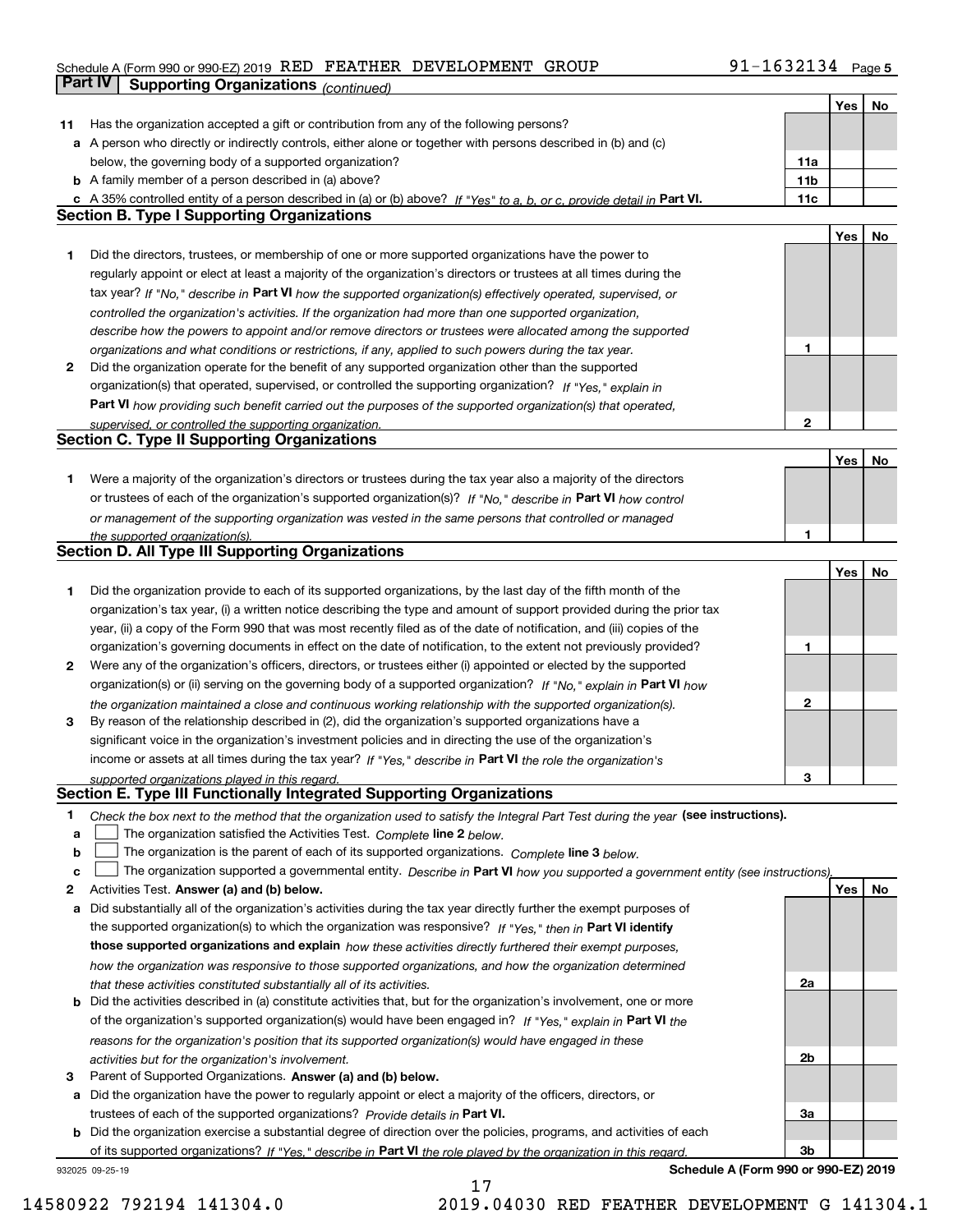| <b>Part V</b> Type III Non-Functionally Integrated 509(a)(3) Supporting Organizations |  |  |                   |  |
|---------------------------------------------------------------------------------------|--|--|-------------------|--|
| Schedule A (Form 990 or 990-EZ) 2019 RED FEATHER DEVELOPMENT GROUP                    |  |  | 91-1632134 Page 6 |  |

## 1 Check here if the organization satisfied the Integral Part Test as a qualifying trust on Nov. 20, 1970 (explain in Part VI). See instructions. All other Type III non-functionally integrated supporting organizations must complete Sections A through E.

|              | Section A - Adjusted Net Income                                                                                                   | (A) Prior Year | (B) Current Year<br>(optional) |                                |
|--------------|-----------------------------------------------------------------------------------------------------------------------------------|----------------|--------------------------------|--------------------------------|
| 1            | Net short-term capital gain                                                                                                       | 1              |                                |                                |
| $\mathbf{2}$ | Recoveries of prior-year distributions                                                                                            | $\overline{2}$ |                                |                                |
| 3            | Other gross income (see instructions)                                                                                             | 3              |                                |                                |
| 4            | Add lines 1 through 3.                                                                                                            | 4              |                                |                                |
| 5            | Depreciation and depletion                                                                                                        | 5              |                                |                                |
| 6            | Portion of operating expenses paid or incurred for production or                                                                  |                |                                |                                |
|              | collection of gross income or for management, conservation, or                                                                    |                |                                |                                |
|              | maintenance of property held for production of income (see instructions)                                                          | 6              |                                |                                |
| 7            | Other expenses (see instructions)                                                                                                 | $\overline{7}$ |                                |                                |
| 8            | Adjusted Net Income (subtract lines 5, 6, and 7 from line 4)                                                                      | 8              |                                |                                |
|              | <b>Section B - Minimum Asset Amount</b>                                                                                           |                | (A) Prior Year                 | (B) Current Year<br>(optional) |
| 1            | Aggregate fair market value of all non-exempt-use assets (see                                                                     |                |                                |                                |
|              | instructions for short tax year or assets held for part of year):                                                                 |                |                                |                                |
|              | a Average monthly value of securities                                                                                             | 1a             |                                |                                |
|              | <b>b</b> Average monthly cash balances                                                                                            | 1 <sub>b</sub> |                                |                                |
|              | c Fair market value of other non-exempt-use assets                                                                                | 1c             |                                |                                |
|              | <b>d</b> Total (add lines 1a, 1b, and 1c)                                                                                         | 1d             |                                |                                |
|              | <b>e</b> Discount claimed for blockage or other                                                                                   |                |                                |                                |
|              | factors (explain in detail in Part VI):                                                                                           |                |                                |                                |
| 2            | Acquisition indebtedness applicable to non-exempt-use assets                                                                      | $\mathbf{2}$   |                                |                                |
| 3            | Subtract line 2 from line 1d.                                                                                                     | 3              |                                |                                |
| 4            | Cash deemed held for exempt use. Enter 1-1/2% of line 3 (for greater amount,                                                      |                |                                |                                |
|              | see instructions)                                                                                                                 | 4              |                                |                                |
| 5            | Net value of non-exempt-use assets (subtract line 4 from line 3)                                                                  | 5              |                                |                                |
| 6            | Multiply line 5 by .035.                                                                                                          | 6              |                                |                                |
| 7            | Recoveries of prior-year distributions                                                                                            | 7              |                                |                                |
| 8            | <b>Minimum Asset Amount</b> (add line 7 to line 6)                                                                                | 8              |                                |                                |
|              | <b>Section C - Distributable Amount</b>                                                                                           |                |                                | <b>Current Year</b>            |
| 1.           | Adjusted net income for prior year (from Section A, line 8, Column A)                                                             | 1              |                                |                                |
| 2            | Enter 85% of line 1.                                                                                                              | $\overline{2}$ |                                |                                |
| 3            | Minimum asset amount for prior year (from Section B, line 8, Column A)                                                            | 3              |                                |                                |
| 4            | Enter greater of line 2 or line 3.                                                                                                | 4              |                                |                                |
| 5            | Income tax imposed in prior year                                                                                                  | 5              |                                |                                |
| 6            | <b>Distributable Amount.</b> Subtract line 5 from line 4, unless subject to                                                       |                |                                |                                |
|              | emergency temporary reduction (see instructions).                                                                                 | 6              |                                |                                |
| 7            | Check here if the current year is the organization's first as a non-functionally integrated Type III supporting organization (see |                |                                |                                |

instructions).

**Schedule A (Form 990 or 990-EZ) 2019**

932026 09-25-19

**1**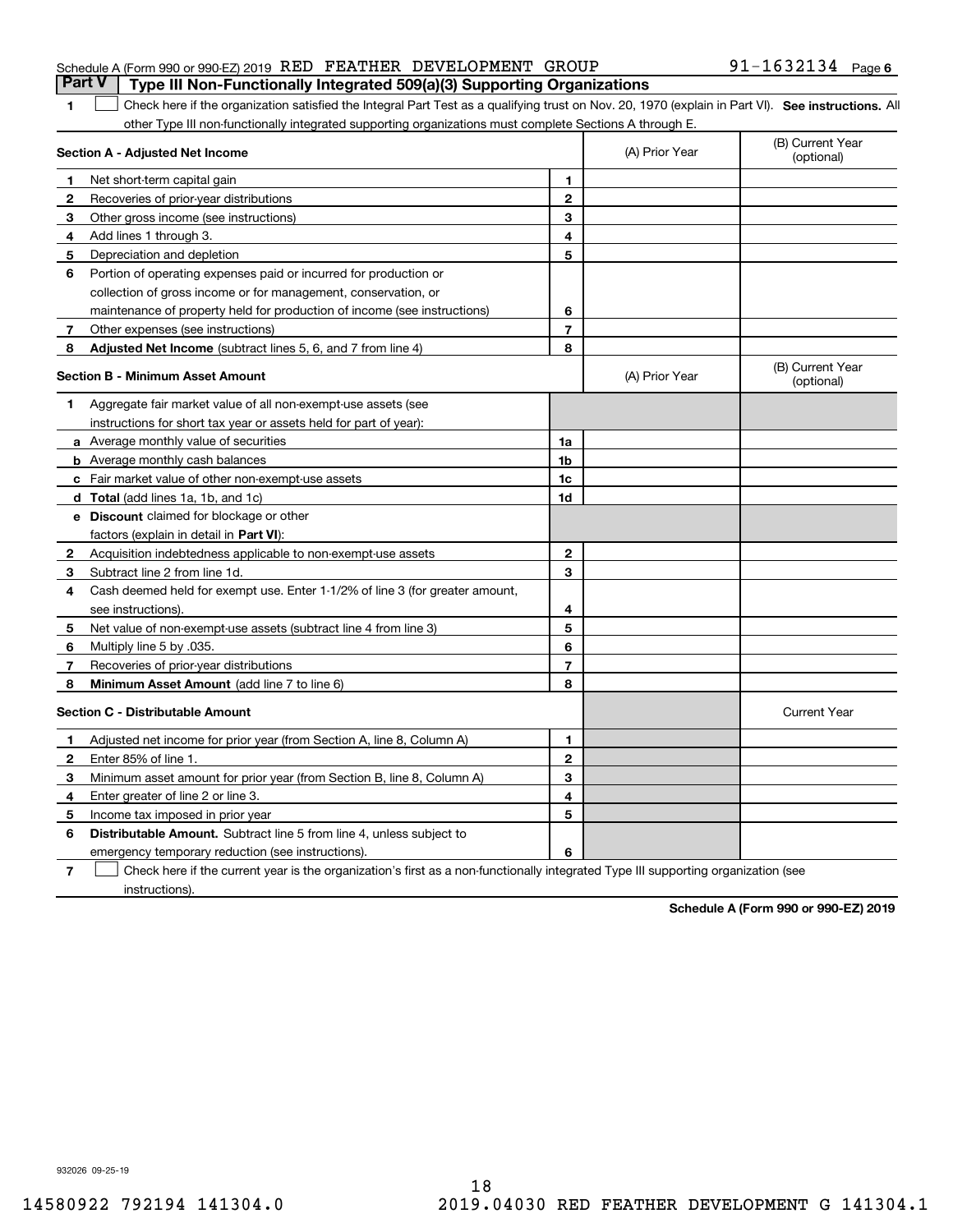#### Schedule A (Form 990 or 990-EZ) 2019  $\,$  RED  $\,$  FEATHER  $\,$  DEVELOPMENT  $\,$  GROUP  $\,$   $\,$  91  $-1632134$   $\,$  Page

| <b>Part V</b> | Type III Non-Functionally Integrated 509(a)(3) Supporting Organizations                    |                             | (continued)                           |                                         |  |  |  |
|---------------|--------------------------------------------------------------------------------------------|-----------------------------|---------------------------------------|-----------------------------------------|--|--|--|
|               | <b>Section D - Distributions</b>                                                           |                             |                                       | <b>Current Year</b>                     |  |  |  |
| 1             | Amounts paid to supported organizations to accomplish exempt purposes                      |                             |                                       |                                         |  |  |  |
| 2             | Amounts paid to perform activity that directly furthers exempt purposes of supported       |                             |                                       |                                         |  |  |  |
|               | organizations, in excess of income from activity                                           |                             |                                       |                                         |  |  |  |
| 3             | Administrative expenses paid to accomplish exempt purposes of supported organizations      |                             |                                       |                                         |  |  |  |
| 4             | Amounts paid to acquire exempt-use assets                                                  |                             |                                       |                                         |  |  |  |
| 5             | Qualified set-aside amounts (prior IRS approval required)                                  |                             |                                       |                                         |  |  |  |
| 6             | Other distributions (describe in Part VI). See instructions.                               |                             |                                       |                                         |  |  |  |
| 7             | <b>Total annual distributions.</b> Add lines 1 through 6.                                  |                             |                                       |                                         |  |  |  |
| 8             | Distributions to attentive supported organizations to which the organization is responsive |                             |                                       |                                         |  |  |  |
|               | (provide details in Part VI). See instructions.                                            |                             |                                       |                                         |  |  |  |
| 9             | Distributable amount for 2019 from Section C, line 6                                       |                             |                                       |                                         |  |  |  |
| 10            | Line 8 amount divided by line 9 amount                                                     |                             |                                       |                                         |  |  |  |
|               |                                                                                            | (i)                         | (iii)                                 | (iii)                                   |  |  |  |
|               | <b>Section E - Distribution Allocations</b> (see instructions)                             | <b>Excess Distributions</b> | <b>Underdistributions</b><br>Pre-2019 | <b>Distributable</b><br>Amount for 2019 |  |  |  |
| 1             | Distributable amount for 2019 from Section C, line 6                                       |                             |                                       |                                         |  |  |  |
| 2             | Underdistributions, if any, for years prior to 2019 (reason-                               |                             |                                       |                                         |  |  |  |
|               | able cause required- explain in Part VI). See instructions.                                |                             |                                       |                                         |  |  |  |
| З             | Excess distributions carryover, if any, to 2019                                            |                             |                                       |                                         |  |  |  |
|               | <b>a</b> From 2014                                                                         |                             |                                       |                                         |  |  |  |
|               | <b>b</b> From 2015                                                                         |                             |                                       |                                         |  |  |  |
|               | $c$ From 2016                                                                              |                             |                                       |                                         |  |  |  |
|               | d From 2017                                                                                |                             |                                       |                                         |  |  |  |
|               | e From 2018                                                                                |                             |                                       |                                         |  |  |  |
|               | Total of lines 3a through e                                                                |                             |                                       |                                         |  |  |  |
| g             | Applied to underdistributions of prior years                                               |                             |                                       |                                         |  |  |  |
|               | <b>h</b> Applied to 2019 distributable amount                                              |                             |                                       |                                         |  |  |  |
|               | Carryover from 2014 not applied (see instructions)                                         |                             |                                       |                                         |  |  |  |
|               | Remainder. Subtract lines 3g, 3h, and 3i from 3f.                                          |                             |                                       |                                         |  |  |  |
| 4             | Distributions for 2019 from Section D,                                                     |                             |                                       |                                         |  |  |  |
|               | line $7:$                                                                                  |                             |                                       |                                         |  |  |  |
|               | <b>a</b> Applied to underdistributions of prior years                                      |                             |                                       |                                         |  |  |  |
|               | <b>b</b> Applied to 2019 distributable amount                                              |                             |                                       |                                         |  |  |  |
|               | c Remainder. Subtract lines 4a and 4b from 4.                                              |                             |                                       |                                         |  |  |  |
| 5             | Remaining underdistributions for years prior to 2019, if                                   |                             |                                       |                                         |  |  |  |
|               | any. Subtract lines 3g and 4a from line 2. For result greater                              |                             |                                       |                                         |  |  |  |
|               | than zero, explain in Part VI. See instructions.                                           |                             |                                       |                                         |  |  |  |
| 6             | Remaining underdistributions for 2019. Subtract lines 3h                                   |                             |                                       |                                         |  |  |  |
|               | and 4b from line 1. For result greater than zero, explain in                               |                             |                                       |                                         |  |  |  |
|               | Part VI. See instructions.                                                                 |                             |                                       |                                         |  |  |  |
| 7             | Excess distributions carryover to 2020. Add lines 3j                                       |                             |                                       |                                         |  |  |  |
|               | and 4c.                                                                                    |                             |                                       |                                         |  |  |  |
| 8             | Breakdown of line 7:                                                                       |                             |                                       |                                         |  |  |  |
|               | a Excess from 2015                                                                         |                             |                                       |                                         |  |  |  |
|               | <b>b</b> Excess from 2016                                                                  |                             |                                       |                                         |  |  |  |
|               | c Excess from 2017                                                                         |                             |                                       |                                         |  |  |  |
|               | d Excess from 2018                                                                         |                             |                                       |                                         |  |  |  |
|               | e Excess from 2019                                                                         |                             |                                       |                                         |  |  |  |
|               |                                                                                            |                             |                                       |                                         |  |  |  |

**Schedule A (Form 990 or 990-EZ) 2019**

932027 09-25-19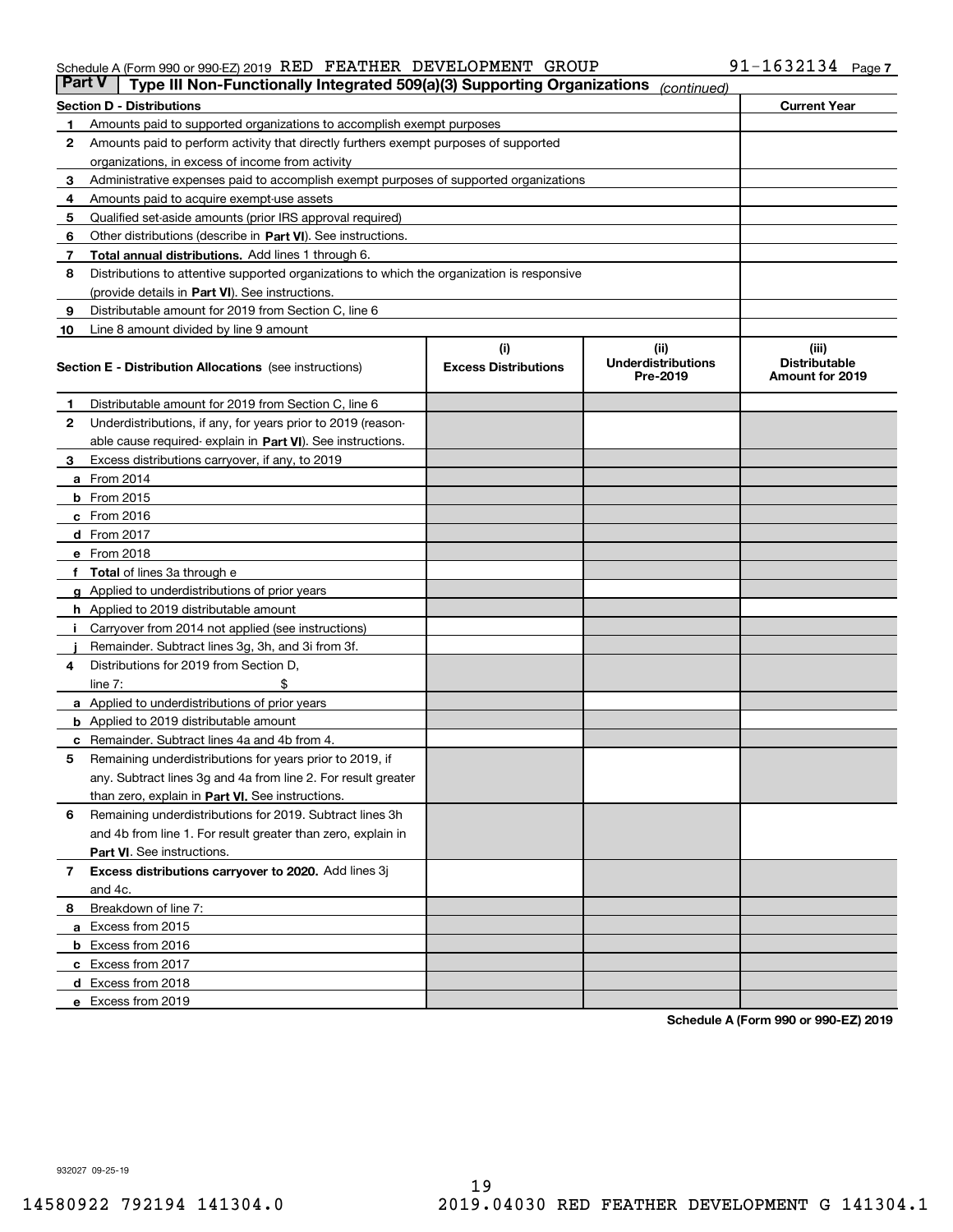|                 | Schedule A (Form 990 or 990-EZ) 2019 RED FEATHER DEVELOPMENT GROUP                                                                                     |    | $91 - 1632134$ Page 8                                                                                                                                                                                                                                                                            |  |
|-----------------|--------------------------------------------------------------------------------------------------------------------------------------------------------|----|--------------------------------------------------------------------------------------------------------------------------------------------------------------------------------------------------------------------------------------------------------------------------------------------------|--|
| Part VI         | Supplemental Information. Provide the explanations required by Part II, line 10; Part II, line 17a or 17b; Part III, line 12;                          |    | Part IV, Section A, lines 1, 2, 3b, 3c, 4b, 4c, 5a, 6, 9a, 9b, 9c, 11a, 11b, and 11c; Part IV, Section B, lines 1 and 2; Part IV, Section C,<br>line 1; Part IV, Section D, lines 2 and 3; Part IV, Section E, lines 1c, 2a, 2b, 3a, and 3b; Part V, line 1; Part V, Section B, line 1e; Part V, |  |
|                 | Section D, lines 5, 6, and 8; and Part V, Section E, lines 2, 5, and 6. Also complete this part for any additional information.<br>(See instructions.) |    |                                                                                                                                                                                                                                                                                                  |  |
|                 |                                                                                                                                                        |    |                                                                                                                                                                                                                                                                                                  |  |
|                 |                                                                                                                                                        |    |                                                                                                                                                                                                                                                                                                  |  |
|                 |                                                                                                                                                        |    |                                                                                                                                                                                                                                                                                                  |  |
|                 |                                                                                                                                                        |    |                                                                                                                                                                                                                                                                                                  |  |
|                 |                                                                                                                                                        |    |                                                                                                                                                                                                                                                                                                  |  |
|                 |                                                                                                                                                        |    |                                                                                                                                                                                                                                                                                                  |  |
|                 |                                                                                                                                                        |    |                                                                                                                                                                                                                                                                                                  |  |
|                 |                                                                                                                                                        |    |                                                                                                                                                                                                                                                                                                  |  |
|                 |                                                                                                                                                        |    |                                                                                                                                                                                                                                                                                                  |  |
|                 |                                                                                                                                                        |    |                                                                                                                                                                                                                                                                                                  |  |
|                 |                                                                                                                                                        |    |                                                                                                                                                                                                                                                                                                  |  |
|                 |                                                                                                                                                        |    |                                                                                                                                                                                                                                                                                                  |  |
|                 |                                                                                                                                                        |    |                                                                                                                                                                                                                                                                                                  |  |
|                 |                                                                                                                                                        |    |                                                                                                                                                                                                                                                                                                  |  |
|                 |                                                                                                                                                        |    |                                                                                                                                                                                                                                                                                                  |  |
|                 |                                                                                                                                                        |    |                                                                                                                                                                                                                                                                                                  |  |
|                 |                                                                                                                                                        |    |                                                                                                                                                                                                                                                                                                  |  |
|                 |                                                                                                                                                        |    |                                                                                                                                                                                                                                                                                                  |  |
|                 |                                                                                                                                                        |    |                                                                                                                                                                                                                                                                                                  |  |
|                 |                                                                                                                                                        |    |                                                                                                                                                                                                                                                                                                  |  |
|                 |                                                                                                                                                        |    |                                                                                                                                                                                                                                                                                                  |  |
|                 |                                                                                                                                                        |    |                                                                                                                                                                                                                                                                                                  |  |
|                 |                                                                                                                                                        |    |                                                                                                                                                                                                                                                                                                  |  |
|                 |                                                                                                                                                        |    |                                                                                                                                                                                                                                                                                                  |  |
|                 |                                                                                                                                                        |    |                                                                                                                                                                                                                                                                                                  |  |
|                 |                                                                                                                                                        |    |                                                                                                                                                                                                                                                                                                  |  |
|                 |                                                                                                                                                        |    |                                                                                                                                                                                                                                                                                                  |  |
|                 |                                                                                                                                                        |    |                                                                                                                                                                                                                                                                                                  |  |
|                 |                                                                                                                                                        |    |                                                                                                                                                                                                                                                                                                  |  |
|                 |                                                                                                                                                        |    |                                                                                                                                                                                                                                                                                                  |  |
|                 |                                                                                                                                                        |    |                                                                                                                                                                                                                                                                                                  |  |
|                 |                                                                                                                                                        |    |                                                                                                                                                                                                                                                                                                  |  |
|                 |                                                                                                                                                        |    |                                                                                                                                                                                                                                                                                                  |  |
|                 |                                                                                                                                                        |    |                                                                                                                                                                                                                                                                                                  |  |
|                 |                                                                                                                                                        |    |                                                                                                                                                                                                                                                                                                  |  |
|                 |                                                                                                                                                        |    |                                                                                                                                                                                                                                                                                                  |  |
| 932028 09-25-19 |                                                                                                                                                        |    | Schedule A (Form 990 or 990-EZ) 2019                                                                                                                                                                                                                                                             |  |
|                 |                                                                                                                                                        | 20 |                                                                                                                                                                                                                                                                                                  |  |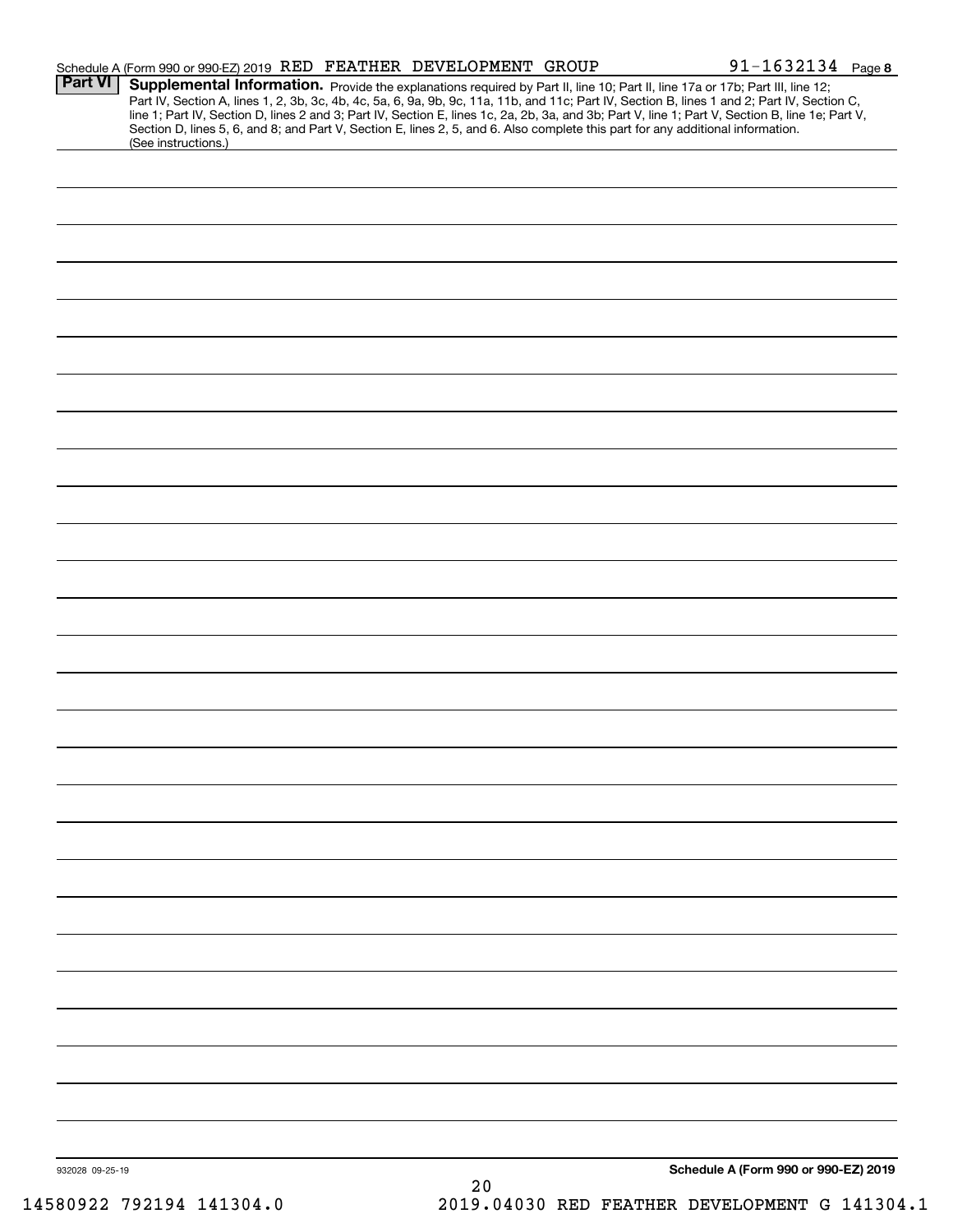Department of the Treasury Internal Revenue Service **(Form 990, 990-EZ, or 990-PF)**

Name of the organization

### \*\* PUBLIC DISCLOSURE COPY \*\*

# **Schedule B Schedule of Contributors**

**| Attach to Form 990, Form 990-EZ, or Form 990-PF. | Go to www.irs.gov/Form990 for the latest information.** OMB No. 1545-0047

**2019**

**Employer identification number**

|  | RED FEATHER DEVELOPMENT GROUP | 1632134 |
|--|-------------------------------|---------|
|  |                               |         |

| <b>Organization type (check one):</b> |                                                                           |  |  |  |  |
|---------------------------------------|---------------------------------------------------------------------------|--|--|--|--|
| Filers of:                            | Section:                                                                  |  |  |  |  |
| Form 990 or 990-EZ                    | $\lfloor x \rfloor$ 501(c)( 3) (enter number) organization                |  |  |  |  |
|                                       | 4947(a)(1) nonexempt charitable trust not treated as a private foundation |  |  |  |  |
|                                       | 527 political organization                                                |  |  |  |  |
| Form 990-PF                           | 501(c)(3) exempt private foundation                                       |  |  |  |  |
|                                       | 4947(a)(1) nonexempt charitable trust treated as a private foundation     |  |  |  |  |
|                                       | 501(c)(3) taxable private foundation                                      |  |  |  |  |

Check if your organization is covered by the **General Rule** or a **Special Rule.**<br>Nota: Only a section 501(c)(7), (8), or (10) erganization can chock boxes for be **Note:**  Only a section 501(c)(7), (8), or (10) organization can check boxes for both the General Rule and a Special Rule. See instructions.

#### **General Rule**

 $\mathcal{L}^{\text{max}}$ 

For an organization filing Form 990, 990-EZ, or 990-PF that received, during the year, contributions totaling \$5,000 or more (in money or property) from any one contributor. Complete Parts I and II. See instructions for determining a contributor's total contributions.

#### **Special Rules**

any one contributor, during the year, total contributions of the greater of  $\,$  (1) \$5,000; or **(2)** 2% of the amount on (i) Form 990, Part VIII, line 1h;  $\boxed{\textbf{X}}$  For an organization described in section 501(c)(3) filing Form 990 or 990-EZ that met the 33 1/3% support test of the regulations under sections 509(a)(1) and 170(b)(1)(A)(vi), that checked Schedule A (Form 990 or 990-EZ), Part II, line 13, 16a, or 16b, and that received from or (ii) Form 990-EZ, line 1. Complete Parts I and II.

year, total contributions of more than \$1,000 *exclusively* for religious, charitable, scientific, literary, or educational purposes, or for the For an organization described in section 501(c)(7), (8), or (10) filing Form 990 or 990-EZ that received from any one contributor, during the prevention of cruelty to children or animals. Complete Parts I, II, and III.  $\mathcal{L}^{\text{max}}$ 

purpose. Don't complete any of the parts unless the **General Rule** applies to this organization because it received *nonexclusively* year, contributions <sub>exclusively</sub> for religious, charitable, etc., purposes, but no such contributions totaled more than \$1,000. If this box is checked, enter here the total contributions that were received during the year for an  $\;$ exclusively religious, charitable, etc., For an organization described in section 501(c)(7), (8), or (10) filing Form 990 or 990-EZ that received from any one contributor, during the religious, charitable, etc., contributions totaling \$5,000 or more during the year  $\Box$ — $\Box$   $\Box$  $\mathcal{L}^{\text{max}}$ 

**Caution:**  An organization that isn't covered by the General Rule and/or the Special Rules doesn't file Schedule B (Form 990, 990-EZ, or 990-PF), but it **must** answer "No" on Part IV, line 2, of its Form 990; or check the box on line H of its Form 990-EZ or on its Form 990-PF, Part I, line 2, to<br>cortify that it doesn't meet the filipe requirements of Schodule B (Fer certify that it doesn't meet the filing requirements of Schedule B (Form 990, 990-EZ, or 990-PF).

**For Paperwork Reduction Act Notice, see the instructions for Form 990, 990-EZ, or 990-PF. Schedule B (Form 990, 990-EZ, or 990-PF) (2019)** LHA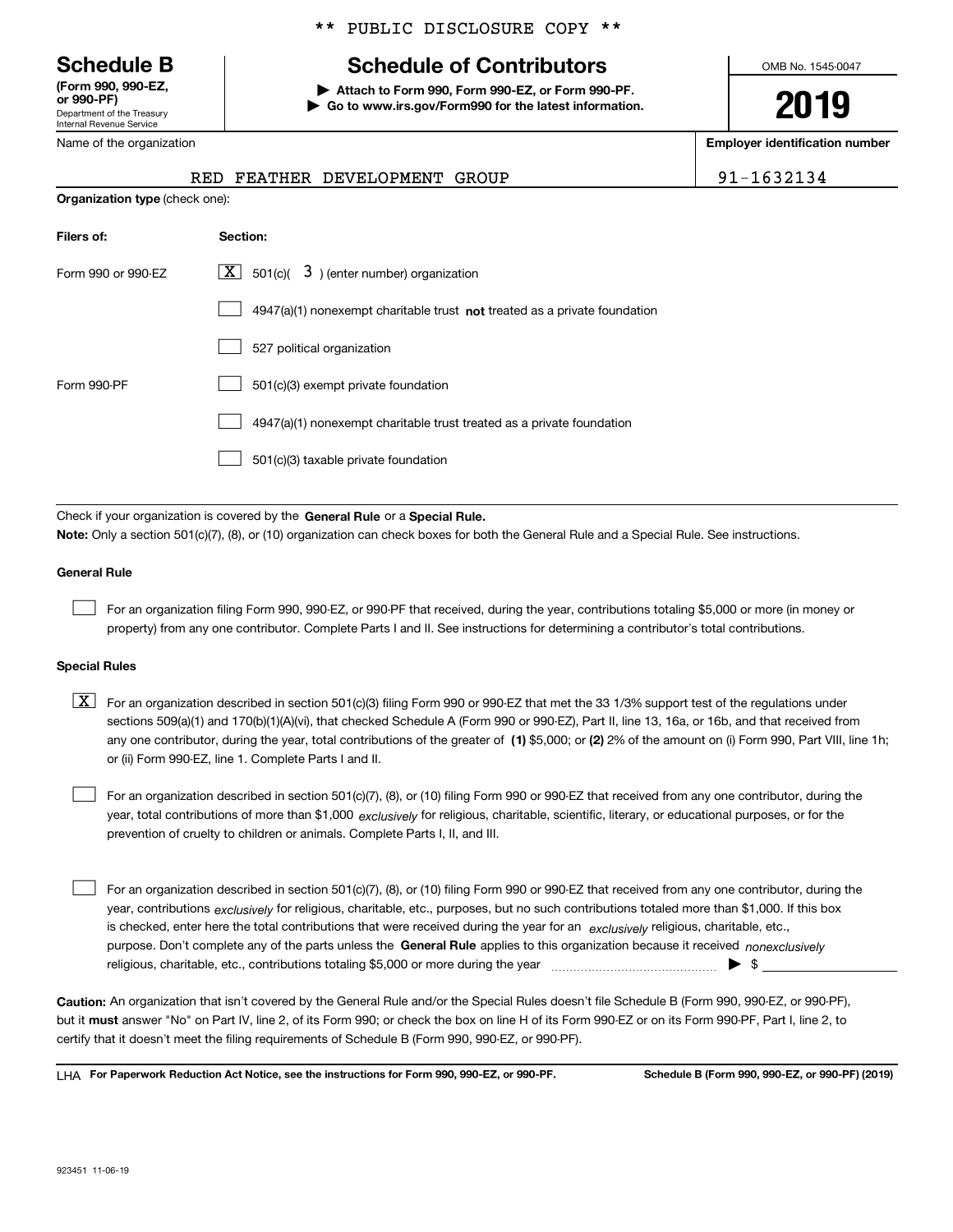# Schedule B (Form 990, 990-EZ, or 990-PF) (2019) Page 2

Name of organization

## RED FEATHER DEVELOPMENT GROUP 31-1632134

Contributors (see instructions). Use duplicate copies of Part I if additional space is needed. **2** Chedule B (Form 990, 990-EZ, or 990-PF) (2019)<br> **2Part I 2Part II**<br> **2Part I Contributors** (see instructions). Use duplicate copies of Part I if additional space is needed.<br> **Part I Contributors** (see instruction

| (a) | (b)                        | (c)                                 | (d)                                                                                                         |
|-----|----------------------------|-------------------------------------|-------------------------------------------------------------------------------------------------------------|
| No. | Name, address, and ZIP + 4 | <b>Total contributions</b>          | Type of contribution                                                                                        |
| 1   |                            | 265,833.<br>$$\tilde{\phantom{a}}$$ | $\overline{\text{X}}$<br>Person<br>Payroll<br>Noncash<br>(Complete Part II for<br>noncash contributions.)   |
| (a) | (b)                        | (c)                                 | (d)                                                                                                         |
| No. | Name, address, and ZIP + 4 | <b>Total contributions</b>          | Type of contribution                                                                                        |
| 2   |                            | 107,844.<br>$\frac{1}{2}$           | X<br>Person<br>Payroll<br>Noncash<br>(Complete Part II for<br>noncash contributions.)                       |
| (a) | (b)                        | (c)                                 | (d)                                                                                                         |
| No. | Name, address, and ZIP + 4 | <b>Total contributions</b>          | Type of contribution                                                                                        |
| 3   |                            | 55,599.<br>\$                       | X<br>Person<br>Payroll<br>Noncash<br>(Complete Part II for<br>noncash contributions.)                       |
| (a) | (b)                        | (c)                                 | (d)                                                                                                         |
| No. | Name, address, and ZIP + 4 | <b>Total contributions</b>          | Type of contribution                                                                                        |
| 4   |                            | 30,000.<br>\$                       | X<br>Person<br>Payroll<br>Noncash<br>(Complete Part II for<br>noncash contributions.)                       |
| (a) | (b)                        | (c)                                 | (d)                                                                                                         |
| No. | Name, address, and ZIP + 4 | <b>Total contributions</b>          | Type of contribution                                                                                        |
| 5   |                            | 15,000.<br>\$                       | $\overline{\texttt{X}}$<br>Person<br>Payroll<br>Noncash<br>(Complete Part II for<br>noncash contributions.) |
| (a) | (b)                        | (c)                                 | (d)                                                                                                         |
| No. | Name, address, and ZIP + 4 | <b>Total contributions</b>          | Type of contribution                                                                                        |
| 6   |                            | 42,400.<br>\$                       | $\overline{\text{X}}$<br>Person<br>Payroll<br>Noncash<br>(Complete Part II for<br>noncash contributions.)   |

923452 11-06-19 **Schedule B (Form 990, 990-EZ, or 990-PF) (2019)**

22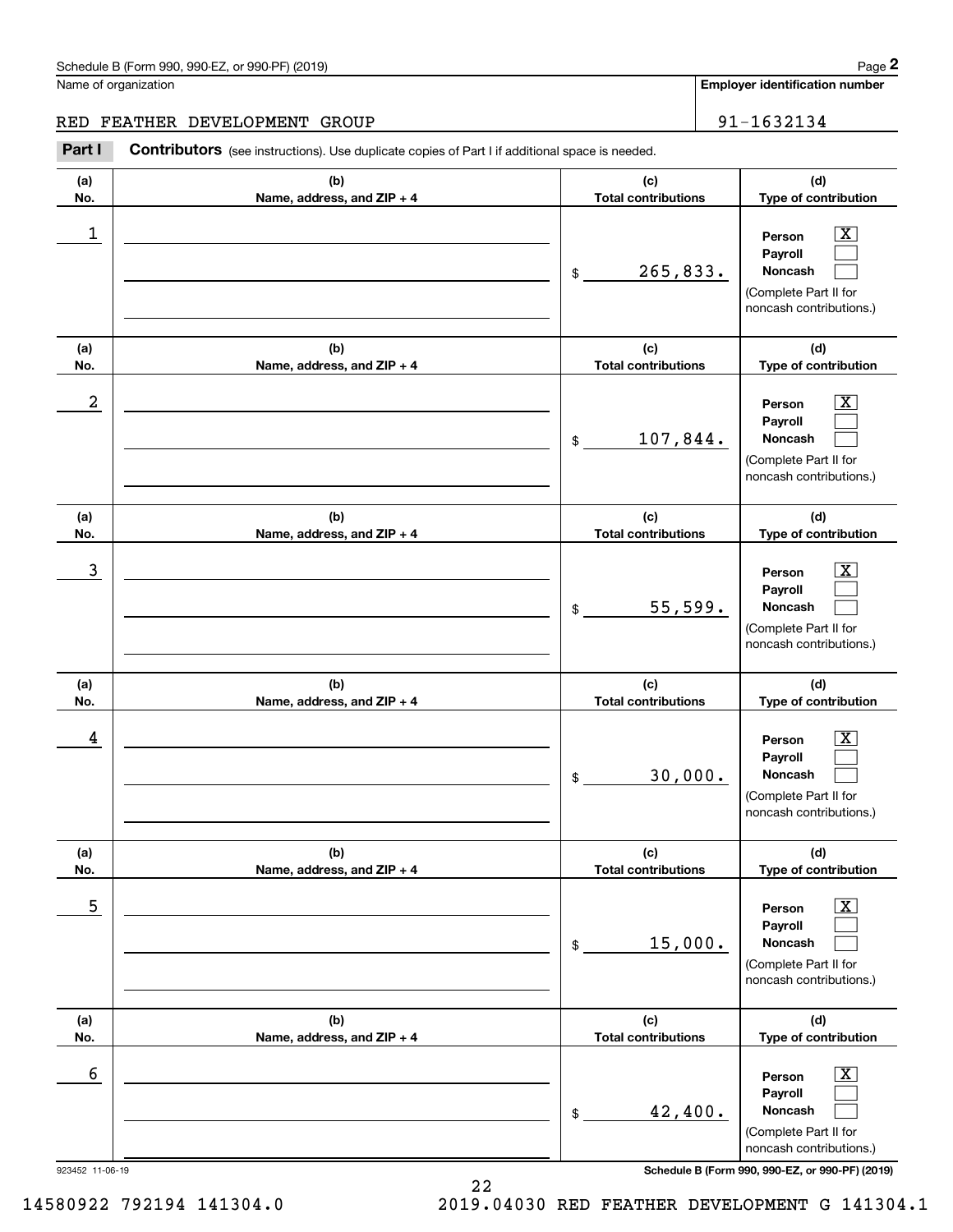|                              | Schedule B (Form 990, 990-EZ, or 990-PF) (2019)                                                     |                                                 | Page 3                                          |
|------------------------------|-----------------------------------------------------------------------------------------------------|-------------------------------------------------|-------------------------------------------------|
|                              | Name of organization                                                                                |                                                 | <b>Employer identification number</b>           |
|                              | RED FEATHER DEVELOPMENT GROUP                                                                       |                                                 | 91-1632134                                      |
| Part II                      | Noncash Property (see instructions). Use duplicate copies of Part II if additional space is needed. |                                                 |                                                 |
| (a)<br>No.<br>from<br>Part I | (b)<br>Description of noncash property given                                                        | (c)<br>FMV (or estimate)<br>(See instructions.) | (d)<br>Date received                            |
|                              |                                                                                                     | \$                                              |                                                 |
| (a)<br>No.<br>from<br>Part I | (b)<br>Description of noncash property given                                                        | (c)<br>FMV (or estimate)<br>(See instructions.) | (d)<br>Date received                            |
|                              |                                                                                                     | \$                                              |                                                 |
| (a)<br>No.<br>from<br>Part I | (b)<br>Description of noncash property given                                                        | (c)<br>FMV (or estimate)<br>(See instructions.) | (d)<br>Date received                            |
|                              |                                                                                                     | \$                                              |                                                 |
| (a)<br>No.<br>from<br>Part I | (b)<br>Description of noncash property given                                                        | (c)<br>FMV (or estimate)<br>(See instructions.) | (d)<br>Date received                            |
|                              |                                                                                                     | \$                                              |                                                 |
| (a)<br>No.<br>from<br>Part I | (b)<br>Description of noncash property given                                                        | (c)<br>FMV (or estimate)<br>(See instructions.) | (d)<br>Date received                            |
|                              |                                                                                                     | \$                                              |                                                 |
| (a)<br>No.<br>from<br>Part I | (b)<br>Description of noncash property given                                                        | (c)<br>FMV (or estimate)<br>(See instructions.) | (d)<br>Date received                            |
|                              |                                                                                                     | \$                                              |                                                 |
| 923453 11-06-19              |                                                                                                     |                                                 | Schedule B (Form 990, 990-EZ, or 990-PF) (2019) |

23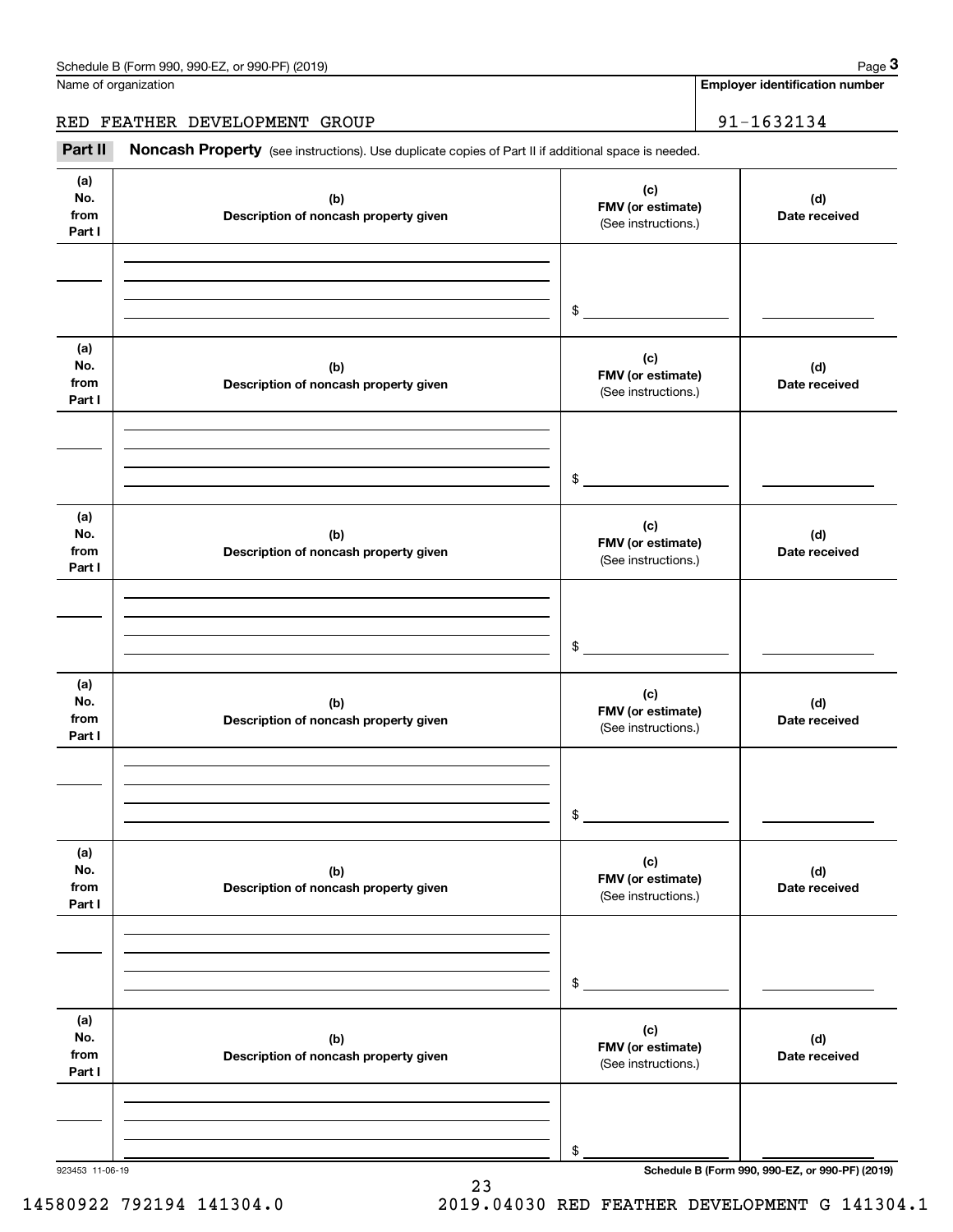|                           | Schedule B (Form 990, 990-EZ, or 990-PF) (2019)                                                                                                                               |                      | Page 4                                                                                                                                                                                                                                                                                                                                              |  |  |  |  |
|---------------------------|-------------------------------------------------------------------------------------------------------------------------------------------------------------------------------|----------------------|-----------------------------------------------------------------------------------------------------------------------------------------------------------------------------------------------------------------------------------------------------------------------------------------------------------------------------------------------------|--|--|--|--|
|                           | Name of organization                                                                                                                                                          |                      | <b>Employer identification number</b>                                                                                                                                                                                                                                                                                                               |  |  |  |  |
|                           | RED FEATHER DEVELOPMENT GROUP                                                                                                                                                 |                      | 91-1632134                                                                                                                                                                                                                                                                                                                                          |  |  |  |  |
| Part III                  | from any one contributor. Complete columns (a) through (e) and the following line entry. For organizations<br>Use duplicate copies of Part III if additional space is needed. |                      | Exclusively religious, charitable, etc., contributions to organizations described in section 501(c)(7), (8), or (10) that total more than \$1,000 for the year<br>completing Part III, enter the total of exclusively religious, charitable, etc., contributions of \$1,000 or less for the year. (Enter this info. once.) $\blacktriangleright$ \$ |  |  |  |  |
| (a) No.<br>from<br>Part I | (b) Purpose of gift                                                                                                                                                           | (c) Use of gift      | (d) Description of how gift is held                                                                                                                                                                                                                                                                                                                 |  |  |  |  |
|                           |                                                                                                                                                                               |                      |                                                                                                                                                                                                                                                                                                                                                     |  |  |  |  |
|                           |                                                                                                                                                                               |                      |                                                                                                                                                                                                                                                                                                                                                     |  |  |  |  |
|                           |                                                                                                                                                                               | (e) Transfer of gift |                                                                                                                                                                                                                                                                                                                                                     |  |  |  |  |
|                           | Transferee's name, address, and $ZIP + 4$                                                                                                                                     |                      | Relationship of transferor to transferee                                                                                                                                                                                                                                                                                                            |  |  |  |  |
|                           |                                                                                                                                                                               |                      |                                                                                                                                                                                                                                                                                                                                                     |  |  |  |  |
| (a) No.<br>from<br>Part I | (b) Purpose of gift                                                                                                                                                           | (c) Use of gift      | (d) Description of how gift is held                                                                                                                                                                                                                                                                                                                 |  |  |  |  |
|                           |                                                                                                                                                                               |                      |                                                                                                                                                                                                                                                                                                                                                     |  |  |  |  |
|                           |                                                                                                                                                                               | (e) Transfer of gift |                                                                                                                                                                                                                                                                                                                                                     |  |  |  |  |
|                           |                                                                                                                                                                               |                      |                                                                                                                                                                                                                                                                                                                                                     |  |  |  |  |
|                           | Transferee's name, address, and $ZIP + 4$                                                                                                                                     |                      | Relationship of transferor to transferee                                                                                                                                                                                                                                                                                                            |  |  |  |  |
|                           |                                                                                                                                                                               |                      |                                                                                                                                                                                                                                                                                                                                                     |  |  |  |  |
| (a) No.<br>from<br>Part I | (b) Purpose of gift                                                                                                                                                           | (c) Use of gift      | (d) Description of how gift is held                                                                                                                                                                                                                                                                                                                 |  |  |  |  |
|                           |                                                                                                                                                                               |                      |                                                                                                                                                                                                                                                                                                                                                     |  |  |  |  |
|                           |                                                                                                                                                                               |                      |                                                                                                                                                                                                                                                                                                                                                     |  |  |  |  |
|                           |                                                                                                                                                                               | (e) Transfer of gift |                                                                                                                                                                                                                                                                                                                                                     |  |  |  |  |
|                           | Transferee's name, address, and ZIP + 4                                                                                                                                       |                      | Relationship of transferor to transferee                                                                                                                                                                                                                                                                                                            |  |  |  |  |
|                           |                                                                                                                                                                               |                      |                                                                                                                                                                                                                                                                                                                                                     |  |  |  |  |
| (a) No.<br>from<br>Part I | (b) Purpose of gift                                                                                                                                                           | (c) Use of gift      | (d) Description of how gift is held                                                                                                                                                                                                                                                                                                                 |  |  |  |  |
|                           |                                                                                                                                                                               |                      |                                                                                                                                                                                                                                                                                                                                                     |  |  |  |  |
|                           |                                                                                                                                                                               |                      |                                                                                                                                                                                                                                                                                                                                                     |  |  |  |  |
|                           |                                                                                                                                                                               | (e) Transfer of gift |                                                                                                                                                                                                                                                                                                                                                     |  |  |  |  |
|                           | Transferee's name, address, and ZIP + 4                                                                                                                                       |                      | Relationship of transferor to transferee                                                                                                                                                                                                                                                                                                            |  |  |  |  |
|                           |                                                                                                                                                                               |                      |                                                                                                                                                                                                                                                                                                                                                     |  |  |  |  |
|                           |                                                                                                                                                                               |                      |                                                                                                                                                                                                                                                                                                                                                     |  |  |  |  |

24

923454 11-06-19

**Schedule B (Form 990, 990-EZ, or 990-PF) (2019)**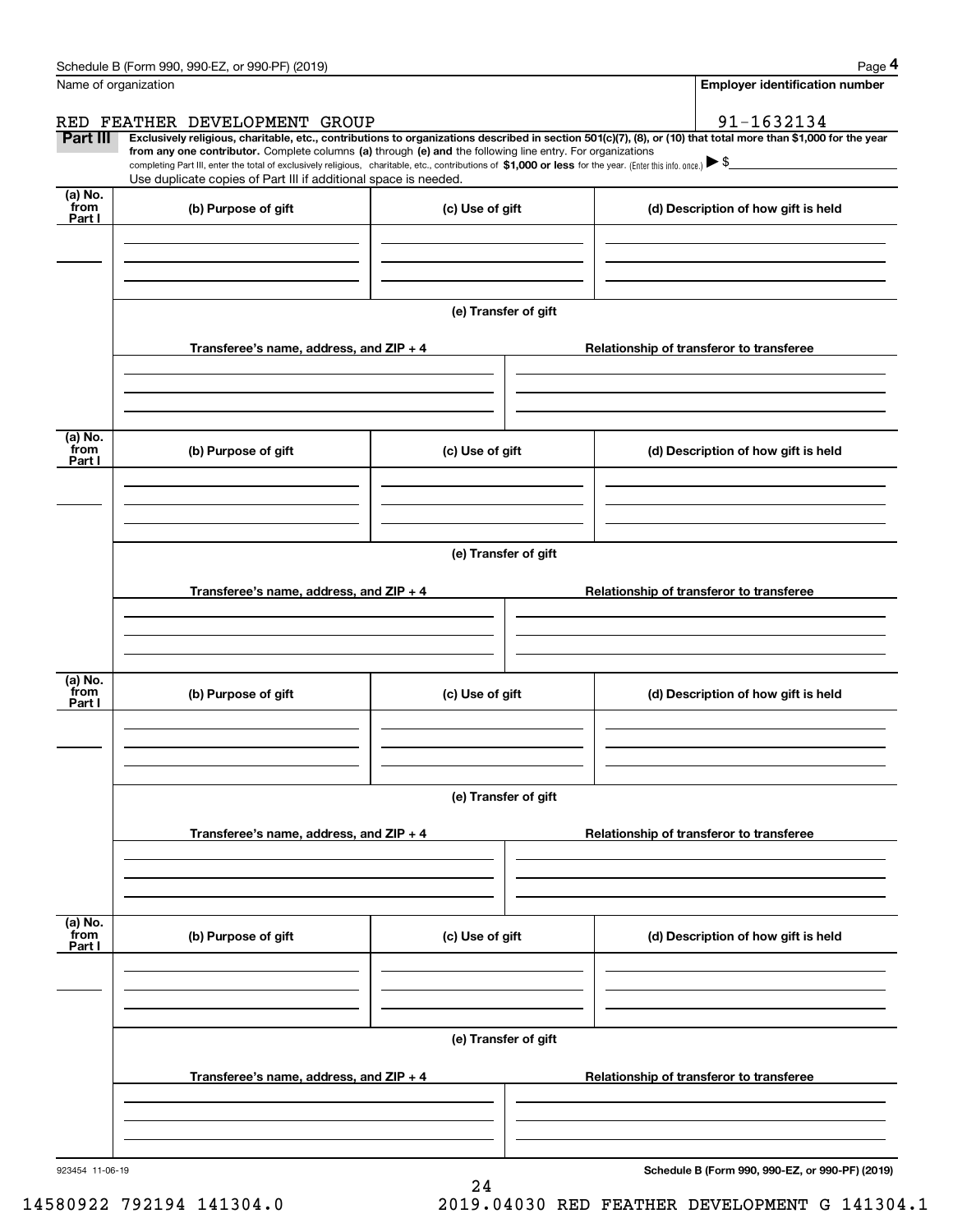| <b>SCHEDULE D</b> |  |
|-------------------|--|
|-------------------|--|

# **SCHEDULE D Supplemental Financial Statements**

(Form 990)<br>
Pepartment of the Treasury<br>
Department of the Treasury<br>
Department of the Treasury<br>
Department of the Treasury<br> **Co to www.irs.gov/Form990 for instructions and the latest information.**<br> **Co to www.irs.gov/Form9** 



Department of the Treasury Internal Revenue Service

| ≻Go to www.irs.gov/Form990 for instructions and the latest informa |  |  |
|--------------------------------------------------------------------|--|--|
|                                                                    |  |  |

**Name of the organization Employer identification number**

|          | RED FEATHER DEVELOPMENT GROUP                                                                                                                  |                         |                                                | 91-1632134                                         |
|----------|------------------------------------------------------------------------------------------------------------------------------------------------|-------------------------|------------------------------------------------|----------------------------------------------------|
| Part I   | Organizations Maintaining Donor Advised Funds or Other Similar Funds or Accounts. Complete if the                                              |                         |                                                |                                                    |
|          | organization answered "Yes" on Form 990, Part IV, line 6.                                                                                      |                         |                                                |                                                    |
|          |                                                                                                                                                | (a) Donor advised funds |                                                | (b) Funds and other accounts                       |
| 1        |                                                                                                                                                |                         |                                                |                                                    |
| 2        | Aggregate value of contributions to (during year)                                                                                              |                         |                                                |                                                    |
| з        |                                                                                                                                                |                         |                                                |                                                    |
| 4        |                                                                                                                                                |                         |                                                |                                                    |
| 5        | Did the organization inform all donors and donor advisors in writing that the assets held in donor advised funds                               |                         |                                                |                                                    |
|          |                                                                                                                                                |                         |                                                | Yes<br>No                                          |
| 6        | Did the organization inform all grantees, donors, and donor advisors in writing that grant funds can be used only                              |                         |                                                |                                                    |
|          | for charitable purposes and not for the benefit of the donor or donor advisor, or for any other purpose conferring                             |                         |                                                |                                                    |
|          | impermissible private benefit?                                                                                                                 |                         |                                                | Yes<br>No                                          |
| Part II  | Conservation Easements. Complete if the organization answered "Yes" on Form 990, Part IV, line 7.                                              |                         |                                                |                                                    |
| 1.       | Purpose(s) of conservation easements held by the organization (check all that apply).                                                          |                         |                                                |                                                    |
|          | Preservation of land for public use (for example, recreation or education)                                                                     |                         |                                                | Preservation of a historically important land area |
|          | Protection of natural habitat                                                                                                                  |                         | Preservation of a certified historic structure |                                                    |
|          | Preservation of open space                                                                                                                     |                         |                                                |                                                    |
|          |                                                                                                                                                |                         |                                                |                                                    |
| 2        | Complete lines 2a through 2d if the organization held a qualified conservation contribution in the form of a conservation easement on the last |                         |                                                |                                                    |
|          | day of the tax year.                                                                                                                           |                         |                                                | Held at the End of the Tax Year                    |
|          |                                                                                                                                                |                         |                                                | 2a                                                 |
| b        | Total acreage restricted by conservation easements                                                                                             |                         |                                                | 2b                                                 |
| c        |                                                                                                                                                |                         |                                                | 2c                                                 |
|          | d Number of conservation easements included in (c) acquired after 7/25/06, and not on a historic structure                                     |                         |                                                |                                                    |
|          |                                                                                                                                                |                         |                                                | 2d                                                 |
| 3        | Number of conservation easements modified, transferred, released, extinguished, or terminated by the organization during the tax               |                         |                                                |                                                    |
|          | $year \blacktriangleright$                                                                                                                     |                         |                                                |                                                    |
| 4        | Number of states where property subject to conservation easement is located $\blacktriangleright$                                              |                         |                                                |                                                    |
| 5        | Does the organization have a written policy regarding the periodic monitoring, inspection, handling of                                         |                         |                                                |                                                    |
|          | violations, and enforcement of the conservation easements it holds?                                                                            |                         |                                                | Yes<br>No                                          |
| 6        | Staff and volunteer hours devoted to monitoring, inspecting, handling of violations, and enforcing conservation easements during the year      |                         |                                                |                                                    |
|          |                                                                                                                                                |                         |                                                |                                                    |
| 7        | Amount of expenses incurred in monitoring, inspecting, handling of violations, and enforcing conservation easements during the year            |                         |                                                |                                                    |
|          | $\blacktriangleright$ s                                                                                                                        |                         |                                                |                                                    |
| 8        | Does each conservation easement reported on line 2(d) above satisfy the requirements of section 170(h)(4)(B)(i)                                |                         |                                                |                                                    |
|          |                                                                                                                                                |                         |                                                | Yes<br>No                                          |
| 9        | In Part XIII, describe how the organization reports conservation easements in its revenue and expense statement and                            |                         |                                                |                                                    |
|          | balance sheet, and include, if applicable, the text of the footnote to the organization's financial statements that describes the              |                         |                                                |                                                    |
|          | organization's accounting for conservation easements.                                                                                          |                         |                                                |                                                    |
| Part III | Organizations Maintaining Collections of Art, Historical Treasures, or Other Similar Assets.                                                   |                         |                                                |                                                    |
|          | Complete if the organization answered "Yes" on Form 990, Part IV, line 8.                                                                      |                         |                                                |                                                    |
|          | 1a If the organization elected, as permitted under FASB ASC 958, not to report in its revenue statement and balance sheet works                |                         |                                                |                                                    |
|          | of art, historical treasures, or other similar assets held for public exhibition, education, or research in furtherance of public              |                         |                                                |                                                    |
|          | service, provide in Part XIII the text of the footnote to its financial statements that describes these items.                                 |                         |                                                |                                                    |
|          | <b>b</b> If the organization elected, as permitted under FASB ASC 958, to report in its revenue statement and balance sheet works of           |                         |                                                |                                                    |
|          | art, historical treasures, or other similar assets held for public exhibition, education, or research in furtherance of public service,        |                         |                                                |                                                    |
|          | provide the following amounts relating to these items:                                                                                         |                         |                                                |                                                    |
|          | (i)                                                                                                                                            |                         |                                                | \$                                                 |
|          | (ii) Assets included in Form 990, Part X                                                                                                       |                         |                                                | $\blacktriangleright$ \$                           |
| 2        | If the organization received or held works of art, historical treasures, or other similar assets for financial gain, provide                   |                         |                                                |                                                    |
|          | the following amounts required to be reported under FASB ASC 958 relating to these items:                                                      |                         |                                                |                                                    |
|          |                                                                                                                                                |                         |                                                | $\qquad \qquad \bullet$                            |
|          |                                                                                                                                                |                         |                                                | $\blacktriangleright$ \$                           |
|          | LHA For Departuark Poduction Act Notice, see the Instructions for Form 000                                                                     |                         |                                                | Pohodulo D (Form 000) 2010                         |

**For Paperwork Reduction Act Notice, see the Instructions for Form 990. Schedule D (Form 990) 2019** LHA

25

932051 10-02-19

|                          | --                                            |  |
|--------------------------|-----------------------------------------------|--|
| 14580922 792194 141304.0 | 2019.04030 RED FEATHER DEVELOPMENT G 141304.1 |  |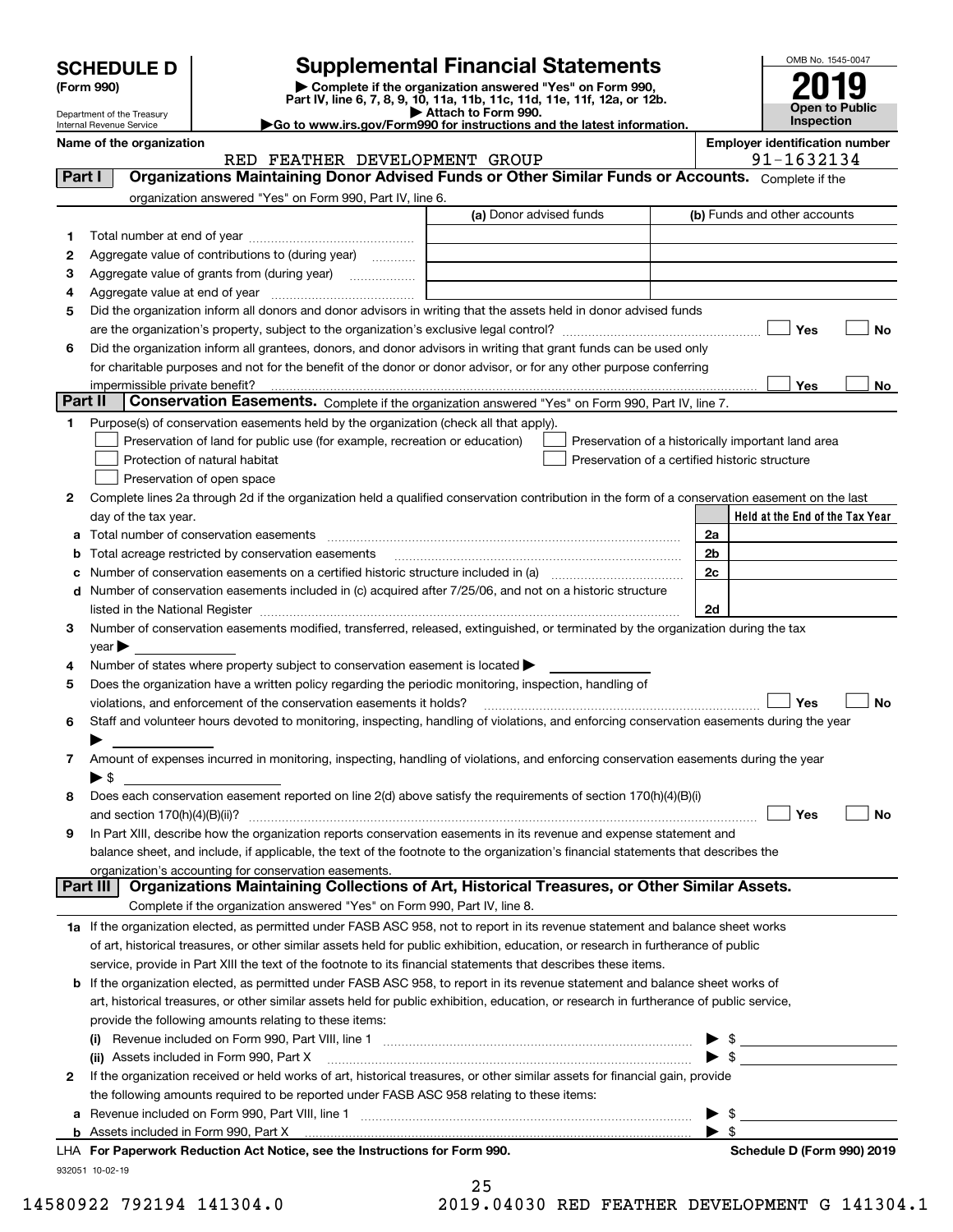|        | Schedule D (Form 990) 2019                                                                                                                                                                                                     | RED FEATHER DEVELOPMENT GROUP           |   |                |                                                      |                                 | 91-1632134 Page 2 |                     |     |      |
|--------|--------------------------------------------------------------------------------------------------------------------------------------------------------------------------------------------------------------------------------|-----------------------------------------|---|----------------|------------------------------------------------------|---------------------------------|-------------------|---------------------|-----|------|
|        | Part III<br>Organizations Maintaining Collections of Art, Historical Treasures, or Other Similar Assets (continued)                                                                                                            |                                         |   |                |                                                      |                                 |                   |                     |     |      |
| 3      | Using the organization's acquisition, accession, and other records, check any of the following that make significant use of its                                                                                                |                                         |   |                |                                                      |                                 |                   |                     |     |      |
|        | collection items (check all that apply):                                                                                                                                                                                       |                                         |   |                |                                                      |                                 |                   |                     |     |      |
| a      | Public exhibition                                                                                                                                                                                                              | d                                       |   |                | Loan or exchange program                             |                                 |                   |                     |     |      |
| b      | Scholarly research                                                                                                                                                                                                             | е                                       |   |                | Other <b>Committee Committee Committee Committee</b> |                                 |                   |                     |     |      |
| c      | Preservation for future generations                                                                                                                                                                                            |                                         |   |                |                                                      |                                 |                   |                     |     |      |
| 4      | Provide a description of the organization's collections and explain how they further the organization's exempt purpose in Part XIII.                                                                                           |                                         |   |                |                                                      |                                 |                   |                     |     |      |
| 5      | During the year, did the organization solicit or receive donations of art, historical treasures, or other similar assets                                                                                                       |                                         |   |                |                                                      |                                 |                   |                     |     |      |
|        | to be sold to raise funds rather than to be maintained as part of the organization's collection?                                                                                                                               |                                         |   |                |                                                      |                                 |                   | Yes                 |     | No   |
|        | <b>Part IV</b><br>Escrow and Custodial Arrangements. Complete if the organization answered "Yes" on Form 990, Part IV, line 9, or                                                                                              |                                         |   |                |                                                      |                                 |                   |                     |     |      |
|        | reported an amount on Form 990, Part X, line 21.                                                                                                                                                                               |                                         |   |                |                                                      |                                 |                   |                     |     |      |
|        | 1a Is the organization an agent, trustee, custodian or other intermediary for contributions or other assets not included                                                                                                       |                                         |   |                |                                                      |                                 |                   |                     |     |      |
|        | on Form 990, Part X? [11] matter and the contract of the contract of the contract of the contract of the contract of the contract of the contract of the contract of the contract of the contract of the contract of the contr |                                         |   |                |                                                      |                                 |                   | Yes                 |     | No   |
|        | If "Yes," explain the arrangement in Part XIII and complete the following table:                                                                                                                                               |                                         |   |                |                                                      |                                 |                   |                     |     |      |
|        |                                                                                                                                                                                                                                |                                         |   |                |                                                      |                                 |                   | Amount              |     |      |
| c      | Beginning balance                                                                                                                                                                                                              |                                         |   |                |                                                      | 1c                              |                   |                     |     |      |
| d      | Additions during the year manufactured and an annual contract of the year manufactured and a set of the year manufactured and a set of the year manufactured and a set of the year manufactured and a set of the set of the se |                                         |   |                |                                                      | 1d                              |                   |                     |     |      |
| е      | Distributions during the year measurement contains and all the state of the state of the state of the state of                                                                                                                 |                                         |   |                |                                                      | 1e                              |                   |                     |     |      |
|        | Ending balance manufacture contract contract and contract contract contract contract contract contract contract contract contract contract contract contract contract contract contract contract contract contract contract co |                                         |   |                |                                                      | 1f                              |                   |                     |     |      |
|        | 2a Did the organization include an amount on Form 990, Part X, line 21, for escrow or custodial account liability?                                                                                                             |                                         |   |                |                                                      |                                 |                   | Yes                 |     | No   |
|        | <b>b</b> If "Yes," explain the arrangement in Part XIII. Check here if the explanation has been provided on Part XIII                                                                                                          |                                         |   |                |                                                      |                                 |                   |                     |     |      |
| Part V | Endowment Funds. Complete if the organization answered "Yes" on Form 990, Part IV, line 10.                                                                                                                                    |                                         |   |                |                                                      |                                 |                   |                     |     |      |
|        |                                                                                                                                                                                                                                | (a) Current year                        |   | (b) Prior year | (c) Two years back                                   | (d) Three years back            |                   | (e) Four years back |     |      |
| 1a     | Beginning of year balance                                                                                                                                                                                                      |                                         |   |                |                                                      |                                 |                   |                     |     |      |
| b      |                                                                                                                                                                                                                                |                                         |   |                |                                                      |                                 |                   |                     |     |      |
|        | Net investment earnings, gains, and losses                                                                                                                                                                                     |                                         |   |                |                                                      |                                 |                   |                     |     |      |
| a      |                                                                                                                                                                                                                                |                                         |   |                |                                                      |                                 |                   |                     |     |      |
| е      | Other expenditures for facilities                                                                                                                                                                                              |                                         |   |                |                                                      |                                 |                   |                     |     |      |
|        | and programs                                                                                                                                                                                                                   |                                         |   |                |                                                      |                                 |                   |                     |     |      |
| Ť.     | Administrative expenses                                                                                                                                                                                                        |                                         |   |                |                                                      |                                 |                   |                     |     |      |
| g      | End of year balance                                                                                                                                                                                                            |                                         |   |                |                                                      |                                 |                   |                     |     |      |
| 2      | Provide the estimated percentage of the current year end balance (line 1g, column (a)) held as:                                                                                                                                |                                         |   |                |                                                      |                                 |                   |                     |     |      |
|        | Board designated or quasi-endowment > ____                                                                                                                                                                                     |                                         | % |                |                                                      |                                 |                   |                     |     |      |
| b      | Permanent endowment > _______________                                                                                                                                                                                          | %<br>%                                  |   |                |                                                      |                                 |                   |                     |     |      |
| c      | Term endowment $\blacktriangleright$<br>The percentages on lines 2a, 2b, and 2c should equal 100%.                                                                                                                             |                                         |   |                |                                                      |                                 |                   |                     |     |      |
|        | 3a Are there endowment funds not in the possession of the organization that are held and administered for the organization                                                                                                     |                                         |   |                |                                                      |                                 |                   |                     |     |      |
|        |                                                                                                                                                                                                                                |                                         |   |                |                                                      |                                 |                   |                     | Yes | No   |
|        | by:<br>(i)                                                                                                                                                                                                                     |                                         |   |                |                                                      |                                 |                   | 3a(i)               |     |      |
|        |                                                                                                                                                                                                                                |                                         |   |                |                                                      |                                 |                   | 3a(ii)              |     |      |
| b      |                                                                                                                                                                                                                                |                                         |   |                |                                                      |                                 |                   | 3b                  |     |      |
| 4      | Describe in Part XIII the intended uses of the organization's endowment funds.                                                                                                                                                 |                                         |   |                |                                                      |                                 |                   |                     |     |      |
|        | Land, Buildings, and Equipment.<br>Part VI                                                                                                                                                                                     |                                         |   |                |                                                      |                                 |                   |                     |     |      |
|        | Complete if the organization answered "Yes" on Form 990, Part IV, line 11a. See Form 990, Part X, line 10.                                                                                                                     |                                         |   |                |                                                      |                                 |                   |                     |     |      |
|        | Description of property                                                                                                                                                                                                        | (a) Cost or other<br>basis (investment) |   |                | (b) Cost or other<br>basis (other)                   | (c) Accumulated<br>depreciation |                   | (d) Book value      |     |      |
|        |                                                                                                                                                                                                                                |                                         |   |                |                                                      |                                 |                   |                     |     |      |
|        |                                                                                                                                                                                                                                |                                         |   |                |                                                      |                                 |                   |                     |     |      |
| b      |                                                                                                                                                                                                                                |                                         |   |                |                                                      |                                 |                   |                     |     |      |
|        |                                                                                                                                                                                                                                |                                         |   |                | 83,834.                                              | 83,495.                         |                   |                     |     | 339. |
| d      |                                                                                                                                                                                                                                |                                         |   |                |                                                      |                                 |                   |                     |     |      |
|        | e Other                                                                                                                                                                                                                        |                                         |   |                |                                                      |                                 |                   |                     |     | 339. |
|        |                                                                                                                                                                                                                                |                                         |   |                |                                                      |                                 |                   |                     |     |      |

**Schedule D (Form 990) 2019**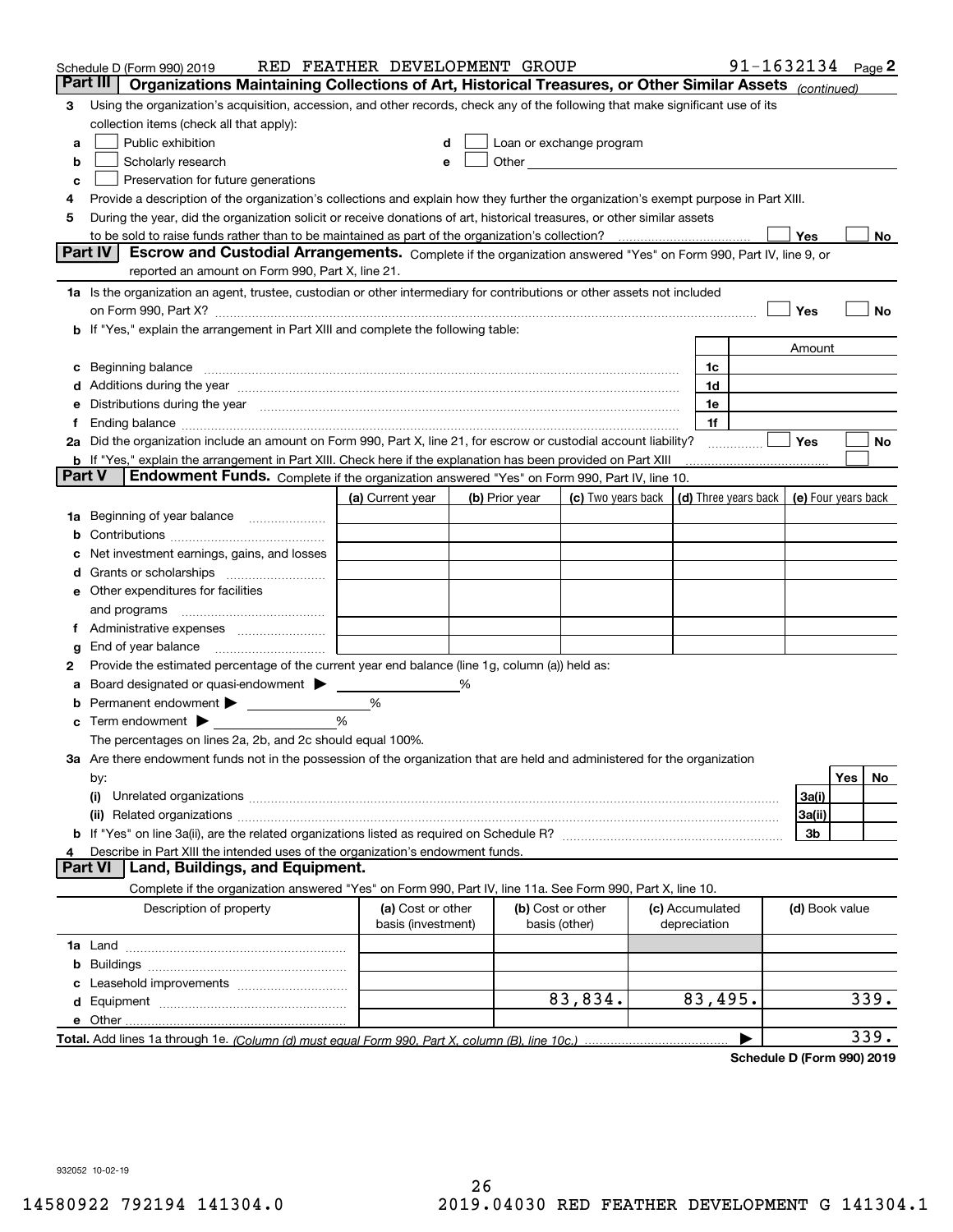|  | Schedule D (Form 990) 2019 |  |  | RED FEATHER DEVELOPMENT GROUP |  | 91-1632134 | Page |  |
|--|----------------------------|--|--|-------------------------------|--|------------|------|--|
|--|----------------------------|--|--|-------------------------------|--|------------|------|--|

| <b>Part VII</b> Investments - Other Securities.                                                           |
|-----------------------------------------------------------------------------------------------------------|
| Complete if the organization answered "Yes" on Form 990, Part IV, line 11b, See Form 990, Part X, line 12 |

| OUTIDICIC II LIIC ORGINIZATION ANSWERSED TEST ON FORM SSO, FAILITY, INTELLIUS OCC FONN SSO, FAILY, INTELLZ. |                |                                                           |
|-------------------------------------------------------------------------------------------------------------|----------------|-----------------------------------------------------------|
| (a) Description of security or category (including name of security)                                        | (b) Book value | (c) Method of valuation: Cost or end-of-year market value |
| (1) Financial derivatives                                                                                   |                |                                                           |
| (2) Closely held equity interests                                                                           |                |                                                           |
| $(3)$ Other                                                                                                 |                |                                                           |
| (A)                                                                                                         |                |                                                           |
| (B)                                                                                                         |                |                                                           |
| (C)                                                                                                         |                |                                                           |
| (D)                                                                                                         |                |                                                           |
| (E)                                                                                                         |                |                                                           |
| (F)                                                                                                         |                |                                                           |
| (G)                                                                                                         |                |                                                           |
| (H)                                                                                                         |                |                                                           |
| Total. (Col. (b) must equal Form 990, Part X, col. (B) line 12.) $\blacktriangleright$                      |                |                                                           |

# **Part VIII Investments - Program Related.**

Complete if the organization answered "Yes" on Form 990, Part IV, line 11c. See Form 990, Part X, line 13.

| (a) Description of investment                                                                 | (b) Book value | (c) Method of valuation: Cost or end-of-year market value |
|-----------------------------------------------------------------------------------------------|----------------|-----------------------------------------------------------|
| (1)                                                                                           |                |                                                           |
| (2)                                                                                           |                |                                                           |
| (3)                                                                                           |                |                                                           |
| (4)                                                                                           |                |                                                           |
| $\left(5\right)$                                                                              |                |                                                           |
| (6)                                                                                           |                |                                                           |
| (7)                                                                                           |                |                                                           |
| (8)                                                                                           |                |                                                           |
| (9)                                                                                           |                |                                                           |
| <b>Total.</b> (Col. (b) must equal Form 990, Part X, col. (B) line 13.) $\blacktriangleright$ |                |                                                           |

### **Part IX Other Assets.**

Complete if the organization answered "Yes" on Form 990, Part IV, line 11d. See Form 990, Part X, line 15.

| (a) Description                                                                                                   | (b) Book value |
|-------------------------------------------------------------------------------------------------------------------|----------------|
| (1)                                                                                                               |                |
| (2)                                                                                                               |                |
| (3)                                                                                                               |                |
| (4)                                                                                                               |                |
| $\frac{1}{2}$ (5)                                                                                                 |                |
| (6)                                                                                                               |                |
|                                                                                                                   |                |
| (8)                                                                                                               |                |
| (9)                                                                                                               |                |
|                                                                                                                   |                |
| <b>Part X</b><br><b>Other Liabilities.</b>                                                                        |                |
| Complete if the organization answered "Yes" on Form 990, Part IV, line 11e or 11f. See Form 990, Part X, line 25. |                |

|     | (a) Description of liability |        |  |  |
|-----|------------------------------|--------|--|--|
| (1) | Federal income taxes         |        |  |  |
| (2) | COMPENSATED ABSENCES PAYABLE | 4,291. |  |  |
| (3) |                              |        |  |  |
| (4) |                              |        |  |  |
| (5) |                              |        |  |  |
| (6) |                              |        |  |  |
| (7) |                              |        |  |  |
| (8) |                              |        |  |  |
| (9) |                              |        |  |  |
|     |                              | 291    |  |  |

**2.** | Liability for uncertain tax positions. In Part XIII, provide the text of the footnote to the organization's financial statements that reports the organization's liability for uncertain tax positions under FASB ASC 740. Check here if the text of the footnote has been provided in Part XIII  $\mathcal{L}^{\text{max}}$ 

**Schedule D (Form 990) 2019**

932053 10-02-19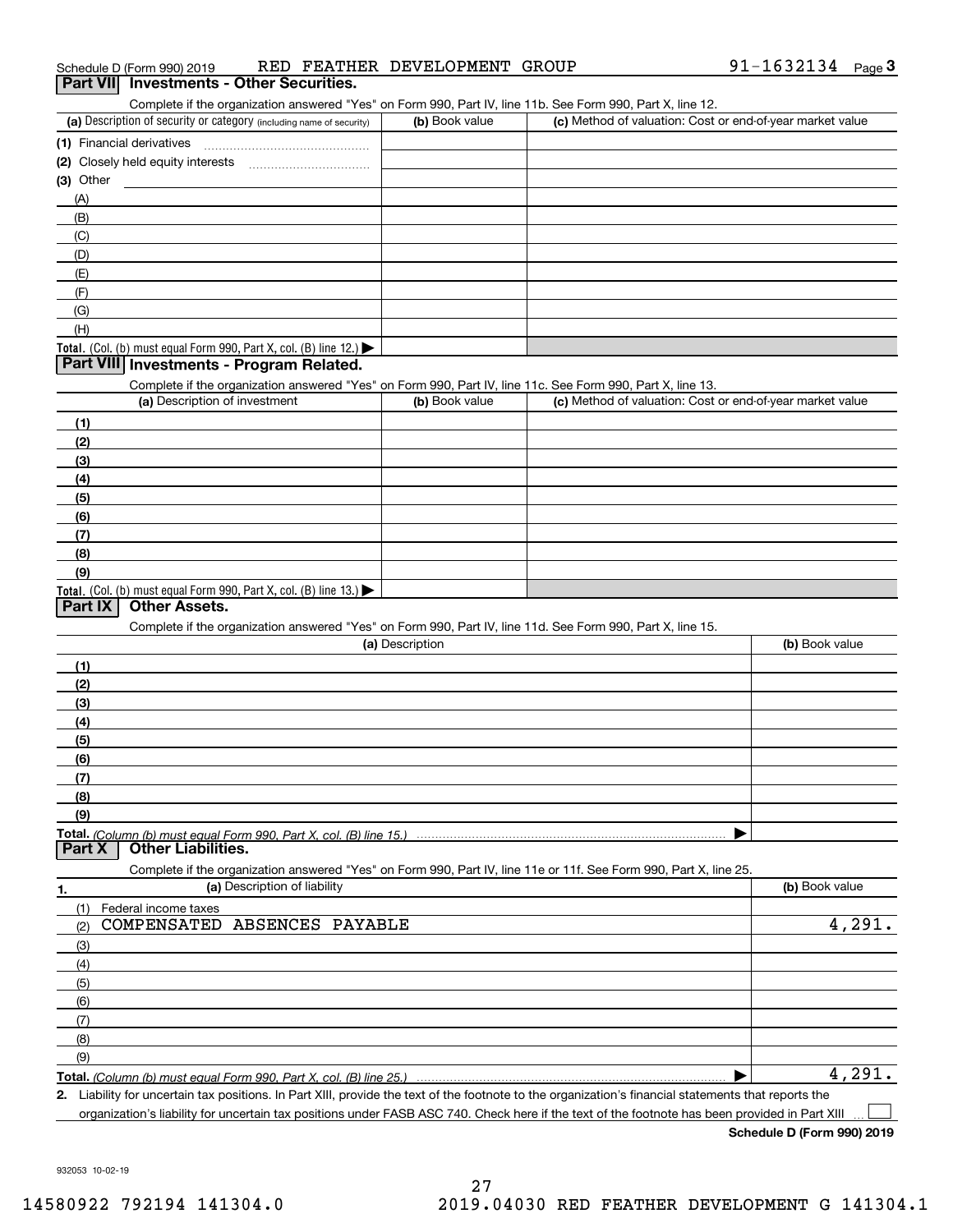| RED FEATHER DEVELOPMENT GROUP<br>Schedule D (Form 990) 2019                                                                                                    |                | $91 - 1632134$ Page 4 |
|----------------------------------------------------------------------------------------------------------------------------------------------------------------|----------------|-----------------------|
| Reconciliation of Revenue per Audited Financial Statements With Revenue per Return.<br>Part XI                                                                 |                |                       |
| Complete if the organization answered "Yes" on Form 990, Part IV, line 12a.                                                                                    |                |                       |
| Total revenue, gains, and other support per audited financial statements<br>1                                                                                  |                | $\mathbf{1}$          |
| Amounts included on line 1 but not on Form 990, Part VIII, line 12:<br>2                                                                                       |                |                       |
| Net unrealized gains (losses) on investments www.community.com/<br>a                                                                                           | 2a             |                       |
| b                                                                                                                                                              | 2 <sub>b</sub> |                       |
| c                                                                                                                                                              | 2 <sub>c</sub> |                       |
| d                                                                                                                                                              | 2d             |                       |
| Add lines 2a through 2d<br>е                                                                                                                                   |                | <b>2e</b>             |
| 3                                                                                                                                                              |                | 3                     |
| Amounts included on Form 990, Part VIII, line 12, but not on line 1:<br>4                                                                                      |                |                       |
| a                                                                                                                                                              | 4a             |                       |
| b                                                                                                                                                              | 4b             |                       |
| c Add lines 4a and 4b                                                                                                                                          |                | 4с                    |
| 5                                                                                                                                                              |                | 5                     |
| Part XII   Reconciliation of Expenses per Audited Financial Statements With Expenses per Return.                                                               |                |                       |
| Complete if the organization answered "Yes" on Form 990, Part IV, line 12a.                                                                                    |                |                       |
| 1                                                                                                                                                              |                | -1                    |
| Amounts included on line 1 but not on Form 990, Part IX, line 25:<br>2                                                                                         |                |                       |
| a                                                                                                                                                              | 2a             |                       |
|                                                                                                                                                                | 2b             |                       |
| c                                                                                                                                                              | 2c             |                       |
| d                                                                                                                                                              | 2d             |                       |
| Add lines 2a through 2d<br>e                                                                                                                                   |                | 2e                    |
| 3                                                                                                                                                              |                | 3                     |
| Amounts included on Form 990, Part IX, line 25, but not on line 1:<br>4                                                                                        |                |                       |
| a                                                                                                                                                              | 4a             |                       |
|                                                                                                                                                                | 4 <sub>b</sub> |                       |
| Add lines 4a and 4b                                                                                                                                            |                | 4c                    |
| 5.                                                                                                                                                             |                | 5                     |
| Part XIII Supplemental Information.                                                                                                                            |                |                       |
| Provide the descriptions required for Part II, lines 3, 5, and 9; Part III, lines 1a and 4; Part IV, lines 1b and 2b; Part V, line 4; Part X, line 2; Part XI, |                |                       |

lines 2d and 4b; and Part XII, lines 2d and 4b. Also complete this part to provide any additional information.

932054 10-02-19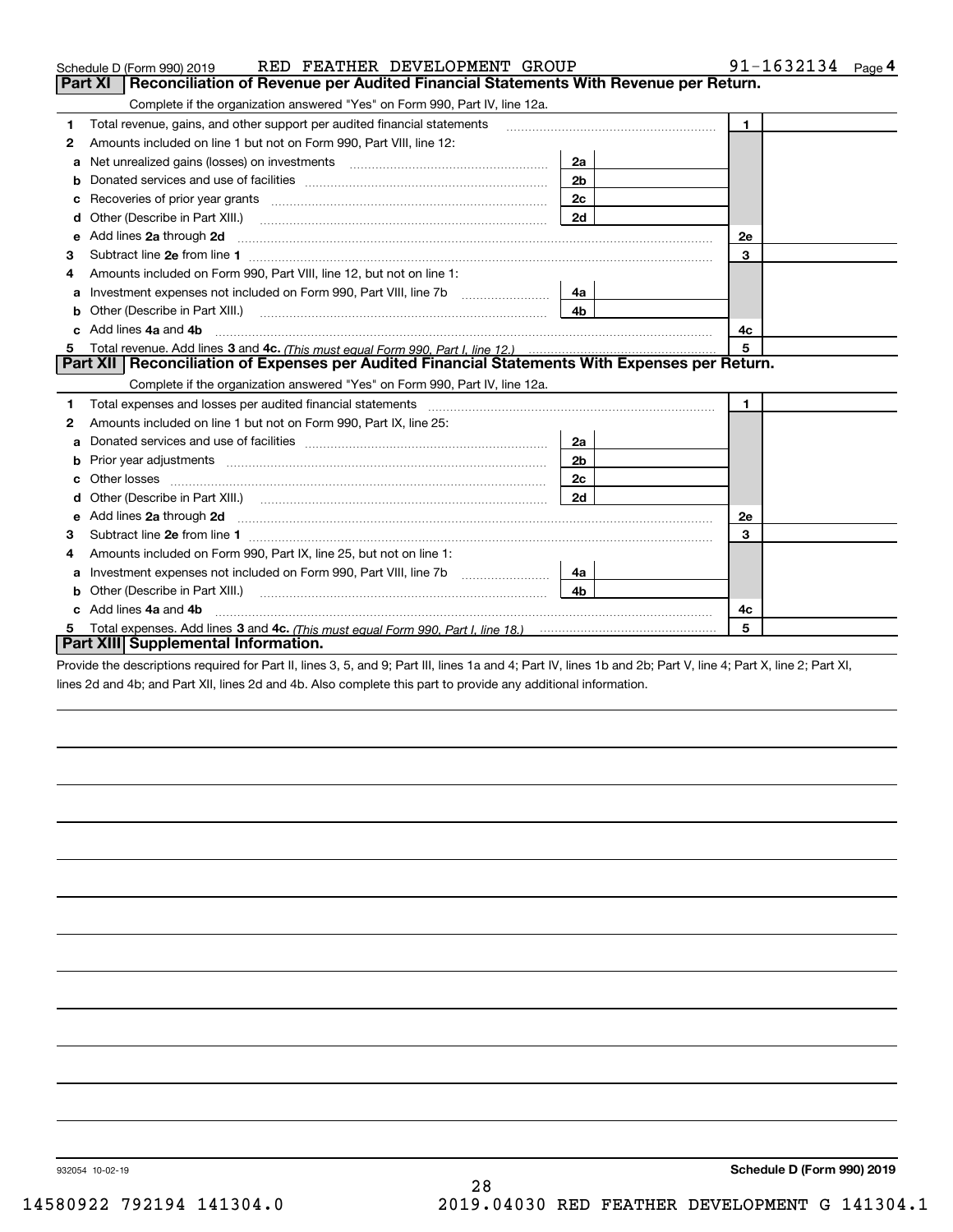**(Form 990 or 990-EZ)**

Department of the Treasury Internal Revenue Service Name of the organization

# **SCHEDULE O Supplemental Information to Form 990 or 990-EZ**

**Complete to provide information for responses to specific questions on Form 990 or 990-EZ or to provide any additional information. | Attach to Form 990 or 990-EZ. | Go to www.irs.gov/Form990 for the latest information.**



RED FEATHER DEVELOPMENT GROUP  $|91-1632134$ 

**Employer identification number**

FORM 990, PART I, LINE 1, DESCRIPTION OF ORGANIZATION MISSION:

SUSTAINABLE SOLUTIONS TO THE HOUSING NEEDS WITHIN THEIR COMMUNITIES.

FORM 990, PART VI, SECTION B, LINE 11B:

THE ORGANIZATION'S FORM 990 IS REVIEWED BY THE BOARD OF DIRECTORS PRIOR TO

IT BEING FILED. ANY QUESTIONS OR ISSUES ARE ADDRESSED TO THE BOARD CHAIR,

AS NECESSARY.

FORM 990, PART VI, SECTION B, LINE 12C:

NEW MEMBERS OF THE BOARD ARE PROVIDED A COPY OF THE CONFLICT OF INTEREST

POLICY. ANY CONFLICTS ARE DISCLOSED AT THIS TIME.

FORM 990, PART VI, SECTION B, LINE 15:

EMPLOYMENT AND COMPENSATION OF THE EXECUTIVE DIRECTOR AND ALL OTHER STAFF

IS THE RESPONSIBILITY OF THE BOARD, AS DESCRIBED IN THE PERSONNEL POLICY MANUAL.

FORM 990, PART VI, SECTION C, LINE 18:

THESE DOCUMENTS ARE AVAILABLE UPON REQUEST AND ARE PUBLISHED ON

GUIDESTAR.ORG.

FORM 990, PART VI, SECTION C, LINE 19:

GOVERNING DOCUMENTS, CONFLICT OF INTEREST POLICY, AND FORM 990 ARE ALL

AVAILABLE UPON REQUEST. THE FORM 990 IS ALSO AVAILABLE ON THE

GUIDESTAR.ORG WEBSITE.

932211 09-06-19 LHA For Paperwork Reduction Act Notice, see the Instructions for Form 990 or 990-EZ. Schedule O (Form 990 or 990-EZ) (2019)